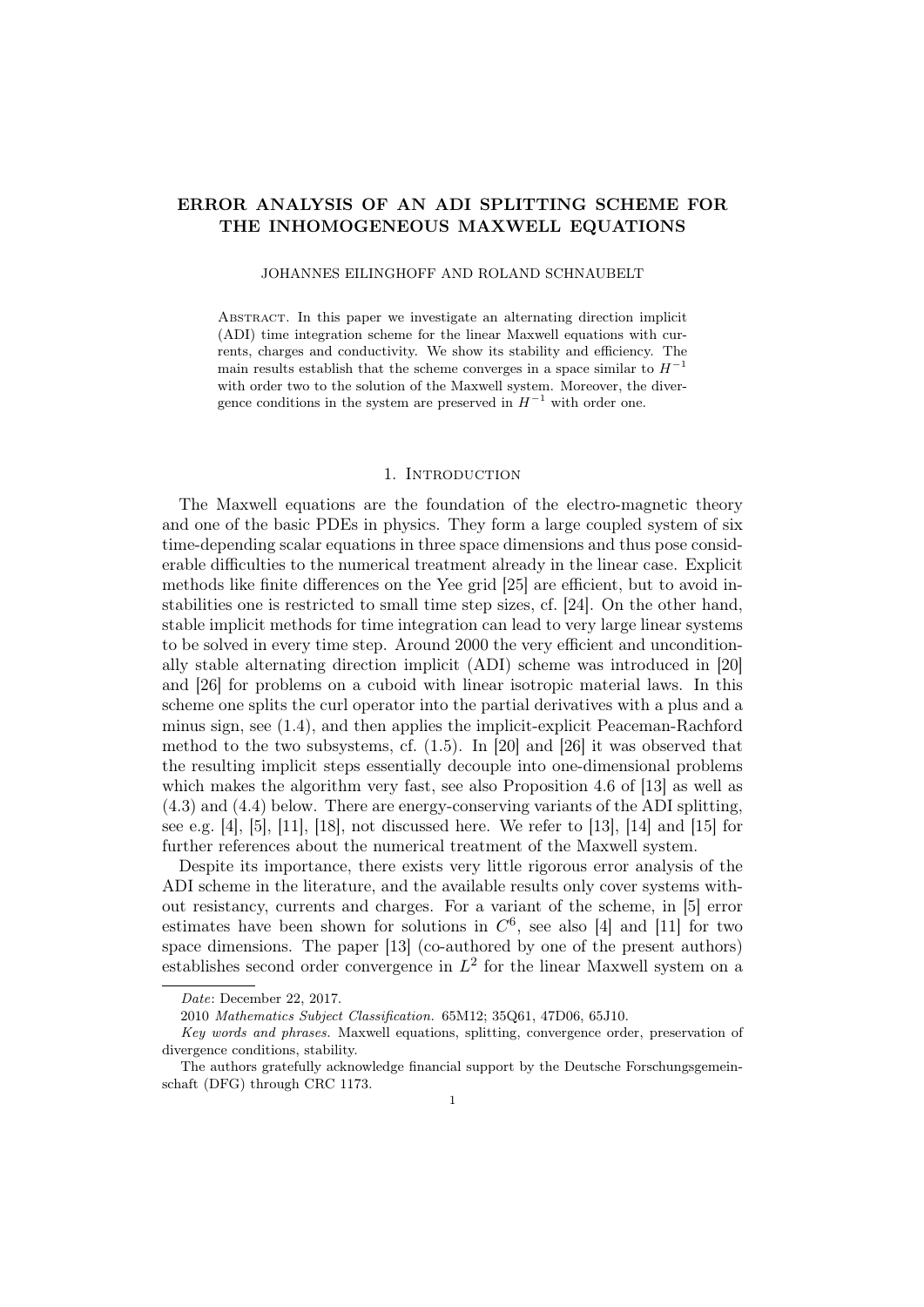cuboid with the boundary conditions of a perfect conductor. Here the initial data belong to  $H^3$  and satisfy appropriate compatibility conditions, whereas the coefficients are contained in  $W^{2,3} \cap W^{1,\infty}$ . We stress that the scheme is of second order classically and that the needed degree of regularity in [13] is natural for a splitting in the highest derivatives. As in our paper, the results of [13] are concerned with the time integration on the PDE level and do not treat the space discretization. Based on these and our investigations, we expect that one can develop an error analysis for the full discretization in the future, cf. [14] and [15].

In this work we study the complete Maxwell system with conductivity, currents and charges for Lipschitz coefficients and data in  $H^2$ . Compared to [13], we thus have to modify both the scheme and the functional analytic setting for the Maxwell equations, see  $(1.4)$ ,  $(1.5)$  and  $(2.4)$ , which leads to substantial changes in the analysis. We establish the stability of the scheme in  $L^2$  and  $H^1$ , and that it converges of second order in  $H^{-1}$ , roughly speaking, which is the natural level of regularity for our data. Moreover, the scheme preserves the divergence conditions (1.1c) and (1.2) of the Maxwell system in  $H^{-1}$  up to order  $\tau$ . To our knowledge, such preservation results have only be shown for  $C^6$ -solutions in the case without charges and in two space dimensions for a related scheme in [4], see also [5] for three space dimensions.

We want to approximate the electric and magnetic fields  $\mathbf{E}(t,x) \in \mathbb{R}^3$  and  $\mathbf{H}(t,x) \in \mathbb{R}^3$  satisfying the linear Maxwell equations

$$
\partial_t \mathbf{E}(t) = \frac{1}{\varepsilon} \operatorname{curl} \mathbf{H}(t) - \frac{1}{\varepsilon} (\sigma \mathbf{E}(t) + \mathbf{J}(t)) \quad \text{in } Q, \ t \ge 0,
$$
 (1.1a)

$$
\partial_t \mathbf{H}(t) = -\frac{1}{\mu} \operatorname{curl} \mathbf{E}(t) \qquad \text{in } Q, \ t \ge 0,
$$
 (1.1b)

$$
\operatorname{div}(\varepsilon \mathbf{E}(t)) = \rho(t), \qquad \operatorname{div}(\mu \mathbf{H}(t)) = 0 \qquad \text{in } Q, \ t \ge 0,
$$
 (1.1c)

$$
\mathbf{E}(t) \times \nu = 0, \qquad \mu \mathbf{H}(t) \cdot \nu = 0 \qquad \text{on } \partial Q, \ t \ge 0, \qquad (1.1d)
$$

$$
\mathbf{E}(0) = \mathbf{E}_0, \qquad \mathbf{H}(0) = \mathbf{H}_0 \qquad \text{in } Q,
$$
 (1.1e)

on the cuboid Q, where  $\nu(x)$  is the outer unit normal at  $x \in \partial Q$ . Here the initial fields in (1.1e), the current density  $\mathbf{J}(t,x) \in \mathbb{R}^3$ , the permittivity  $\varepsilon(x) > 0$ , the permeability  $\mu(x) > 0$  and the conductivity  $\sigma(x) \geq 0$  are given for  $x \in Q$  and  $t \geq 0$ . We treat the conditions (1.1d) of a perfectly conducting boundary. As noted in Proposition 2.3, the charge density  $\rho(t, x) \in \mathbb{R}$  depends on the data and (if  $\sigma \neq 0$ ) on the solution via

$$
\rho(t) = \text{div}(\varepsilon \mathbf{E}(t)) = \text{div}(\varepsilon \mathbf{E}_0) - \int_0^t \text{div}(\sigma \mathbf{E}(s) + \mathbf{J}(s)) ds, \qquad t \ge 0. \tag{1.2}
$$

Throughout, we assume that the material coefficients satisfy

$$
\varepsilon, \mu, \sigma \in W^{1,\infty}(Q, \mathbb{R}), \qquad \varepsilon, \mu \ge \delta \quad \text{for a constant } \delta > 0, \qquad \sigma \ge 0.
$$
 (1.3)

For the initial fields and the current density we require regularity of second order and certain compatibility conditions in our theorems.

In Section 2 we present the solution theory for  $(1.1)$ . In presence of conductivity, currents and charges, one has to work in the space  $X_{div}$  of fields in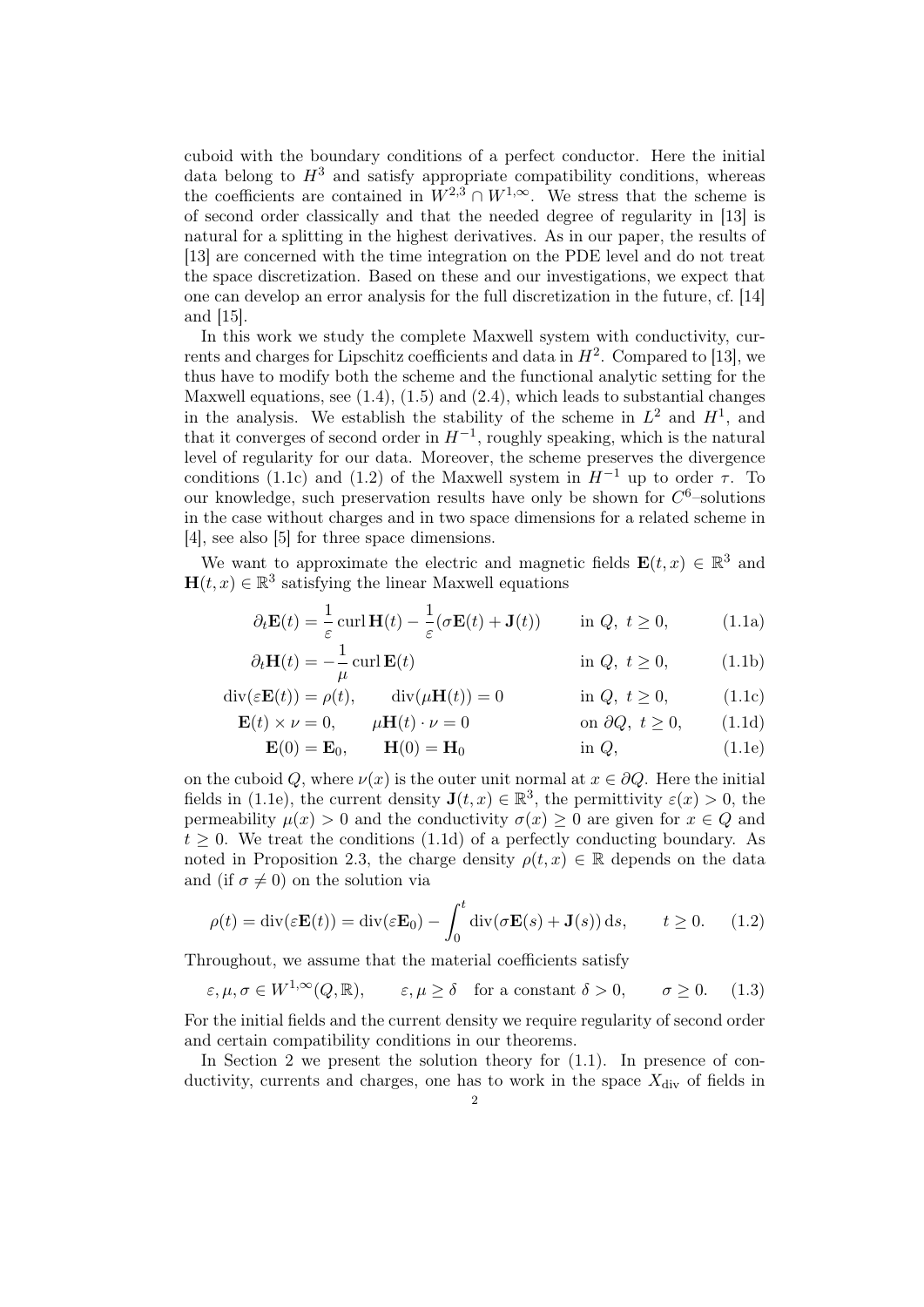$L^2$  satisfying the magnetic conditions  $\mu \mathbf{H} \cdot \nu = 0$  and  $\text{div}(\mu \mathbf{H}) = 0$  from (1.1) as well as the regularity div $(\varepsilon \mathbf{E}) \in L^2(Q)$  of the charges, see (2.4). The last condition also enters in the norm of  $X_{\text{div}}$ . (If  $\sigma$ , **J** and  $\rho$  vanish, it is replaced by the equation  $\text{div}(\varepsilon \mathbf{E}) = 0$ , see e.g. [13].) The electric boundary condition is included in the domain of the Maxwell operator  $M$  from  $(2.3)$  governing  $(1.1a)$ and  $(1.1b)$ . It is crucial for our analysis that the domain of the part of M in  $X_{\text{div}}$  embeds into  $H^1(Q)^6$ , see Proposition 2.2.

In the ADI method one splits curl =  $C_1 - C_2$  and  $M = A + B$ , where we put

$$
A = \begin{pmatrix} -\frac{\sigma}{2\varepsilon}I & \frac{1}{\varepsilon}C_1 \\ \frac{1}{\mu}C_2 & 0 \end{pmatrix} \quad \text{and} \quad B = \begin{pmatrix} -\frac{\sigma}{2\varepsilon}I & -\frac{1}{\varepsilon}C_2 \\ -\frac{1}{\mu}C_1 & 0 \end{pmatrix} \quad \text{with}
$$
  

$$
C_1 = \begin{pmatrix} 0 & 0 & \partial_2 \\ \partial_3 & 0 & 0 \\ 0 & \partial_1 & 0 \end{pmatrix} \quad \text{and} \quad C_2 = \begin{pmatrix} 0 & \partial_3 & 0 \\ 0 & 0 & \partial_1 \\ \partial_2 & 0 & 0 \end{pmatrix}.
$$
 (1.4)

The domains of A and B are described after (3.1). Let  $\tau > 0$ ,  $T \ge 1$ , and  $t_n = n\tau \leq T$  for  $n \in \mathbb{N}$ . The  $(n + 1)$ -th step of the scheme is given by

$$
w_{n+1} = (I - \frac{\tau}{2}B)^{-1}(I + \frac{\tau}{2}A)\left[(I - \frac{\tau}{2}A)^{-1}(I + \frac{\tau}{2}B)w_n - \frac{\tau}{2\varepsilon}(\mathbf{J}(t_n) + \mathbf{J}(t_{n+1}), 0)\right].
$$
\n(1.5)

Here we modify an approach developed in [22] for a different situation. Note that the conductivity  $\sigma$  is included into the maps A and B, whereas the current density J is added to the scheme.

In Section 3 we analyze the operators  $A$  and  $B$  and their adjoints, showing in particular that they generate contraction semigroups (possibly up to a shift). In  $L^2(Q)^6$  we can proceed as in [13], but we also have to work in the closed subspace Y of  $H^1(Q)^6$  equipped with the boundary conditions in (1.1d), which leads to significant new difficulties. Proposition 3.6 then yields the main estimates needed for the error analysis of (1.5). We point out that the domains of the parts  $A_V$  and  $B_V$  of A and B in Y provide a very convenient framework for the analysis of the ADI scheme, see Sections 4 and 6. In Section 4 we explain the efficiency of the scheme. Based on the results of Section 3, its stability in  $L^2$  and  $H<sup>1</sup>$  is shown in Theorem 4.2. These estimates should lead to its unconditional stability independent of the mesh size of a spatial discretization. Moreover, if  $\sigma$ , **J** and  $\rho$  vanish, we obtain a modified energy equality for the scheme.

Our main results are proved in the final two sections. By Theorem 5.1, the error of the scheme is bounded in  $Y^*$  by  $cT^2e^{\kappa T}\tau^2$  times certain second order norms of  $\mathbf{E}_0$ ,  $\mathbf{H}_0$  and **J**, where c and  $\kappa$  only depend on the quantities in (1.3). To show this core fact, we adopt arguments from [12] and [22] to derive the (rather lengthy) error formula (5.6). It is formulated in a weak sense with test functions in  $Y$  which is needed to work in the present degree of regularity of the data. To estimate the error, one then uses the above mentioned Propositions 2.2 and 3.6. In the final Theorem 6.1 we prove a first order bound in  $H^{-1}$  for the error concerning the discrete analogues of the divergence conditions  $div(\mu H)$  = 0 and (1.2). Besides Proposition 3.6, this proof is based on the surprisingly simple exact formula (6.3) for this error, which nicely follows from the structural properties of the scheme.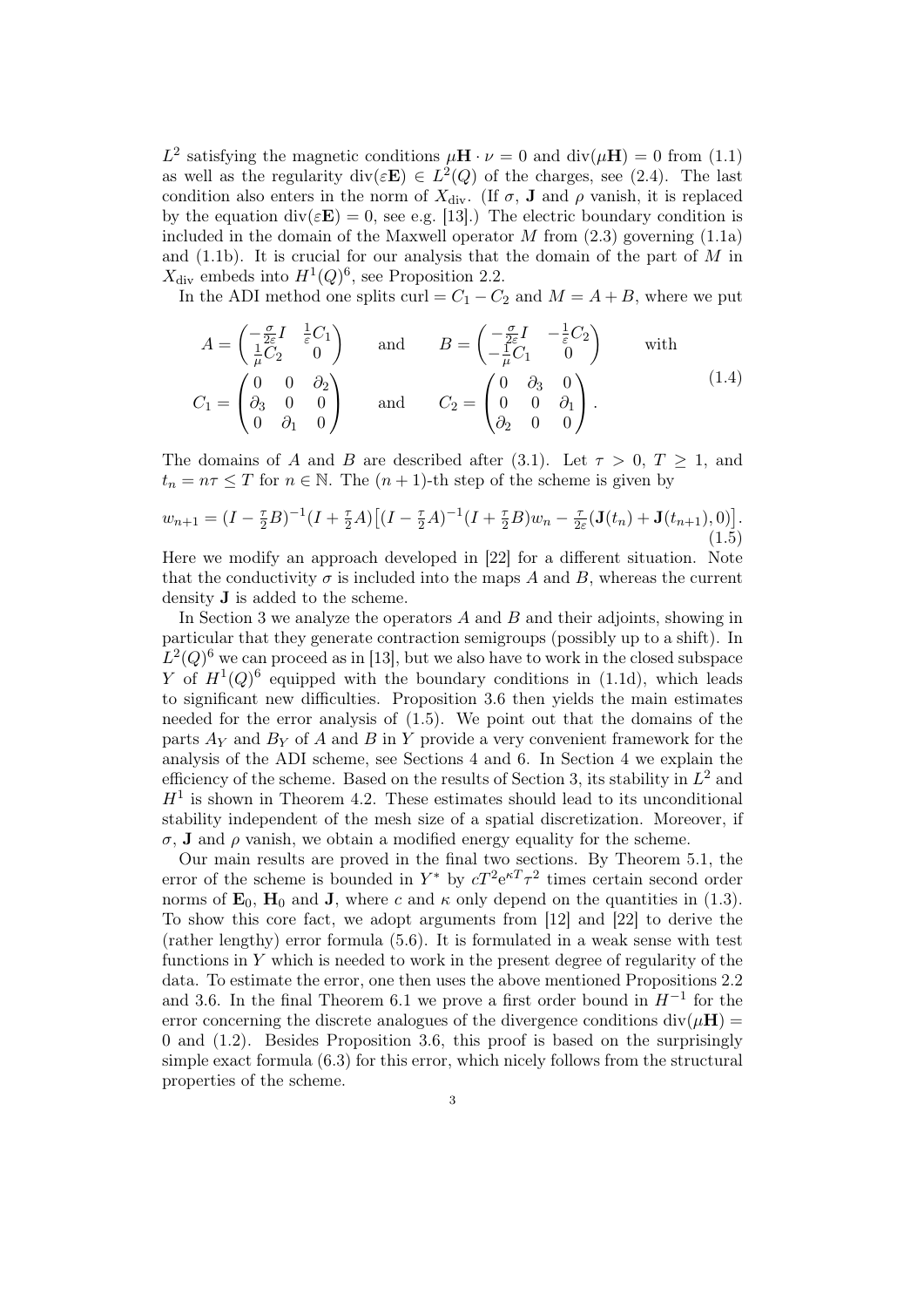Concluding, we discuss possible extensions of our work. For data in  $H^3$  one can establish variants of Theorems 5.1 and 6.1 for the  $L^2$ -norms of the errors. For these results one has to develop a rather intricate regularity theory in  $H^2$  for the Maxwell equation and for the split operators  $A$  and  $B$ . See our companion paper [9] and the thesis [8], where one can also find numerical experiments. The scheme loses its efficiency for non-isotropic (or nonlinear) material laws so that it does not make sense to study matrix-valued coefficients  $\varepsilon$ ,  $\mu$ , or  $\sigma$ . On the other hand, numerically one could implement the scheme also on a union of cuboids (e.g., an L-shaped domain). Since such domains are not convex anymore, the domain of the Maxwell operator only embeds into  $H^{\alpha}(Q)$  for some  $\alpha \in (1/2, 1)$ , see e.g. [3], which should lead to reduced convergence orders. Further technical difficulties arise since some of the arguments in Section 3 heavily depend on the structure of a cuboid. These questions shall be investigated in a later paper. In [14] and [15], an error analysis was given for the full discretization of the Maxwell system (with  $\sigma = 0$ ), using the discontinuous Galerkin method and a locally implicit time integration scheme. We expect that one can treat the full discretization for the ADI scheme combining methods in these and our papers.

### 2. Basic results on the Maxwell system

We first collect notation and basic results used throughout this paper. By c we denote a generic constant which may depend only on  $Q$  and on the constants from (1.3); i.e., on  $\delta$ ,  $||\varepsilon||_{W^{1,\infty}}$ ,  $||\mu||_{W^{1,\infty}}$ , or  $||\sigma||_{W^{1,\infty}}$ . We write I for the identity operator and  $v \cdot w$  for the Euclidean inner product in  $\mathbb{R}^m$ .

Let X and Y be real Banach spaces. On the intersection  $X \cap Y$  we use the norm  $||z||_X + ||z||_Y$ . The symbol  $Y \hookrightarrow X$  means that Y is continuously embedded into X, and  $X \cong Y$  that they are isomorphic. The duality pairing between X and its dual  $X^*$  is denoted by  $\langle x^*, x \rangle_{X^*,X}$  for  $x \in X$  and  $x^* \in X^*$ ; and the inner product by  $(\cdot | \cdot)_X$  if X is a Hilbert space. In the latter case, a dense embedding  $Y \hookrightarrow X$  implies that  $X \hookrightarrow Y^*$ , where  $x \in X \cong X^*$  acts on Y via  $\langle x, y \rangle_{Y^*|Y} = (x | y)_X$  for  $y \in Y \hookrightarrow X$ .

Let  $\mathcal{B}(X, Y)$  be the space of bounded linear operators from X to Y, and  $\mathcal{B}(X) = \mathcal{B}(X, X)$ . The domain  $D(L)$  of a linear operator L is always equipped with the graph norm  $\|\cdot\|_L$  of L. If  $Y \hookrightarrow X$ , then the part  $L_Y$  of L in Y is given by  $D(L_Y) = \{y \in Y \cap D(L) \mid Ly \in Y\}$  and  $L_Y y = Ly$ . For two operators L and G in X, the product LG is defined on  $D(LG) = \{x \in D(G) | Gx \in D(L)\}.$ 

Let  $\lambda$  belong to the resolvent set of a closed operator L in X. We occasionally need the *extrapolation space*  $X_{-1} = X_{-1}^L$  of L; i.e., the completion of X with respect to the norm given by  $||x||_{-1} = ||(\lambda I - L)^{-1}x||_X$ . One then has a continuous extension  $L_{-1}: X \to X_{-1}$  whose resolvent operators extend those of L. If L generates a  $C_0$ –semigroup  $T(\cdot)$  on X, then  $L_{-1}$  is the generator of the semigroup  $T_{-1}(\cdot)$  of extensions to  $X_{-1}$ . This procedure can be iterated, providing  $L_{-2}: X_{-1} \to X_{-2}$ . If X is reflexive, then  $X_{-1}^L$  can be identified with the dual space of  $D(L^*)$ . See Section V.1.3 in [2] or Section II.5a in [10].

We use the standard Sobolev spaces  $W^{k,p}(\Omega)$  for  $k \in \mathbb{N}_0$ ,  $p \in [1,\infty]$  and open subsets  $\Omega \subseteq \mathbb{R}^m$ , where  $W^{0,p}(\Omega) = L^p(\Omega)$ . For  $p \in [1,\infty)$ ,  $s \in (0,\infty) \setminus \mathbb{N}$  and an integer  $k > s$ , we define the Slobodeckij spaces  $W^{s,p}(\Omega) = (L^p(\Omega), W^{k,p}(\Omega))_{s/k,p}$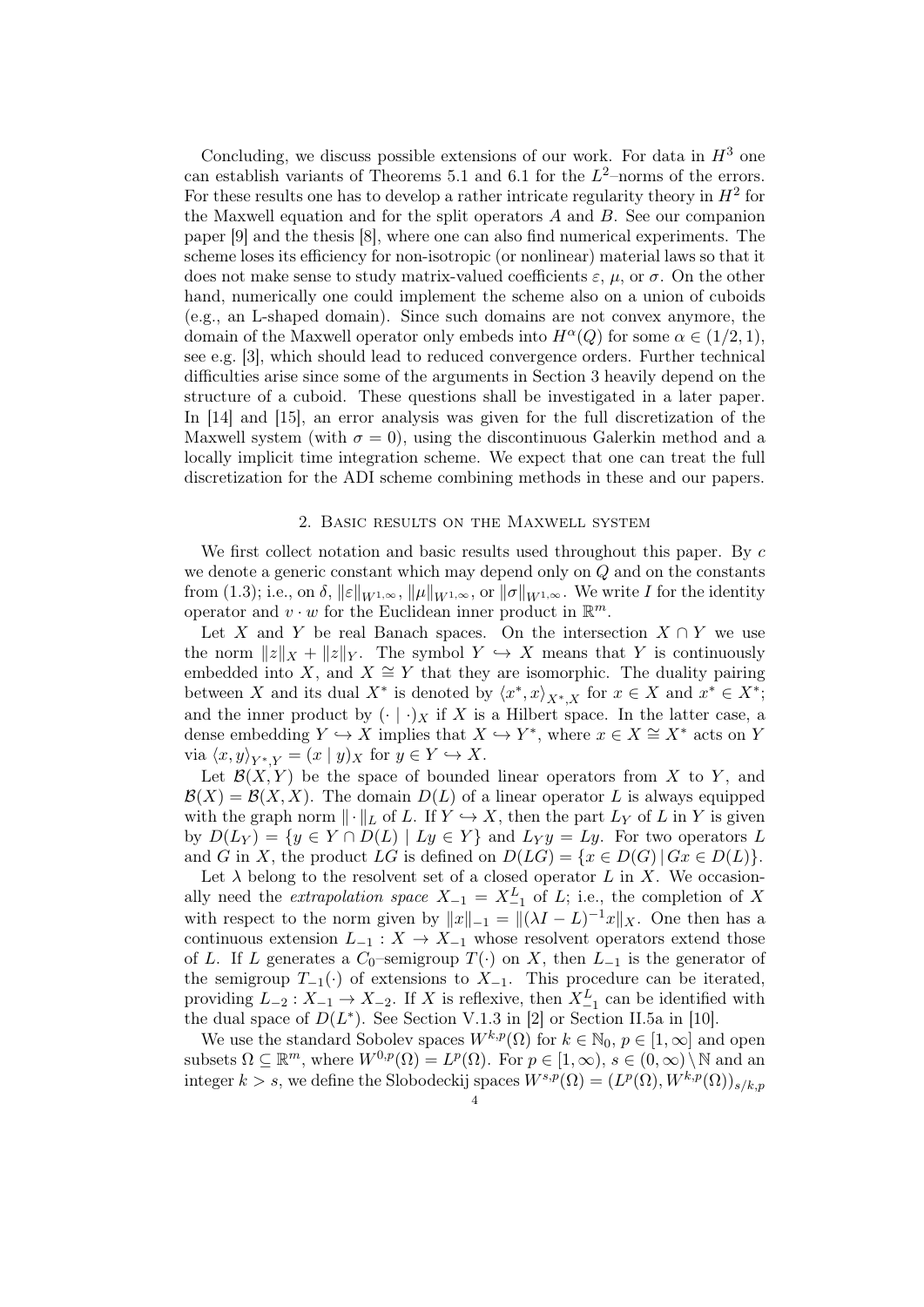by real interpolation, see Section 7.32 in [1] or [19]. We set  $W^{-s,p}(\Omega) =$  $W_0^{s,p'}$  $0<sup>s,p'</sup>(\Omega)<sup>*</sup>$  for  $s \ge 0$  and  $p \in (1,\infty)$ , where  $p' = p/(p-1)$  and the subscript 0 always denotes the closure of test functions in the respective norm. We are mostly interested in the case  $H^s(\Omega) := W^{s,2}(\Omega)$ .

In this paper we work on the cuboid  $Q = (a_1^-, a_1^+) \times (a_2^-, a_2^+) \times (a_3^-, a_3^+) \subseteq \mathbb{R}^3$ with (Lipschitz) boundary  $\Gamma = \partial Q$ . For  $s \in [0,1]$  we use the spaces  $\check{H}^s(\Gamma)$  at the boundary, see Section 2.5 of [21]. Moreover,  $H^{-s}(\Gamma)$  is defined as the dual space of  $H^s(\Gamma)$ . We write

$$
\Gamma_j^{\pm} = \{ x \in \overline{Q} \mid x_j = a_j^{\pm} \} \quad \text{and} \quad \Gamma_j = \Gamma_j^- \cup \Gamma_j^+,
$$

for  $j \in \{1, 2, 3\}$  and  $d_{Q}$  for the smallest side length of Q.

Our analysis of the Maxwell system takes place in the space  $X = L^2(Q)^6$  with the weighted inner product

$$
((u, v) | (\varphi, \psi))_X = \int_Q (\varepsilon u \cdot \varphi + \mu v \cdot \psi) \, dx
$$

for  $(u, v), (\varphi, \psi) \in X$ . The square of the induced norm  $\lVert \cdot \rVert_X$  is twice the physical energy of the fields  $(E, H)$ , and because of  $(1.3)$  it is equivalent to the usual  $L^2$ -norm. We further use the Hilbert spaces

$$
H(\text{curl}, Q) = \{u \in L^{2}(Q)^{3} \mid \text{curl } u \in L^{2}(Q)^{3}\}, \quad \|u\|_{\text{curl}}^{2} = \|u\|_{L^{2}}^{2} + \|\text{curl } u\|_{L^{2}}^{2},
$$

$$
H(\text{div}, Q) = \{u \in L^{2}(Q)^{3} \mid \text{div } u \in L^{2}(Q)\}, \quad \|u\|_{\text{div}}^{2} = \|u\|_{L^{2}}^{2} + \|\text{div } u\|_{L^{2}}^{2}.
$$

Theorems 1 and 2 in Section IX.A.1.2 of [6] provide the following facts. The space of restrictions to Q of test functions on  $\mathbb{R}^3$  is dense in  $H(\text{curl}, Q)$  and  $H(\text{div}, Q)$ . The tangential trace  $u \mapsto (u \times \nu)|_{\Gamma}$  on  $C(\overline{Q})^3 \cap H^1(Q)^3$  has a unique continuous extension  $\text{tr}_t: H(\text{curl}, Q) \to H^{-1/2}(\Gamma)^3$ , and  $H_0(\text{curl}, Q)$  is the kernel of  $tr_t$  in  $H(\text{curl}, Q)$ . We also have the integration by parts formula

$$
\int_{Q} \operatorname{curl} u \cdot v \, \mathrm{d}x = \int_{Q} u \cdot \operatorname{curl} v \, \mathrm{d}x - \langle \operatorname{tr}_{t} u, \operatorname{tr} v \rangle_{H^{-1/2}(\Gamma)^{3} \times H^{1/2}(\Gamma)^{3}} \tag{2.1}
$$

for all  $u \in H(\text{curl}, Q)$  and  $v \in H^1(Q)^3$ . Similarly, the normal trace  $u \mapsto$  $(u \cdot \nu)|_{\Gamma}$  on  $C(\overline{Q})^3 \cap H^1(Q)^3$  has a unique continuous extension  $\text{tr}_n : H(\text{div}, Q) \to$  $H^{-1/2}(\Gamma)$ . Moreover, Section 2.4 and 2.5 of [21] provide the continuous and surjective trace operator  $tr: H^1(Q) \to H^{1/2}(\Gamma)$ , which is the extension of the map  $f \mapsto f|_{\Gamma}$  defined on  $C(\overline{Q}) \cap H^1(Q)$ . Its kernel is the space  $H_0^1(Q)$ .

We also have to deal with cases of partial regularity. For instance, take a function  $f \in L^2(Q)$  with  $\partial_1 f \in L^2(Q)$ . We set  $Q_1 = (a_2^-, a_2^+) \times (a_3^-, a_3^+)$ . A representative of f then belongs to  $H^1((a_1^-, a_1^+), L^2(Q_1)) \cong L^2(Q_1, H^1(a_1^-, a_1^+)),$ and thus possesses traces at the rectangles  $\Gamma_1^{\pm} = \{a_1^{\pm}\} \times Q_1$  whose norms in  $L^2(\Gamma_1^{\pm})$  are bounded by  $c(||f||_{L^2(Q)} + ||\partial_1 f||_{L^2(Q)})$ . In this way, we obtain trace operators  $\text{tr}_{\Gamma_j^{\pm}}$  and  $\text{tr}_{\Gamma_j}$  for  $j \in \{1, 2, 3\}$ . They coincide in  $L^2(\Gamma_j^{\pm})$ , respectively  $L^2(\Gamma_j)$ , with the respective restrictions of tr f if  $f \in H^1(Q)$ . We usually write  $u_1 = 0$  on  $\Gamma_2$  instead of  $\text{tr}_{\Gamma_2}(u_1) = 0$ , and so on. The following lemma will often be used to check boundary conditions.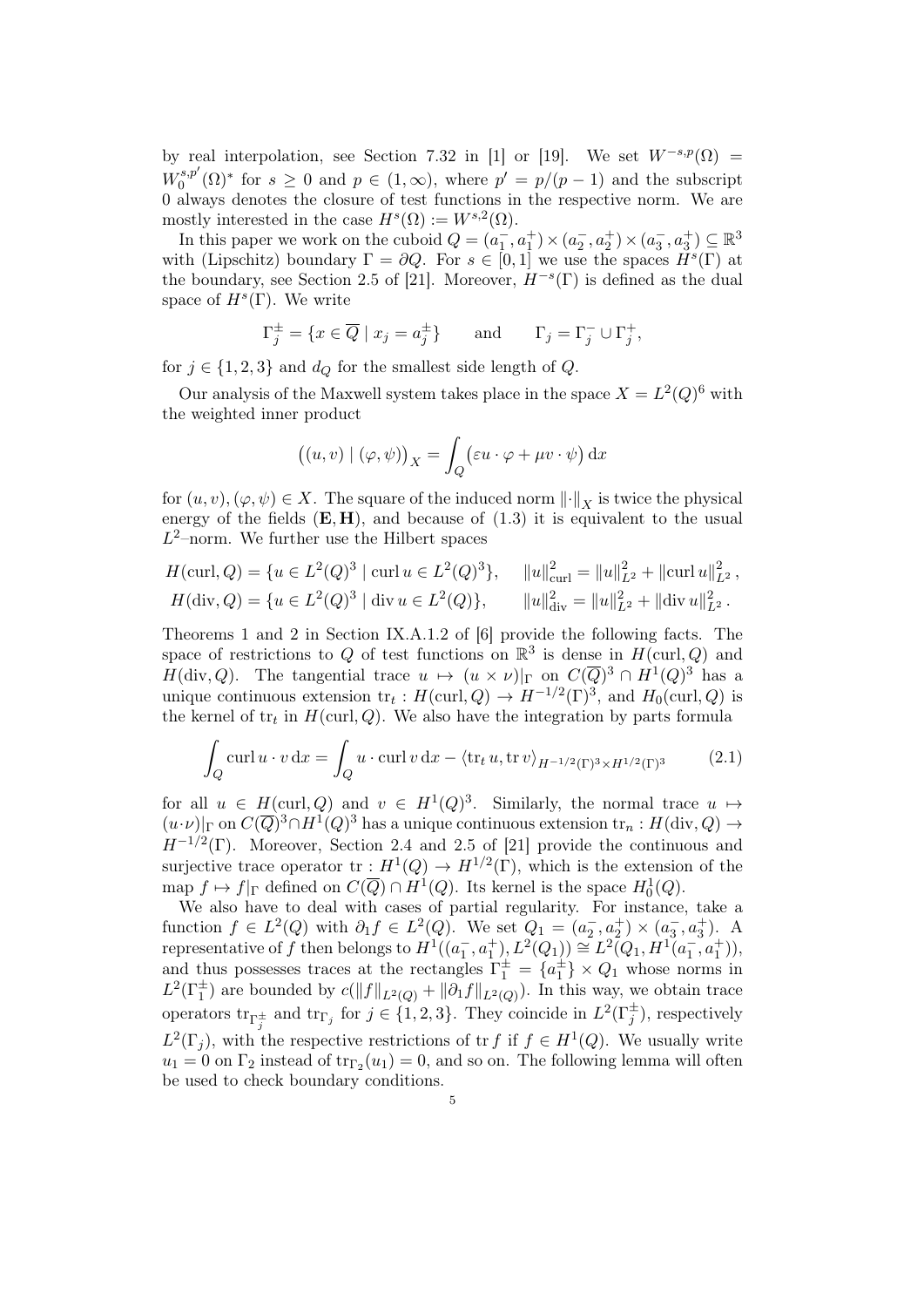**Lemma 2.1.** For some  $j, k \in \{1, 2, 3\}$  with  $k \neq j$ , let  $f \in L^2(Q)$  satisfy  $\partial_j f, \partial_k f, \partial_{jk} f \in L^2(Q)$  and  $f = 0$  on  $\Gamma_j$ . We then have  $\partial_k f = 0$  on  $\Gamma_j$ .

*Proof.* We only consider  $\Gamma_1^-$ ,  $j = 1$ , and  $k = 2$  since the other cases are treated analogously. By the above observations, for a.e.  $(x_2, x_3) \in Q_1$  the map  $f(\cdot, x_2, x_3)$  is contained in  $H^1(a_1^-, a_1^+)$ , and we have  $f(x_1, x_2, x_3)$  =  $\int_{a_1^-}^{x_1} \partial_1 f(t, x_2, x_3) dt$ . Similarly,  $\partial_{12} f(x_1, \cdot, \cdot)$  is an element of  $L^2(Q_1)$  for a.e.  $x_1 \in (a_1^-, a_1^+)$ . Using the definition of weak derivatives, one checks that

$$
\partial_2 f(x) = \int_{a_1^-}^{x_1} \partial_{12} f(t, x_2, x_3) dt \quad \text{for a.e. } x \in Q.
$$
 (2.2)

For each integer  $n > d_Q^{-1}$ , there is a smooth cut-off function  $\chi_n$  on  $[a_1^-, a_1^+]$ such that  $\chi_n$  takes values in [0, 1], vanishes on  $[a_1, a_1^- + 1/(2n)]$ , is equal to 1 on  $[a_1^- + 1/n, a_1^+]$ , and  $|\chi'_n|$  is bounded by cn. We then define  $f_n(x) = \chi_n(x_1)f(x)$ for  $x \in Q$ . By dominated convergence, the functions  $\partial_2 f_n = \chi_n \partial_2 f$  converge to  $\partial_2 f$  in  $L^2(Q)$  as  $n \to \infty$ . In the derivative  $\partial_{12} f_n = \chi'_n \partial_2 f + \chi_n \partial_{12} f$ , the second summand tends to  $\partial_{12} f$  in  $L^2(Q)$  again by Lebesgue's theorem. Let  $S_n$  be the support of  $\chi_n$ . Using formula (2.2) and Hölder's inequality, we deduce

$$
\begin{aligned} \left\| \chi_n' \partial_2 f \right\|_{L^2}^2 &\leq \int_{S_n} \int_{Q_1} c^2 n^2 \left| \partial_2 f(x_1, x_2, x_3) \right|^2 \, \mathrm{d}(x_2, x_3) \, \mathrm{d}x_1 \\ &\leq c^2 n \sup_{x_1 \in S_n} \int_{Q_1} \left| \partial_2 f(x_1, x_2, x_3) \right|^2 \, \mathrm{d}(x_2, x_3) \\ &\leq c^2 \sup_{x_1 \in S_n} \int_{a_1^-}^{x_1} \int_{Q_1} \left| \partial_{12} f(t, x_2, x_3) \right|^2 \, \mathrm{d}(x_2, x_3) \, \mathrm{d}t \\ &= c^2 \int_{a_1^-}^{a_1^- + 1/n} \int_{Q_1} \left| \partial_{12} f(t, x_2, x_3) \right|^2 \, \mathrm{d}(x_2, x_3) \, \mathrm{d}t \longrightarrow 0 \end{aligned}
$$

as  $n \to \infty$ . The functions  $\partial_2 f_n$  thus tend to  $\partial_2 f$  in  $H^1((a_1^-, a_1^+), L^2(Q_1))$  so that  $\text{tr}_{\Gamma_1^{-}}(\partial_2 f_n) = 0$  converges to the trace of  $\partial_2 f$  in  $L^2(\Gamma_1^{-})$ ).

On X we define the Maxwell operator

$$
M = \begin{pmatrix} -\frac{\sigma}{\varepsilon}I & \frac{1}{\varepsilon}\operatorname{curl} \\ -\frac{1}{\mu}\operatorname{curl} & 0 \end{pmatrix}, \qquad D(M) = H_0(\operatorname{curl}, Q) \times H(\operatorname{curl}, Q). \tag{2.3}
$$

This domain includes the electric boundary condition. To encode the magnetic boundary and divergence conditions in (1.1) and the regularity of the charge density  $\rho = \text{div}(\varepsilon u)$ , we introduce the subspace

$$
X_{\text{div}} := \{(u, v) \in X \mid \text{div}(\mu v) = 0, \text{ tr}_n(\mu v) = 0, \text{ div}(\varepsilon u) \in L^2(Q)\}
$$
  
= \{(u, v) \in X \mid \text{div}(\mu v) = 0, \text{ tr}\_n v = 0, \text{ div } u \in L^2(Q)\}. (2.4)

The above constraints are understood in  $H^{-1}(Q)$ , respectively  $H^{-1/2}(\Gamma)$ . The second equation in (2.4) follows from (1.3) by Remark 3.3 in [13] and because of div( $\varepsilon u$ ) =  $\nabla \varepsilon \cdot u + \varepsilon$  div u. In the same way one sees that div v belongs to  $L^2(Q)$  if  $(u, v) \in X_{\text{div}}$ . Equipped with the norm given by

$$
||(u, v)||_{X_{\text{div}}}^2 = ||(u, v)||_X^2 + ||\text{div}(\varepsilon u)||_{L^2}^2,
$$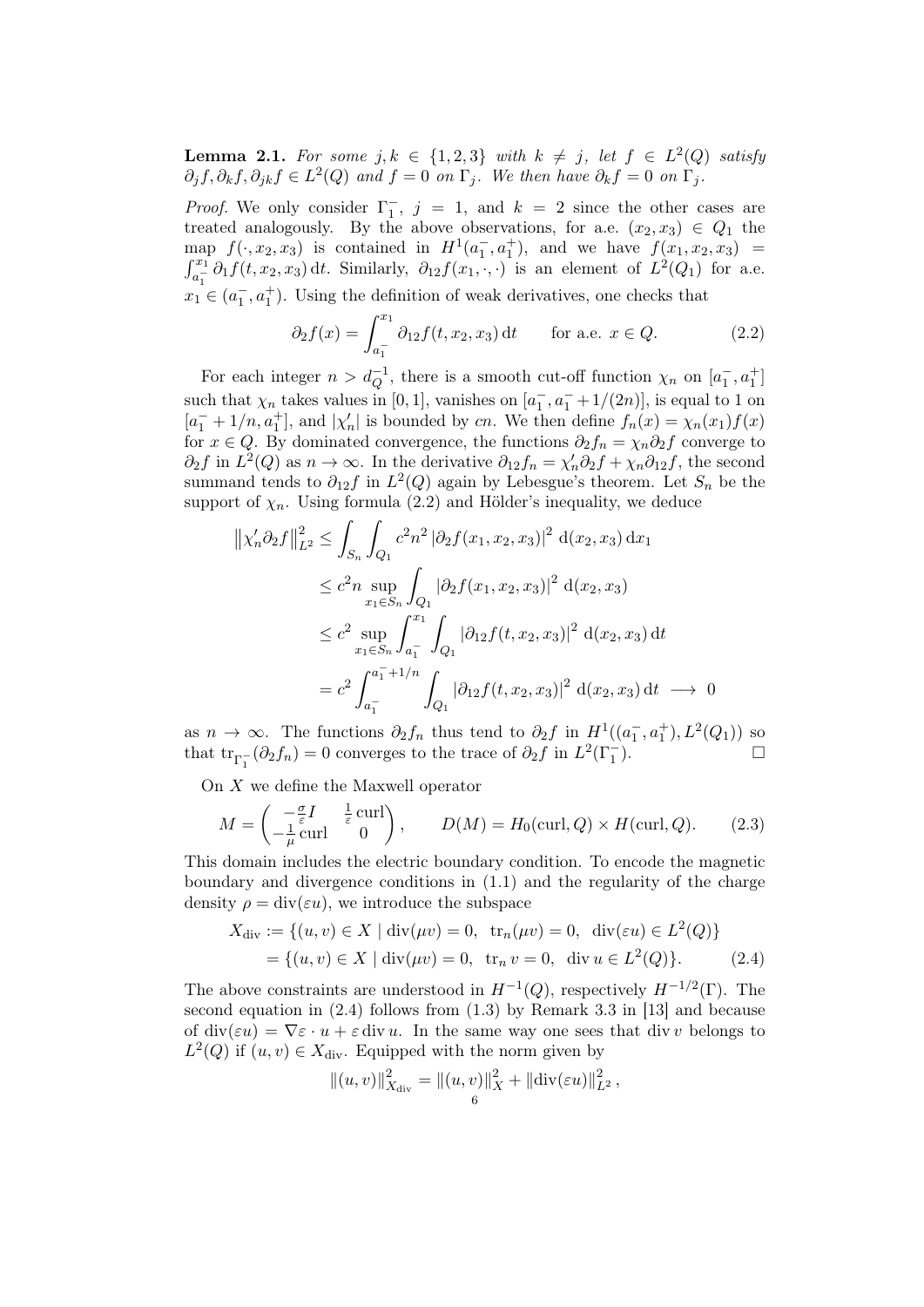$X_{\text{div}}$  is a Hilbert space since the maps div :  $L^2(Q)^3 \rightarrow H^{-1}(Q)$  and  $\text{tr}_n$ :  $H(\text{div}, Q) \to H^{-1/2}(\Gamma)$  are continuous.

The part of M in  $X_{\text{div}}$  is denoted by  $M_{\text{div}}$ . We actually have

$$
D(M_{\rm div}^k) = D(M^k) \cap X_{\rm div}
$$
\n(2.5)

for  $k \in \mathbb{N}$ . To show this claim, let  $(u, v) \in D(M) \cap X_{\text{div}}$ . As in Proposition 3.5 of [13] (for the case  $\sigma = 0$ ) one infers that  $M(u, v)$  satisfies the magnetic conditions in  $X_{\text{div}}$ . Moreover, according to assumption (1.3) the function

 $-\operatorname{div}(\varepsilon(M(u,v))_1) = \operatorname{div}(\sigma u) = \nabla(\sigma \varepsilon^{-1}) \varepsilon u + \sigma \varepsilon^{-1} \operatorname{div}(\varepsilon u)$ 

belongs to  $L^2(Q)$ , and thus  $M(u, v)$  to  $X_{\text{div}}$ . Thereby,  $(M(u, v))_1$  is the first component of  $M(u, v)$ . Hence,  $(u, v)$  is contained in  $D(M_{\text{div}})$ , and (2.5) is shown for  $k = 1$ . By induction, (2.5) follows for all  $k \in \mathbb{N}$ .

The spaces  $H(\text{curl}, Q)$  and  $H(\text{div}, Q)$  contain rather irregular  $L^2$ -functions, e.g. from the kernels of curl and div. Nevertheless, their intersection embeds into  $H^1(Q)^3$  if one assumes that either the tangential or the normal trace is 0. See Theorem 2.17 in [3], for instance.

**Proposition 2.2.** Let (1.3) hold. The domain  $D(M_{\text{div}})$  is continuously embedded into  $H^1(Q)^6$ , with a constant only depending on the constants in (1.3). Moreover, in the sense of the traces  $\text{tr}_{\Gamma_j}$  the fields  $(\boldsymbol{E}, \boldsymbol{H}) \in D(M_{\text{div}})$  satisfy

$$
E_2 = E_3 = 0, \t H_1 = 0 \t on \t \Gamma_1,\nE_1 = E_3 = 0, \t H_2 = 0 \t on \t \Gamma_2,\nE_1 = E_2 = 0, \t H_3 = 0 \t on \t \Gamma_3.
$$

*Proof.* Let  $w = (\mathbf{E}, \mathbf{H}) \in D(M_{\text{div}})$ . The functions curl  $\mathbf{E} = -\mu (Mw)_2$  and curl  $\mathbf{H} = \varepsilon (Mw)_1 + \sigma \mathbf{E}$  then belong to  $L^2(Q)^3$ . As noted above, also div **E** and div H are contained in  $L^2(Q)$ . The asserted embedding then follows from Theorem 2.17 of [3]. We thus obtain  $\text{tr}_t \mathbf{E} = \nu \times \text{tr} \mathbf{E}$  and  $\text{tr}_n \mathbf{H} = \nu \cdot \text{tr} \mathbf{H}$ , which yields the second assertion.

We now collect the main properties of the Maxwell operators and solve  $(1.1)$ . Some of these results are contained in Section XVII.B.4 in [7], for instance. The next proposition is true on any Lipschitz domain Q with the same proof.

Proposition 2.3. Let  $(1.3)$  hold. Then the following assertions are true.

a) The operators M and  $M_{\text{div}}$  generate  $C_0$ –semigroups  $(e^{tM})_{t>0}$  on X and  $(e^{tM_{\text{div}}})_{t\geq 0}$  on  $X_{\text{div}}$ , respectively. Moreover,  $e^{tM_{\text{div}}}$  is the restriction of  $e^{tM}$  to  $X_{\text{div}}$ , and we have  $||e^{tM}||_X \leq 1$  and  $||e^{tM_{\text{div}}}||_{X_{\text{div}}} \leq c(1+t)$  for all  $t \geq 0$ .

b) Let  $w_0 = (E_0, H_0)$  belong to  $D(M_{\text{div}})$  and  $(J, 0)$  to  $C([0, \infty), D(M_{\text{div}})) +$  $C^1([0,\infty), X_{\text{div}})$ . There exists a unique solution  $w = (E, H)$  of  $(1.1)$  in  $C^1([0,\infty), X_{\text{div}}) \cap C([0,\infty), D(M_{\text{div}}))$  given by

$$
(\boldsymbol{E}(t), \boldsymbol{H}(t)) = e^{tM_{\text{div}}}(\boldsymbol{E}_0, \boldsymbol{H}_0) - \int_0^t e^{(t-s)M_{\text{div}}} \left(\frac{1}{\varepsilon} \boldsymbol{J}(s), 0\right) ds \tag{2.6}
$$

for  $t \geq 0$ . The charge density in (1.1c) is contained in  $L^2(Q)$  and satisfies

$$
\rho(t) = \text{div}(\varepsilon \boldsymbol{E}(t)) = \text{div}(\varepsilon \boldsymbol{E}_0) - \int_0^t \text{div}(\sigma \boldsymbol{E}(s) + \boldsymbol{J}(s)) \, \mathrm{d}s \tag{2.7}
$$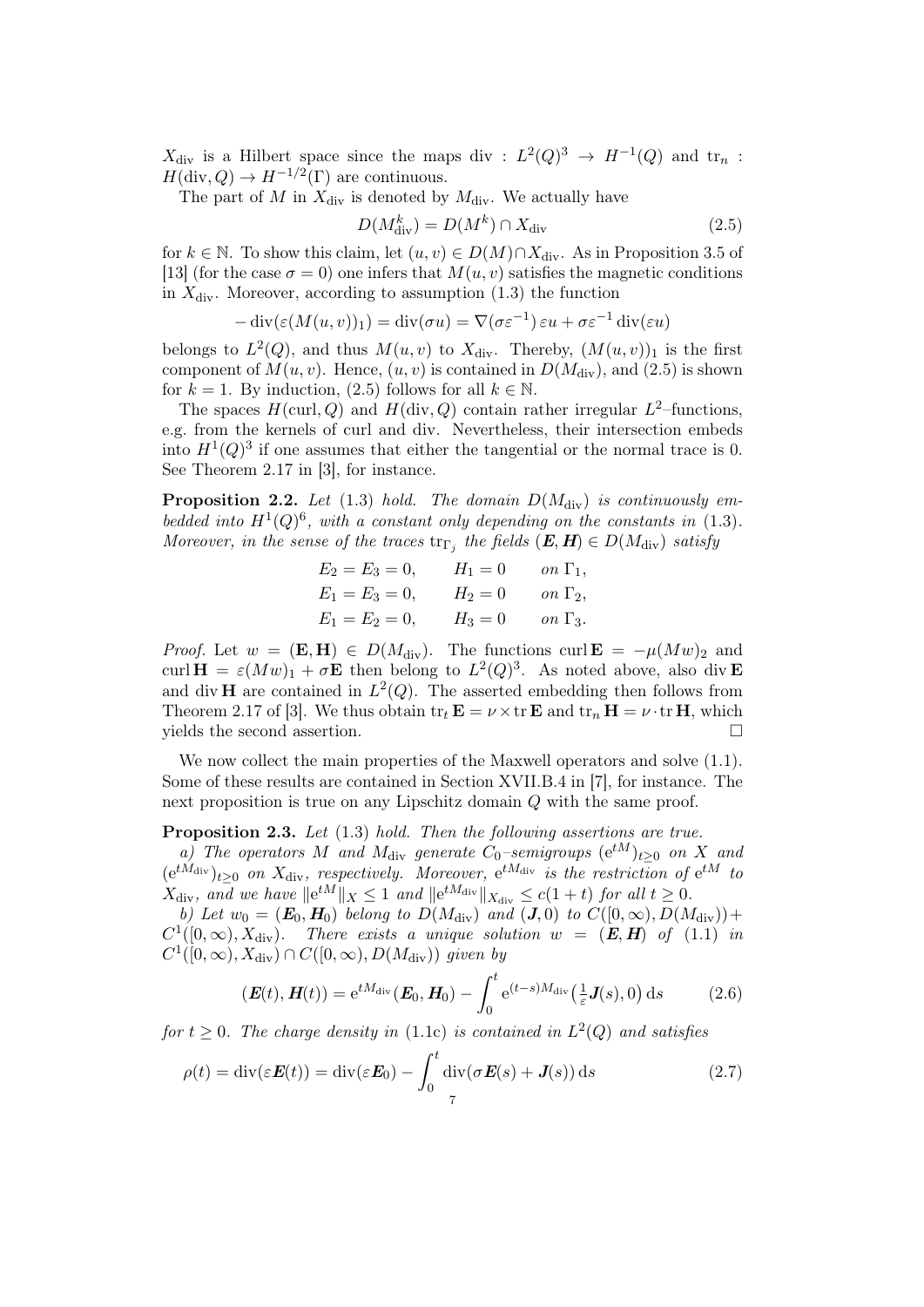$$
= e^{-\frac{\sigma}{\varepsilon}t} \operatorname{div}(\varepsilon E_0) - \int_0^t e^{-\frac{\sigma}{\varepsilon}(t-s)} \Big(\nabla \big(\frac{\sigma}{\varepsilon}\big) \cdot \varepsilon E(s) + \operatorname{div} J(s)\Big) ds, \quad t \ge 0.
$$

c) Let  $w_0 \in D(M_{\text{div}}^2)$  and  $(\mathbf{J},0) \in W^{2,1}([0,T],X_{\text{div}}) \cap C([0,T],D(M_{\text{div}})) =: E$ for some  $T > 0$ . Then w belongs to  $C^2([0,T], X_{\text{div}}) \cap C^1([0,T], D(M_{\text{div}})) \cap$  $C([0,T], D(M_{\text{div}}^2))$  with norm bounded by  $c(1+T)(||w_0||_{D(M_{\text{div}}^2)} + ||(J,0)||_E)$ . d) The adjoint of M in X is given by  $D(M^*) = D(M)$  and

$$
M^* = \begin{pmatrix} -\frac{\sigma}{\varepsilon}I & -\frac{1}{\varepsilon}\operatorname{curl} \\ \frac{1}{\mu}\operatorname{curl} & 0 \end{pmatrix}.
$$

*Proof.* 1) If  $\sigma = 0$ , for instance Proposition 3.5 of [13] shows that M generates a contraction semigroup on  $X$ . Using the dissipative perturbation theorem, see Theorem III.2.7 in [10], one can extend this result to the case  $\sigma > 0$ . In the same way one shows that the operator matrix in d) with domain  $D(M)$  is a generator. Because of  $(2.1)$  it is a restriction of  $M^*$ , cf. Proposition 3.5 of [13]. So assertion d) has been shown.

2) We observe that the inhomogeneity  $(\frac{1}{\varepsilon})$  $(\frac{1}{\varepsilon}, \mathbf{J}, 0)$  satisfies the same assumptions as  $(\mathbf{J}, 0)$  in part b), respectively c). Let the conditions of b) be true. Corollaries 4.2.5 and 4.2.6 of [23] then provide a unique solution  $w = (E, H)$  in  $C^1([0,\infty), X) \cap C([0,\infty), D(M))$  of (1.1a) and (1.1b) which also satisfies the electric boundary condition and the initial conditions. It is given by Duhamel's formula (2.6) with M instead of  $M_{\rm div}$ .

In view of the magnetic conditions in  $(1.1c)$  and  $(1.1d)$ , we introduce the closed subspace  $X_{\text{mag}} = \{(u, v) \in X \mid \text{div}(\mu v) = 0, \text{ tr}_n(\mu v) = 0\}$  of X. As in Proposition 3.5 of [13], one sees that M maps  $D(M)$  into  $X_{\text{mag}}$ . Hence, the resolvent  $(\lambda I - M)^{-1}$  for  $\lambda > 0$  leaves invariant  $X_{\text{mag}}$ . The same is true for the operator  $e^{tM}$  since it is the strong limit of  $(\frac{n}{t})$  $\frac{n}{t}$  $\left(\frac{n}{t}\right)$  $\frac{n}{t}I-A)^{-n}$ <sup>n</sup> in X for  $t>0$ , see Corollary III.5.5 of [10]. Due to Duhamel's formula, the solution  $w$  then takes values in  $X_{\text{mag}}$  and thus solves (1.1).

Equation (1.1a) implies that  $\partial_t \text{div}(\varepsilon \mathbf{E}(t)) = -\text{div}(\sigma \mathbf{E}(t) + \mathbf{J}(t))$  in  $H^{-1}(Q)$ for  $t \geq 0$ , whence the first part of (2.7) follows. Writing  $\sigma = \frac{\sigma}{\epsilon}$  $\frac{\sigma}{\varepsilon} \varepsilon$ , we infer

$$
\partial_t \operatorname{div}(\varepsilon \mathbf{E}(t)) = -\frac{\sigma}{\varepsilon} \operatorname{div}(\varepsilon \mathbf{E}(t)) - \nabla (\frac{\sigma}{\varepsilon}) \varepsilon \mathbf{E}(t) - \operatorname{div} \mathbf{J}(t),
$$
  

$$
\partial_t (e^{\frac{\sigma}{\varepsilon}t} \operatorname{div}(\varepsilon \mathbf{E}(t)) = -e^{\frac{\sigma}{\varepsilon}t} (\nabla (\frac{\sigma}{\varepsilon}) \varepsilon \mathbf{E}(t) + \operatorname{div} \mathbf{J}(t))
$$

in  $H^{-1}(Q)$ . This formula leads to the second part of  $(2.7)$ , and b) is established.

3) For the remaining assertions in a), we take  $J = 0$ . Since  $e^{tM}$  is a contraction in X, we have  $||w(t)||_X \le ||w_0||_X$ . From (2.7) we then deduce the bound

$$
\left\|\text{div}(\varepsilon \mathbf{E}(t))\right\|_{L^2} \le \left\|\text{div}(\varepsilon \mathbf{E}_0)\right\|_{L^2} + ct \left\|(\mathbf{E}_0, \mathbf{H}_0)\right\|_{L^2}
$$

and that  $\text{div}(\varepsilon \mathbf{E}(t))$  tends to  $\text{div}(\varepsilon \mathbf{E}_0)$  in  $L^2(Q)$  as  $t \to 0$ . Thus,  $e^{tM}$  possesses a restriction  $e^{tM_{\text{div}}}$  to  $X_{\text{div}}$ , which forms a  $C_0$ -semigroup there and is bounded by  $c(1 + t)$ . By Paragraph II.2.3 of [10] it is generated by  $M_{\text{div}}$ .

4) Under the assumptions of part c), we can differentiate  $(2.6)$  in  $X_{\text{div}}$  twice in t (after the substitution  $r = t - s$ .) Hence, w belongs to  $C^2([0, T], X_{\text{div}})$  and

$$
w'' - w' = (M_{\text{div}} - I)w' - \frac{1}{\varepsilon}(\mathbf{J}', 0).
$$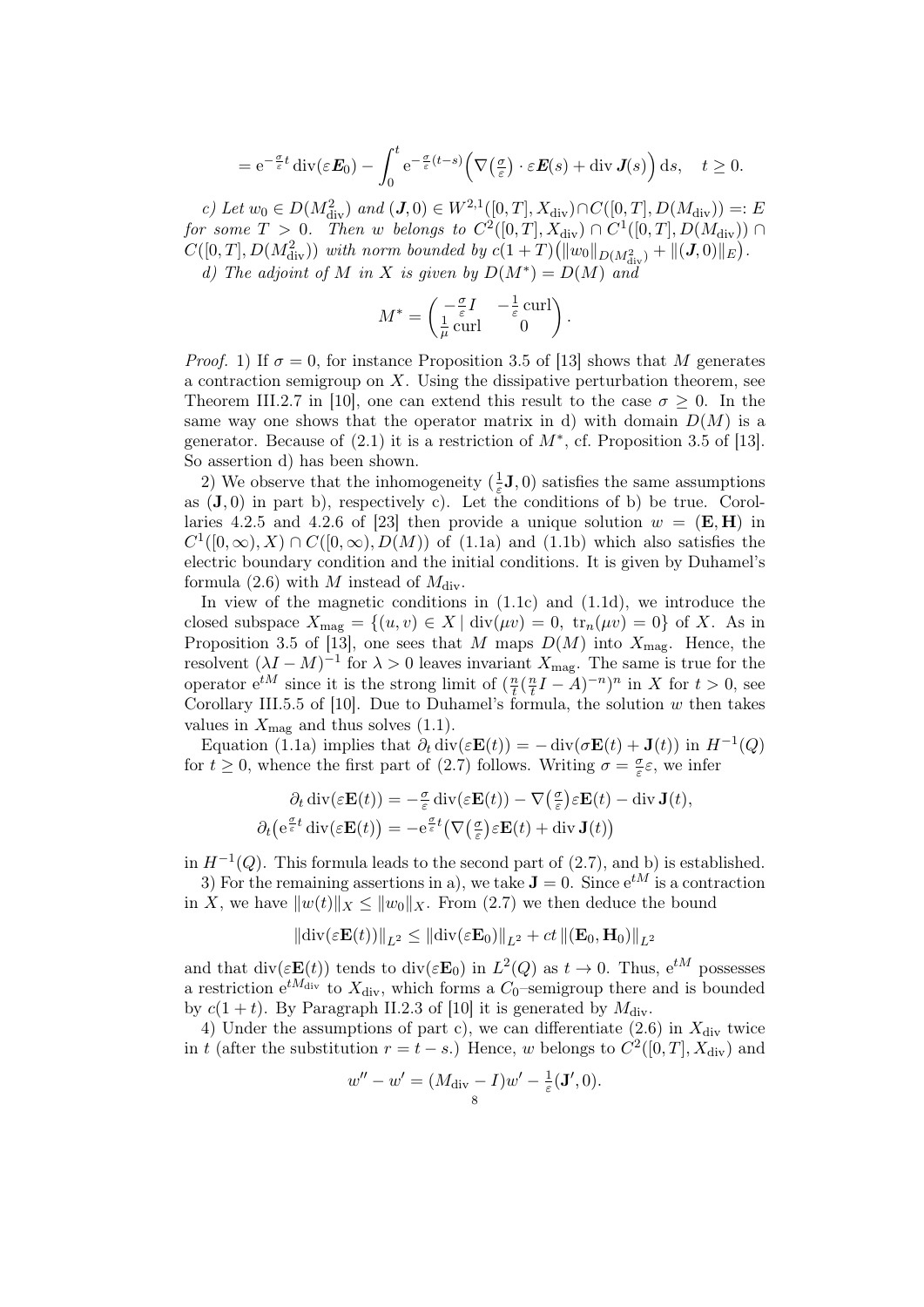Inverting  $M_{\text{div}} - I$ , we thus obtain  $w \in C^1([0, T], D(M_{\text{div}}))$ . Similarly, the equation  $w' = M_{\text{div}}w - \frac{1}{\varepsilon}$  $\frac{1}{\varepsilon}(\mathbf{J},0)$  then implies that w is contained in  $C([0,T],D(M_{\text{div}}^2)).$ These arguments also yield the asserted bound in c).

**Remark 2.4.** In Proposition 2.3 we also assume that  $\sigma = 0$  or  $\sigma \ge \sigma_0$  for a constant  $\sigma_0 > 0$ . An inspection of the above proof then shows that we can omit the factors  $(1 + t)$  in part a) and  $(1 + T)$  in c). If  $\sigma \ge \sigma_0$ , then the constant c also depends on  $1/\sigma_0$ .

### 3. The split operators

We now analyze the operators

$$
A = \begin{pmatrix} -\frac{\sigma}{2\varepsilon}I & \frac{1}{\varepsilon}C_1 \\ \frac{1}{\mu}C_2 & 0 \end{pmatrix} \quad \text{and} \quad B = \begin{pmatrix} -\frac{\sigma}{2\varepsilon}I & -\frac{1}{\varepsilon}C_2 \\ -\frac{1}{\mu}C_1 & 0 \end{pmatrix} \quad \text{with}
$$
  

$$
C_1 = \begin{pmatrix} 0 & 0 & \partial_2 \\ \partial_3 & 0 & 0 \\ 0 & \partial_1 & 0 \end{pmatrix} \quad \text{and} \quad C_2 = \begin{pmatrix} 0 & \partial_3 & 0 \\ 0 & 0 & \partial_1 \\ \partial_2 & 0 & 0 \end{pmatrix}, \tag{3.1}
$$

which are the main ingredients of our splitting algorithm. These operators are endowed with the domains

$$
D(A) = \{(u, v) \in X \mid (C_1v, C_2u) \in X, \text{ tr}_{\Gamma_2} u_1 = 0, \text{ tr}_{\Gamma_3} u_2 = 0, \text{ tr}_{\Gamma_1} u_3 = 0\},
$$
  

$$
D(B) = \{(u, v) \in X \mid (C_2v, C_1u) \in X, \text{ tr}_{\Gamma_3} u_1 = 0, \text{ tr}_{\Gamma_1} u_2 = 0, \text{ tr}_{\Gamma_2} u_3 = 0\}.
$$

Each domain contains one half of the electric boundary conditions in  $D(M<sub>div</sub>)$ , see Proposition 2.2. These traces exist since they fit to the partial derivatives in  $C_2u$  for A and in  $C_1u$  for B. We note that A and B map into X,

$$
D(A) \cap D(B) \hookrightarrow D(M)
$$
, and  $M = A + B$  on  $D(A) \cap D(B)$ .

Neither the divergence conditions nor the magnetic boundary condition for the magnetic field are included in  $D(A)$  or  $D(B)$ . We further write

$$
A_0 = A + \begin{pmatrix} \frac{\sigma}{2\varepsilon} I & 0\\ 0 & 0 \end{pmatrix} \quad \text{and} \quad B_0 = B + \begin{pmatrix} \frac{\sigma}{2\varepsilon} I & 0\\ 0 & 0 \end{pmatrix} \tag{3.2}
$$

with  $D(A_0) = D(A)$  and  $D(B_0) = D(B)$  for the parts without conductivity. As in Section 4.3 in [13], one shows the following basic integration by parts formula. Let  $u, \varphi \in L^2(Q)^3$  satisfy  $C_1\varphi \in L^2(Q)^2$ ,  $C_2u \in L^2(Q)^3$ , and

$$
\operatorname{tr}_{\Gamma_3} u_2 \cdot \operatorname{tr}_{\Gamma_3} \varphi_1 = 0, \qquad \operatorname{tr}_{\Gamma_1} u_3 \cdot \operatorname{tr}_{\Gamma_1} \varphi_2 = 0, \qquad \operatorname{tr}_{\Gamma_2} u_1 \cdot \operatorname{tr}_{\Gamma_2} \varphi_3 = 0.
$$

(For instance, take  $(u, \varphi) \in D(A)$  or  $(\varphi, u) \in D(B)$ .) We then have

$$
(C_2u \mid \varphi)_{L^2} = (u \mid -C_1\varphi)_{L^2}.
$$
\n(3.3)

In our splitting algorithm  $(4.1)$  we use resolvents and Cayley transforms of A and B, and those of  $A^*$  and  $B^*$  enter in the error analysis. Their properties are stated in the next proposition. Let  $L - \kappa I$  generate a contraction semigroup for and operator L and some  $\kappa \geq 0$ . The Cayley transform

$$
\gamma_{\tau}(L) = (I + \tau L)(I - \tau L)^{-1}
$$
\n(3.4)

then exists for all  $\tau \in (0, 1/\kappa)$ . Observe that  $(I - \tau L)^{-1} = \tau^{-1}(\tau^{-1}I - L)^{-1}$ .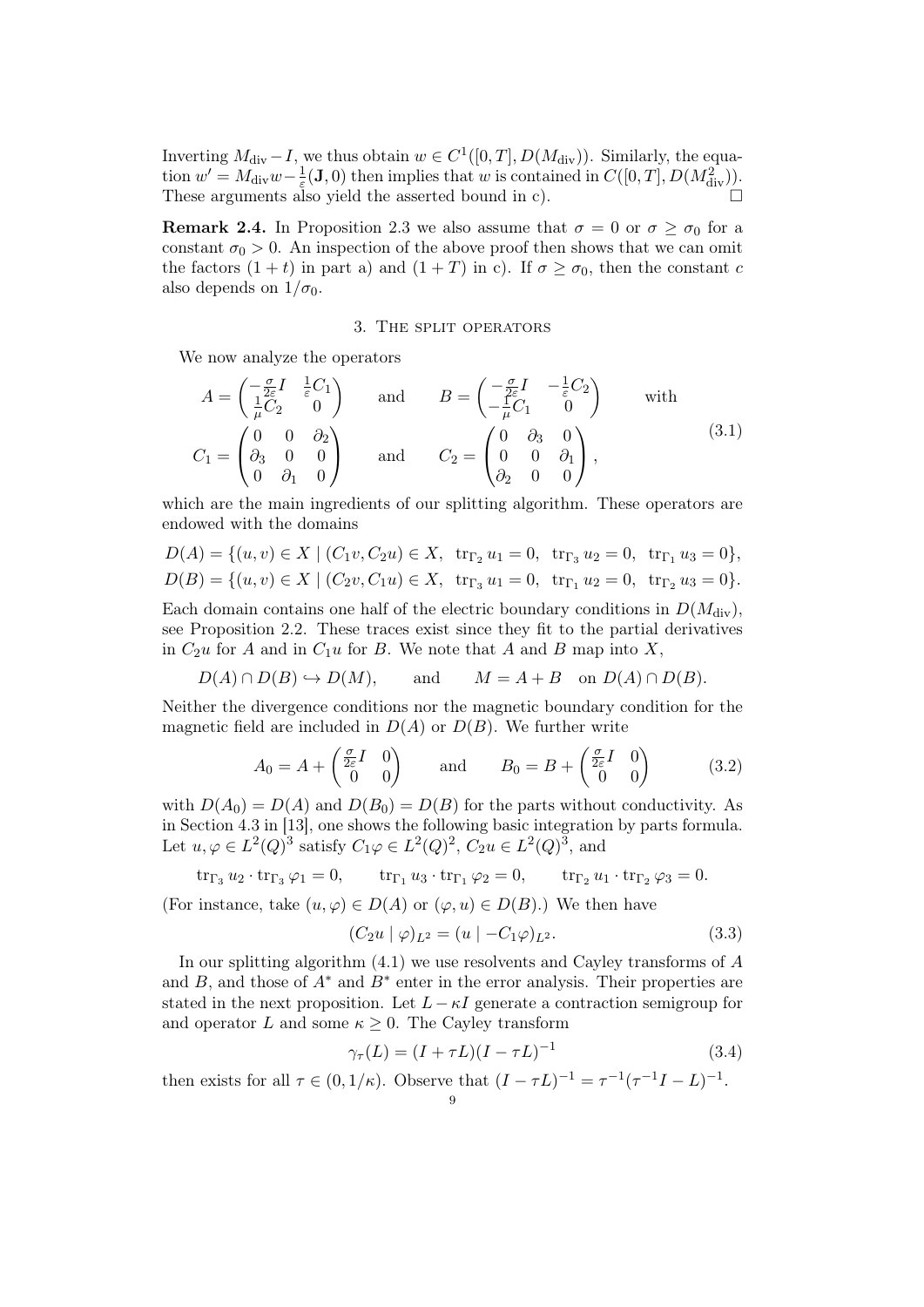**Proposition 3.1.** a) In X we have  $D(A^*) = D(A_0^*) = D(A)$  and  $D(B^*) =$  $D(B_0^*) = D(B)$ , as well as  $A_0^* = -A_0$ ,  $B_0^* = -B_0$ ,

$$
A^* = \begin{pmatrix} -\frac{\sigma}{2\varepsilon}I & -\frac{1}{\varepsilon}C_1 \\ -\frac{1}{\mu}C_2 & 0 \end{pmatrix} \quad \text{and} \quad B^* = \begin{pmatrix} -\frac{\sigma}{2\varepsilon}I & \frac{1}{\varepsilon}C_2 \\ \frac{1}{\mu}C_1 & 0 \end{pmatrix}.
$$

It follows  $M^* = A^* + B^*$  on  $D(A^*) \cap D(B^*) \hookrightarrow D(M^*) = D(M)$ .

b) The operators  $A, B, A^*$  and  $B^*$  generate  $C_0$ -semigroups of contractions on X. As a result, the resolvents  $(I - \tau L)^{-1}$  and the Cayley transforms  $\gamma_{\tau}(L)$  are contractive for all  $L \in \{A, B, A^*, B^*\}$  and  $\tau > 0$ . Moreover,  $D(M_{\text{div}}) \hookrightarrow D(L)$ .

*Proof.* Lemma 4.3 of [13] says that  $A_0$  and  $B_0$  are skew-adjoint on X, and hence generate a contraction semigroup. This property is inherited by  $A$  and  $B$  due to (3.2) and the dissipative perturbation Theorem III.2.7 in [10]. In the same way one shows the generator property of the operator matrices defined in part a) on the domains  $D(A)$  and  $D(B)$ , respectively. As in Lemma 4.3 of [13], equation (3.3) implies that these operator matrices are restrictions of  $A^*$  and  $B^*$ . They are thus equal to these operators, respectively, since the right half plane belongs to all resolvent sets. The other assertions in b) then easily follow, using also Proposition 2.2.

For our error analysis we need the restrictions of the above operators to the subspace of  $H^1$  given by

$$
Y = \{(u, v) \in H^{1}(Q)^{6} \mid u_{j} = 0 \text{ on } \Gamma \setminus \Gamma_{j}, \ v_{j} = 0 \text{ on } \Gamma_{j} \text{ for all } j \in \{1, 2, 3\} \}.
$$

We use on Y the weighted inner product

$$
((u, v) | (\varphi, \psi))_Y = \int_Q \left( \varepsilon u \cdot \varphi + \mu v \cdot \psi + \varepsilon \sum_{j=1}^3 \partial_j u \cdot \partial_j \varphi + \mu \sum_{j=1}^3 \partial_j v \cdot \partial_j \psi \right) dx
$$

with the induced norm  $\lVert \cdot \rVert_Y$ . Due to (1.3), this norm is equivalent to the usual one on  $H<sup>1</sup>$ . The continuity of the traces implies that Y is a closed subspace of  $H^1(Q)^6$ . We very often use that maps like  $(u, v) \mapsto (\varepsilon u, \mu v)$  leave invariant Y because of (1.3). Our definitions yield the embedding

$$
Y \hookrightarrow D(A) \cap D(B) \cap D(A^*) \cap D(B^*) \cap D(M) \cap D(M^*). \tag{3.5}
$$

We denote by  $A_Y$ ,  $B_Y$ ,  $(A^*)_Y$ , and  $(B^*)_Y$  the parts of A, B,  $A^*$ , and  $B^*$  in Y, respectively. Their domains are described in the next lemma.

## **Lemma 3.2.** *a)* We have

$$
D(A_Y) = D((A^*)_Y) = \{(u, v) \in Y \mid (C_1v, C_2u) \in Y\}
$$
  
\n
$$
= \{(u, v) \in H^1(Q)^6 \mid u_j = 0 \text{ on } \Gamma \setminus \Gamma_j, v_j = 0 \text{ on } \Gamma_j \text{ for } j \in \{1, 2, 3\},
$$
  
\n
$$
\partial_2 u_1, \partial_3 u_2, \partial_1 u_3, \partial_3 v_1, \partial_1 v_2, \partial_2 v_3 \in H^1(Q),
$$
  
\n
$$
\partial_3 v_1 = 0 \text{ on } \Gamma_3, \ \partial_1 v_2 = 0 \text{ on } \Gamma_1, \ \partial_2 v_3 = 0 \text{ on } \Gamma_2\},
$$
  
\n
$$
D(B_Y) = D((B^*)_Y) = \{(u, v) \in Y \mid (C_2v, C_1u) \in Y\}
$$
  
\n
$$
= \{(u, v) \in H^1(Q)^6 \mid u_j = 0 \text{ on } \Gamma \setminus \Gamma_j, v_j = 0 \text{ on } \Gamma_j \text{ for } j \in \{1, 2, 3\},
$$
  
\n
$$
\partial_3 u_1, \partial_1 u_2, \partial_2 u_3, \partial_2 v_1, \partial_3 v_2, \partial_1 v_3 \in H^1(Q),
$$
  
\n
$$
\partial_2 v_1 = 0 \text{ on } \Gamma_2, \ \partial_3 v_2 = 0 \text{ on } \Gamma_3, \ \partial_1 v_3 = 0 \text{ on } \Gamma_1\}.
$$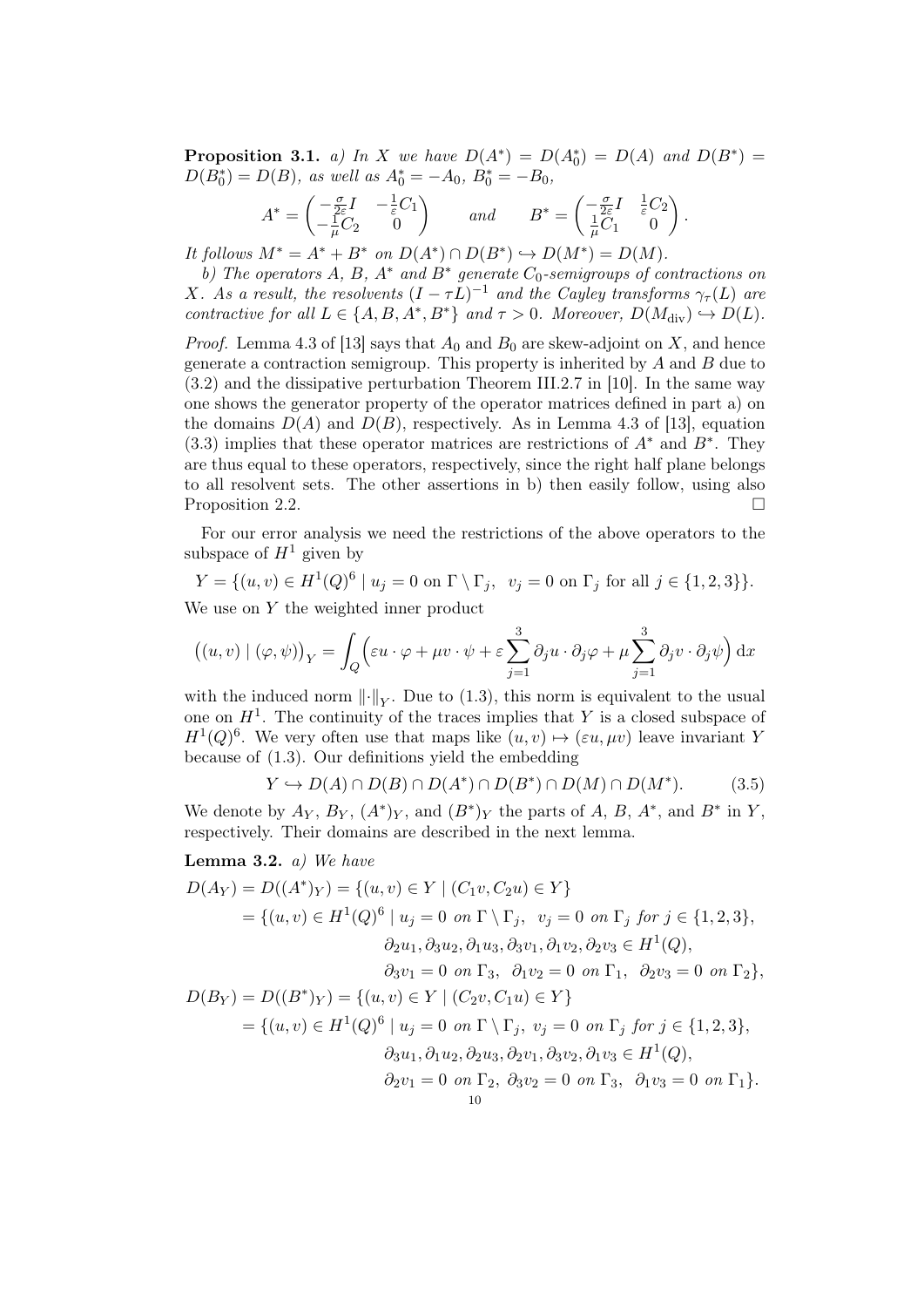b) Let  $(u, v), (\tilde{u}, \tilde{v}) \in Y$  and  $C_2u, C_1v, C_1\tilde{u}, C_2\tilde{v} \in H^1(Q)^3$ . Then

| $\partial_3 u_2 = \partial_2 u_3 = \partial_3 u_3 = \partial_3 v_1 = 0$                                 | on $\Gamma_1$ ,        |
|---------------------------------------------------------------------------------------------------------|------------------------|
| $\partial_1 u_3 = \partial_3 u_1 = \partial_1 u_1 = \partial_1 v_2 = 0$                                 | on $\Gamma_2$ ,        |
| $\partial_2 u_1 = \partial_1 u_2 = \partial_2 u_2 = \partial_2 v_3 = 0$                                 | <i>on</i> $\Gamma_3$ ; |
| $\partial_2 \tilde{u}_3 = \partial_2 \tilde{u}_2 = \partial_3 \tilde{u}_2 = \partial_2 \tilde{v}_1 = 0$ | on $\Gamma_1$ ,        |
| $\partial_3 \tilde{u}_1 = \partial_3 \tilde{u}_3 = \partial_1 \tilde{u}_3 = \partial_3 \tilde{v}_2 = 0$ | on $\Gamma_2$ ,        |
| $\partial_1 \tilde{u}_2 = \partial_1 \tilde{u}_1 = \partial_2 \tilde{u}_1 = \partial_1 \tilde{v}_3 = 0$ | on $\Gamma_3$ .        |

Here the respective first line in a) follows from Proposition 3.1 and (1.3). Part b) is a consequence of Lemma 2.1 and it yields the rest of assertion a). In a series of further lemmas we collect the basic properties of the above operators.

**Lemma 3.3.** The operators  $A_Y$ ,  $B_Y$ ,  $(A^*)_Y$ , and  $(B^*)_Y$  are closed and densely defined in Y .

Proof. 1) The operators are closed as the parts of closed operators. For the density, we only treat  $A_Y$  since the other cases can be handled in the same way, using Proposition 3.1 for  $(A^*)_Y$  and  $(B^*)_Y$ .

Let  $(u, v) \in Y$ . We approximate  $u_1 =: f$  and  $v_1 =: g$  in Y by maps  $f_n$  and  $g_n$  which are the first and fourth components of vectors  $(u_n, v_n) \in D(A_Y)$ , respectively. We use smooth cut-off functions  $\chi_n^{(j)} : [a_j^-, a_j^+] \to [0,1]$  with  $|(\chi_n^{(j)})'| \leq cn$  that vanish on  $[a_j^-, a_j^- + \frac{1}{2n}]$  $\frac{1}{2n}$ ]  $\cup$   $[a_j^+ - \frac{1}{2n}]$  $\frac{1}{2n}, a_j^+$  and are equal to one on  $[a_j^- + \frac{1}{n}]$  $\frac{1}{n}, a_j^+ - \frac{1}{n}$  $\frac{1}{n}$  for  $n > (2d_Q)^{-1} =: \ell$  and  $j \in \{1, 2, 3\}$ . Also,  $\rho_n^{(j)}$  is a standard  $C^{\infty}$ -mollifier with support in  $\left[-\frac{1}{2a}\right]$  $\frac{1}{2n}, \frac{1}{2n}$  $\frac{1}{2n}$  that acts on  $x_j$ .

2) We are looking for functions  $f_n \in H^1(Q)$  with  $\partial_2 f_n \in H^1(Q)$  that converge to f in  $H^1(Q)$  and have zero traces on  $\Gamma_2$  and  $\Gamma_3$ . We first set  $\varphi_n = \chi_n^{(2)} f$  for  $n \geq n_0$ . These maps belong to  $H^1(Q)$ , vanish near  $\Gamma_2$  and have trace 0 on  $\Gamma_3$ . Due to dominated convergence, the functions  $\varphi_n$  tend to f and  $\chi_n^{(2)} \partial_j f$  to  $\partial_j f$ in  $L^2(Q)$  as  $n \to \infty$  and for  $j \in \{1,2,3\}$ . As in the proof of Lemma 2.1, one shows that  $((\chi_n^{(2)})'f)$  converges to 0 in  $L^2(Q)$  since f vanishes on  $\Gamma_2$ . Summing up,  $(\varphi_n)$  has the limit f in  $H^1(Q)$ . We then extend  $\varphi_n$  by 0 to  $\mathbb{R}^3$  and define

$$
f_n = \left(\rho_n^{(2)} * \varphi_n\right)|_Q
$$

for all  $n > \ell$ . This function and  $\partial_2 f_n$  belong to  $H^1(Q)$ , and  $f_n$  vanishes near  $\Gamma_2$ . For a map  $h \in H^1(Q) \cap C(\overline{Q})$  with  $h = 0$  on  $\Gamma_3$  it is clear that  $\rho_n^{(2)} * h$  is also equal to 0 on  $\Gamma_3$ . By approximation, we thus obtain  $\text{tr}_{\Gamma_3} f_n = 0$ .

3) We next have to construct functions  $g_n \in H^1(Q)$  with  $\partial_3 g_n \in H^1(Q)$  such that  $\text{tr}_{\Gamma_1} g_n = 0$ ,  $\text{tr}_{\Gamma_3} \partial_3 g_n = 0$  and  $(g_n)$  has the limit g in  $H^1(Q)$ . Let  $\Phi$  be the linear and bounded Stein extension operator that maps functions in  $H^k(Q)$  to functions in  $H^k(\mathbb{R}^3)$ , see Theorem 5.24 in [1]. Extending g by 0 to  $\mathbb{R}^3$ , we set

$$
\psi_{n,m} = \left[\rho_n^{(2)} * \rho_n^{(3)} * \Phi(\rho_m^{(1)} * (\chi_m^{(1)} g))|_Q\right]|_Q
$$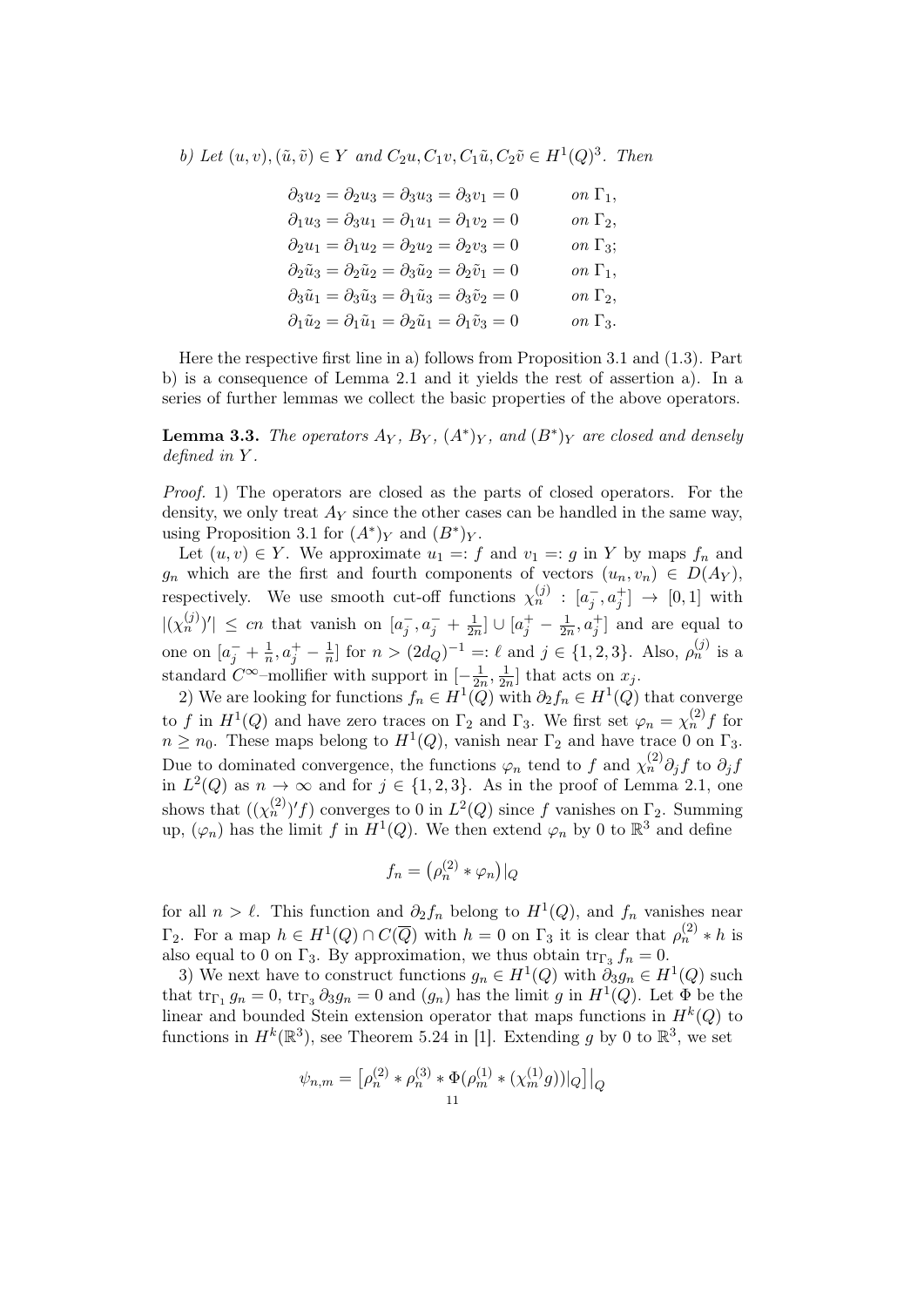for all  $n, m > l$ . These smooth maps and their derivatives vanish near  $\Gamma_1$ . Let  $\eta > 0$ . Arguing as in step 2), we fix an index  $\widetilde{m} = \widetilde{m}(\eta) > \ell$  such that

$$
\left\|\rho_{\widetilde{m}}^{(1)} * \left(\chi_{\widetilde{m}}^{(1)} g\right) - g\right\|_{H^1(Q)} \le \eta.
$$

By the properties of mollifiers, there also exists a number  $\tilde{n} = \tilde{n}(\eta) > \ell$  with

$$
\left\|\psi_{\widetilde{n},\widetilde{m}} - \Phi\big(\rho_{\widetilde{m}}^{(1)} * \big(\chi_{\widetilde{m}}^{(1)}g\big)\big)|_Q\right\|_{H^1(Q)} \leq \eta.
$$

Setting  $\hat{g} = \psi_{\tilde{n}, \tilde{m}}$ , we obtain the inequality

$$
\|\widehat{g} - g\|_{H^1} \le (1 + \|\Phi\|_{\mathcal{B}(H^1(Q), H^1(\mathbb{R}^3))})\eta.
$$

In view of the needed boundary condition of  $\partial_3 g_n$ , we define

$$
g_n(x) = \hat{g}(x) + \int_{a_3^-}^{x_3} (\chi_n^{(3)}(t) - 1) \partial_3 \hat{g}(x', t) dt =: \hat{g}(x) + r_n(x)
$$

for  $x = (x', x_3) \in Q$  and  $n > \ell$ . The functions  $g_n$  and  $\partial_3 g_n = \chi_n^{(3)} \partial_3 \hat{g}$  are<br>contained in  $H^1(O)$ . Moreover, the traces of  $g$ , on  $\Gamma_2$  and of  $\partial_3 g$ , on  $\Gamma_3$  are contained in  $H^1(Q)$ . Moreover, the traces of  $g_n$  on  $\Gamma_1$  and of  $\partial_3 g_n$  on  $\Gamma_3$  are zero by construction. The integrands of  $r_n$  and their derivatives with respect to  $x_1$  and  $x_2$  are uniformly bounded by a constant, and these maps tend to 0 pointwise a.e. as  $n \to \infty$ . By dominated convergence, the functions  $r_n$ ,  $\partial_1 r_n$ and  $\partial_2 r_n$  thus converge to 0 pointwise a.e. and then in  $L^2(Q)$  as  $n \to \infty$ . The same is true for  $\partial_3 r_n^{\pm} = (\chi_n^{(3)} - 1) \partial_3 \hat{g}$ . As a result,  $(g_n)$  has the limit g in  $H^1(Q)$ .<br>The other components of  $(g_n)$  are troated in the same way.

The other components of  $(u, v)$  are treated in the same way.  $\Box$ 

We set

$$
\kappa_Y = \frac{3\,\|\nabla\sigma\|_{L^\infty}}{4\delta} + \frac{3\,\|\sigma\|_{L^\infty}\,\|\nabla\varepsilon\|_{L^\infty}}{4\delta^2} + \frac{\|\nabla\varepsilon\|_{L^\infty} + \|\nabla\mu\|_{L^\infty}}{2\delta^2}.\tag{3.6}
$$

**Lemma 3.4.** The operators  $A_Y - \kappa_Y I$ ,  $B_Y - \kappa_Y I$ ,  $(A^*)_Y - \kappa_Y I$ , and  $(B^*)_Y - \kappa_Y I$ are dissipative on Y .

*Proof.* Again we only consider  $A_Y$ . Let  $(u, v) \in D(A_Y)$ . In view of the boundary conditions in Lemma 3.2, integration by parts yields

$$
\int_{Q} (\partial_{j}C_{1}v \cdot \partial_{j}u + \partial_{j}C_{2}u \cdot \partial_{j}v) dx = \int_{Q} (\partial_{j2}v_{3}\partial_{j}u_{1} + \partial_{j3}v_{1}\partial_{j}u_{2} + \partial_{j1}v_{2}\partial_{j}u_{3}
$$

$$
+ \partial_{j3}u_{2}\partial_{j}v_{1} + \partial_{j1}u_{3}\partial_{j}v_{2} + \partial_{j2}u_{1}\partial_{j}v_{3}) dx
$$

$$
= 0
$$

for  $j \in \{1, 2, 3\}$ . The above equation, (3.3) and Hölder's inequality imply

$$
\left(A(u,v) \mid (u,v)\right)_Y = \int_Q \left(-\frac{\sigma \varepsilon}{2\varepsilon} |u|^2 + \frac{\varepsilon}{\varepsilon} C_1 v \cdot u + \frac{\mu}{\mu} C_2 u \cdot v - \varepsilon \sum_{j=1}^3 \partial_j \left(\frac{\sigma}{2\varepsilon} u\right) \cdot \partial_j u\right. \\
\left. + \varepsilon \sum_{j=1}^3 \partial_j \left(\frac{1}{\varepsilon} C_1 v\right) \cdot \partial_j u + \mu \sum_{j=1}^3 \partial_j \left(\frac{1}{\mu} C_2 u\right) \cdot \partial_j v\right) dx \\
= - \int_Q \frac{\sigma}{2} \left(|u|^2 + |\partial u|^2\right) dx - \sum_{j=1}^3 \int_Q \left(\frac{\partial_j \sigma}{2} - \frac{\sigma \partial_j \varepsilon}{2\varepsilon}\right) u \cdot \partial_j u \, dx \\
= 12
$$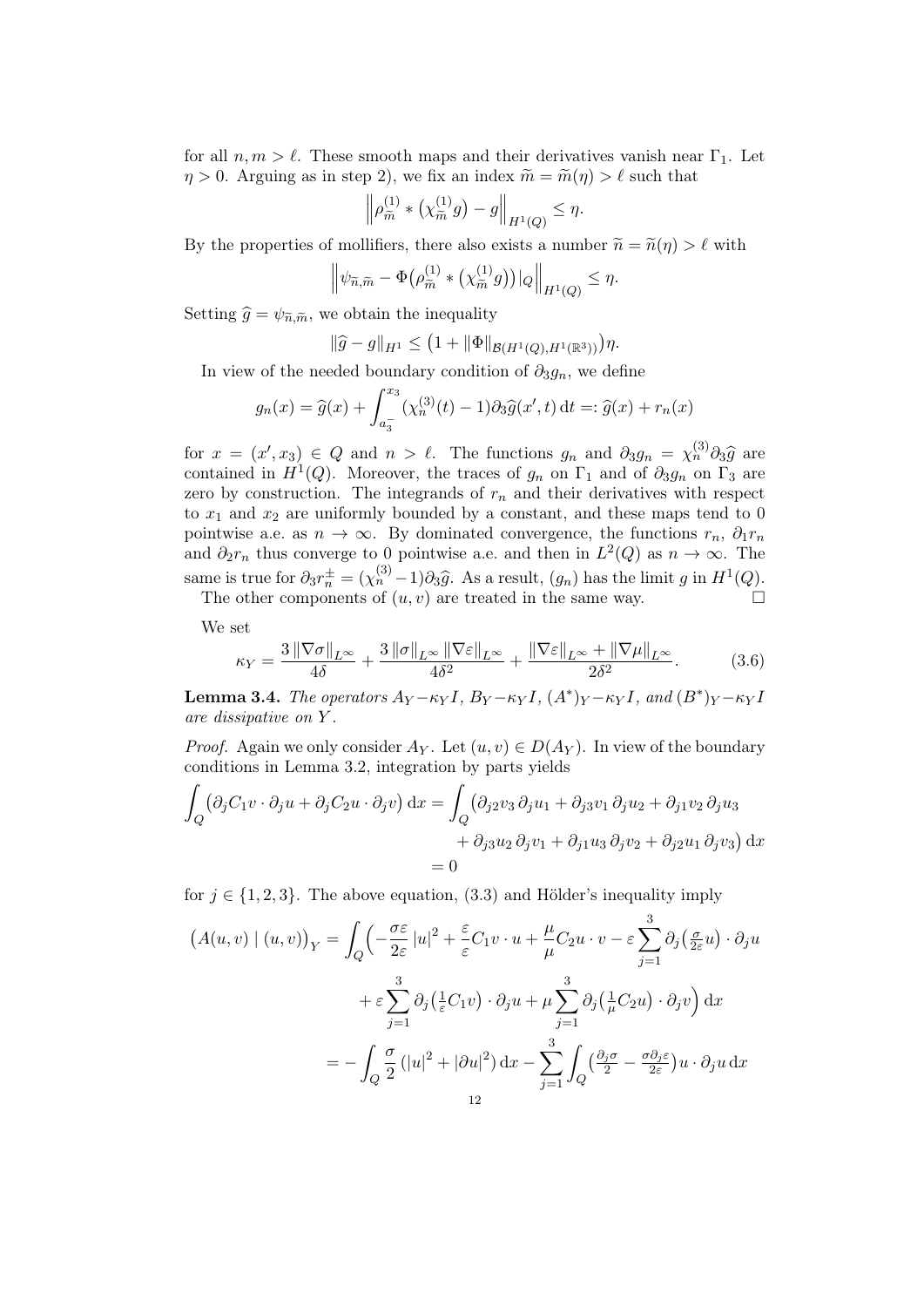$$
- \sum_{j=1}^{3} \int_{Q} \frac{\partial_{j} \varepsilon}{\varepsilon} C_{1} v \cdot \partial_{j} u \,dx - \sum_{j=1}^{3} \int_{Q} \frac{\partial_{j} \mu}{\mu} C_{2} u \cdot \partial_{j} v \,dx
$$
  

$$
\leq \left( \frac{\|\nabla \sigma\|_{L^{\infty}}}{4\delta} + \frac{\|\sigma\|_{L^{\infty}} \|\nabla \varepsilon\|_{L^{\infty}}}{4\delta^{2}} \right) \int_{Q} \left( 3\varepsilon |u|^{2} + \varepsilon |\partial u|^{2} \right) dx
$$
  

$$
+ \frac{\|\nabla \varepsilon\|_{L^{\infty}} + \|\nabla \mu\|_{L^{\infty}}}{2\delta^{2}} \int_{Q} \left( \varepsilon |\partial u|^{2} + \mu |\partial v|^{2} \right) dx
$$
  

$$
\leq \kappa_{Y} ||(u, v)||_{Y}^{2},
$$

where  $|\partial u|$  and  $|\partial v|$  denote the Frobenius norm of the Jacobian matrices.  $\Box$ 

**Lemma 3.5.** The operators  $(1+\kappa_Y)I - A_Y$ ,  $(1+\kappa_Y)I - B_Y$ ,  $(1+\kappa_Y)I - (A^*)_Y$ , and  $(1 + \kappa_Y)I - (B^*)_Y$  have dense range in Y.

*Proof.* 1) As above we only consider  $(1+\kappa_Y)I - A_Y$ . We know from Lemma 3.3 that  $D(A_Y)$  is dense in Y. Let  $(f,g) \in D(A_Y)$ . We look for fields  $(u, v) \in$  $D(A_Y)$  with  $((1 + \kappa_Y)I - A)(u, v) = (f, g)$ ; i.e.,

$$
(1 + \kappa_Y + \frac{\sigma}{2\varepsilon})u_1 - \frac{1}{\varepsilon}\partial_2 v_3 = f_1, \qquad (1 + \kappa_Y)v_3 - \frac{1}{\mu}\partial_2 u_1 = g_3, \qquad (3.7)
$$
  
\n
$$
(1 + \kappa_Y + \frac{\sigma}{2\varepsilon})u_2 - \frac{1}{\varepsilon}\partial_3 v_1 = f_2, \qquad (1 + \kappa_Y)v_1 - \frac{1}{\mu}\partial_3 u_2 = g_1,
$$
  
\n
$$
(1 + \kappa_Y + \frac{\sigma}{2\varepsilon})u_3 - \frac{1}{\varepsilon}\partial_1 v_2 = f_3, \qquad (1 + \kappa_Y)v_2 - \frac{1}{\mu}\partial_1 u_3 = g_2.
$$

We formally insert in each line the second equation into the first one, obtaining

$$
\begin{aligned}\n(\varepsilon(1 + \kappa_Y) + \frac{\sigma}{2})u_1 - \frac{1}{1 + \kappa_Y} D_2 u_1 &= \varepsilon f_1 + \frac{1}{1 + \kappa_Y} \partial_2 g_3 =: h_1, \\
(\varepsilon(1 + \kappa_Y) + \frac{\sigma}{2})u_2 - \frac{1}{1 + \kappa_Y} D_3 u_2 &= \varepsilon f_2 + \frac{1}{1 + \kappa_Y} \partial_3 g_1 =: h_2, \\
(\varepsilon(1 + \kappa_Y) + \frac{\sigma}{2})u_3 - \frac{1}{1 + \kappa_Y} D_1 u_3 &= \varepsilon f_3 + \frac{1}{1 + \kappa_Y} \partial_1 g_2 =: h_3.\n\end{aligned}
$$
\n(3.8)

Here we have set  $D_j = \partial_j \frac{1}{\mu}$  $\frac{1}{\mu}\partial_j$  with domain

$$
D(D_j) := \{ \varphi \in L^2(Q) \mid \partial_j \varphi \in L^2(Q), \ D_j \varphi \in L^2(Q), \ \varphi = 0 \text{ on } \Gamma_j \}
$$
  
=  $\{ \varphi \in L^2(Q) \mid \partial_j \varphi \in L^2(Q), \ \partial_j^2 \varphi \in L^2(Q), \ \varphi = 0 \text{ on } \Gamma_j \}.$ 

for  $j \in \{1,2,3\}$ , where we have used (1.3). Since  $(f,g) \in D(A_Y)$ , the map  $h_j$ belongs to  $H^1(Q)$  and satisfies  $h_j = 0$  on  $\Gamma \setminus \Gamma_j$ , see Lemma 3.2. We also define

$$
D(\partial_j) = \{ \varphi \in L^2(Q) \mid \partial_j \varphi \in L^2(Q), \ \varphi = 0 \text{ on } \Gamma_j \}.
$$

2) Let  $j = 2$ . We are looking for a function  $w \in D(D_2)$  solving (3.8), where we put  $h := h_1$ . To this aim, we abbreviate

$$
Lw = ((1 + \kappa_Y)\varepsilon + \frac{\sigma}{2})w - \frac{1}{1 + \kappa_Y} \partial_2(\frac{1}{\mu}\partial_2w)
$$

for  $w \in D(D_2)$ . As in the proof of Lemma 4.3 in [13], where  $\sigma = 0$  and  $\kappa_Y = 0$ , by means of the Lax–Milgram lemma we obtain a unique map  $w$  in  $D(D_2)$  with  $Lw = h$ , and w thus satisfies (3.8). Moreover, Theorem VI.2.7 in [16] shows that  $L$  is given by the symmetric, closed, positive definite and densely defined bilinear form

$$
(w,\widetilde{w}) \mapsto \left( \left( (1+\kappa_Y) \varepsilon + \frac{\sigma}{2} \right) w, \widetilde{w} \right)_{L^2} + \frac{1}{1+\kappa_Y} \left( \frac{1}{\mu} \partial_2 w, \partial_2 \widetilde{w} \right)_{L^2}
$$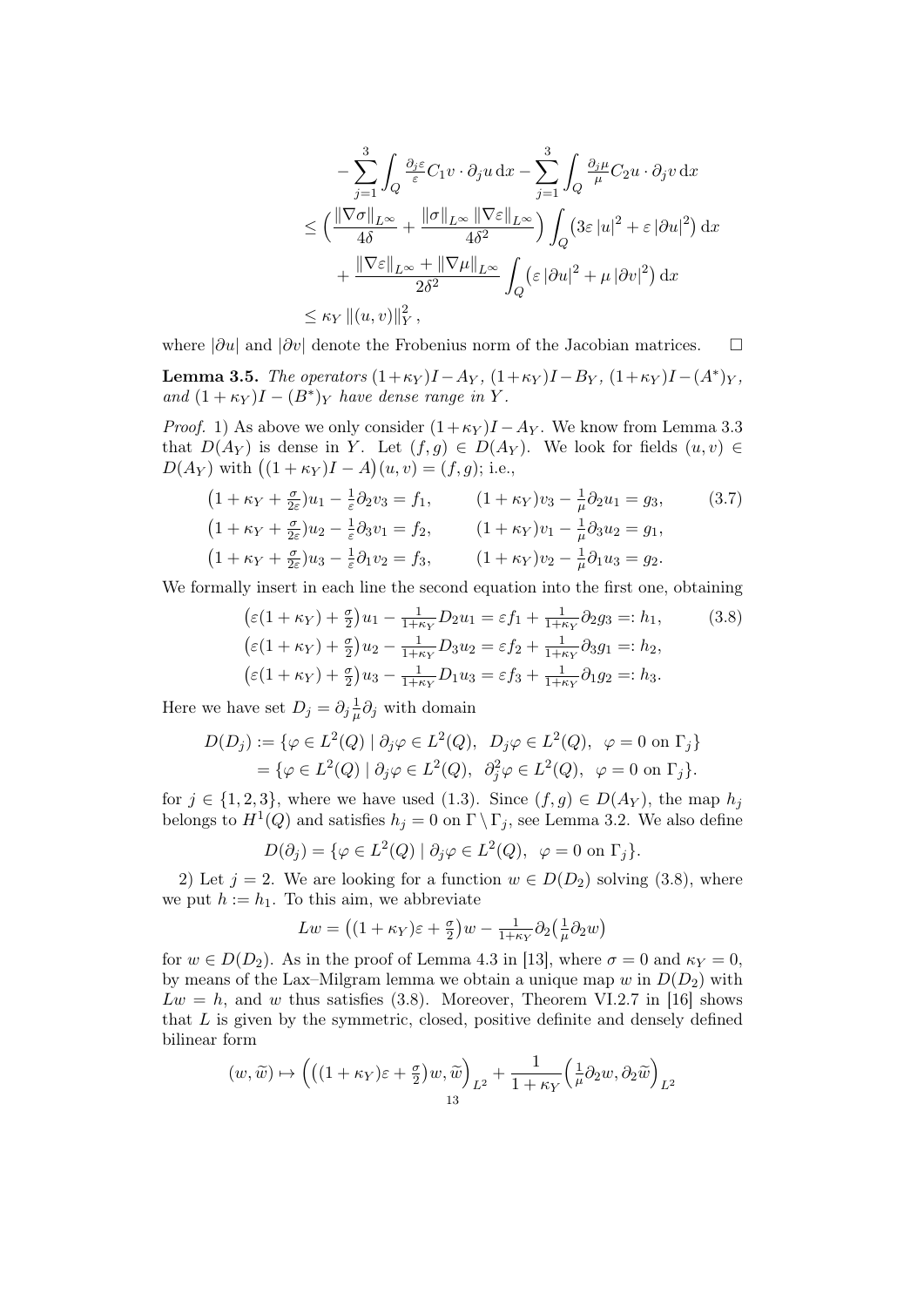on  $D(\partial_2)$ , and that L is invertible and self-adjoint in X.

We check that w satisfies the properties of  $u_1$  needed for  $(u, v) \in D(A_Y)$ . Let  $k \in \{1,2,3\}$  and  $\varphi \in H_0^2(Q)$ . Since  $\partial_2 \partial_k w = \partial_k \partial_2 w$  in  $H^{-2}(Q)$  and  $\partial_2 w$  belongs to  $L^2(Q)$ , the derivative  $\partial_2 \partial_k w$  is contained in  $H^{-1}(Q)$  and hence  $D_2 \partial_k w \in H^{-2}(Q)$  by (1.3). We can thus compute

$$
\langle L\partial_k w, \varphi \rangle_{H^{-2} \times H_0^2}
$$
  
=  $\langle \partial_k w, ((1 + \kappa_Y)\varepsilon + \frac{\sigma}{2})\varphi \rangle_{H^{-1} \times H_0^1} + \frac{1}{1 + \kappa_Y} \langle \partial_2 \partial_k w, \frac{1}{\mu} \partial_2 \varphi \rangle_{H^{-1} \times H_0^1}$   
=  $-\int_Q w \Big( \varphi \partial_k ((1 + \kappa_Y)\varepsilon + \frac{\sigma}{2}) + ((1 + \kappa_Y)\varepsilon + \frac{\sigma}{2}) \partial_k \varphi \Big) dx$   
 $-\frac{1}{1 + \kappa_Y} \int_Q ((\partial_k \frac{1}{\mu}) \partial_2 \varphi + \frac{1}{\mu} \partial_2 \partial_k \varphi) \partial_2 w dx$   
=  $\int_Q (\partial_k h) \varphi dx - \int_Q (\partial_k ((1 + \kappa_Y)\varepsilon + \frac{\sigma}{2})) w \varphi dx$   
 $+\frac{1}{1 + \kappa_Y} \langle \partial_2 ((\partial_k \frac{1}{\mu}) \partial_2 w), \varphi \rangle_{D(\partial_2)^* \times D(\partial_2)},$ 

using that  $H_0^2(Q) \hookrightarrow D(\partial_2)$ . The above identity is true for all  $\varphi \in D(\partial_2)$ because  $H_0^2(Q)$  is dense in this space (cf. the proof of Lemma 3.3). We have shown the equation

$$
L\partial_k w = \partial_k h - \partial_k \left( (1 + \kappa_Y) \varepsilon + \frac{\sigma}{2} \right) w + \frac{1}{1 + \kappa_Y} \partial_2 \left( \left( \partial_k \frac{1}{\mu} \right) \partial_2 w \right) =: \psi(h) \tag{3.9}
$$

in  $D(\partial_2)^*$ . Theorem VI.2.23 in [16] yields the isomorphism  $D(\partial_2) \cong D(L^{1/2})$ , so that  $D(\partial_2)^* \cong D(L^{1/2})^*$ . Using also Theorem V.1.4.12 in [2], we deduce that  $\partial_k w = L_{-1}^{-1} \psi(h)$  belongs to  $D(\partial_2) \cong D(L^{1/2})$ , and hence w and  $\partial_2 w$  are contained in  $H^1(Q)$ . We already know that  $w = 0$  on  $\Gamma_2$ .

3) To prove that  $w = 0$  on  $\Gamma_3$ , we approximate h by functions  $h_n = \chi_n^{(3)} h$ with  $n > (2d_Q)^{-1}$ , cf. step 2) of the proof of Lemma 3.3. As in that proof one sees that  $h_n$  vanishes if  $|x_3 - a_3^{\pm}| \leq 1/(2n)$  and that  $(h_n)$  tends to h in  $H^1(Q)$  as  $n \to \infty$ . The map  $w_n := L^{-1} h_n \in D(D_2)$  thus converges to w in  $D(\partial_2)$ . We take functions  $\phi_n \in C_c^{\infty}((a_3^-, a_3^+))$  which are equal to 1 on  $[a_3^- + 1/(2n), a_3^+ - 1/(2n)]$ ; i.e.,  $h_n = \phi_n h_n$ . Since L is injective and

$$
Lw_n = h_n = \phi_n h_n = \phi_n Lw_n = L(\phi_n w_n),
$$

we obtain  $w_n = \phi_n w_n = 0$  on  $\Gamma_3$ . Formula (3.9) and assumption (1.3) next yield

$$
\|\partial_k (w_n - w)\|_{L^2} = \|L_{-1}^{-1} \psi(h_n - h)\|_{L^2} \le c \|\psi(h_n - h)\|_{D(\partial_2)^*}
$$
  
\n
$$
\le c \Big[ \|\partial_k h_n - \partial_k h\|_{L^2} + \|\partial_k \big((1 + \kappa_Y)\varepsilon + \frac{\sigma}{2}\big)(w_n - w)\Big\|_{L^2}
$$
  
\n
$$
+ \frac{1}{1 + \kappa_Y} \Big\|\partial_k \big(\frac{1}{\mu}\big)\partial_2 (w_n - w)\Big\|_{L^2} \Big]
$$
  
\n
$$
\le c \big(\|h_n - h\|_{H^1} + \|w_n - w\|_{D(\partial_2)}\big)
$$

for  $k \in \{1,2,3\}$ . The right-hand side tends to 0 as  $n \to \infty$ , so that  $w_n$  converges to w in  $H^1(Q)$ . As a result, w has the trace 0 on  $\Gamma_3$ . We set  $u_1 = w$ .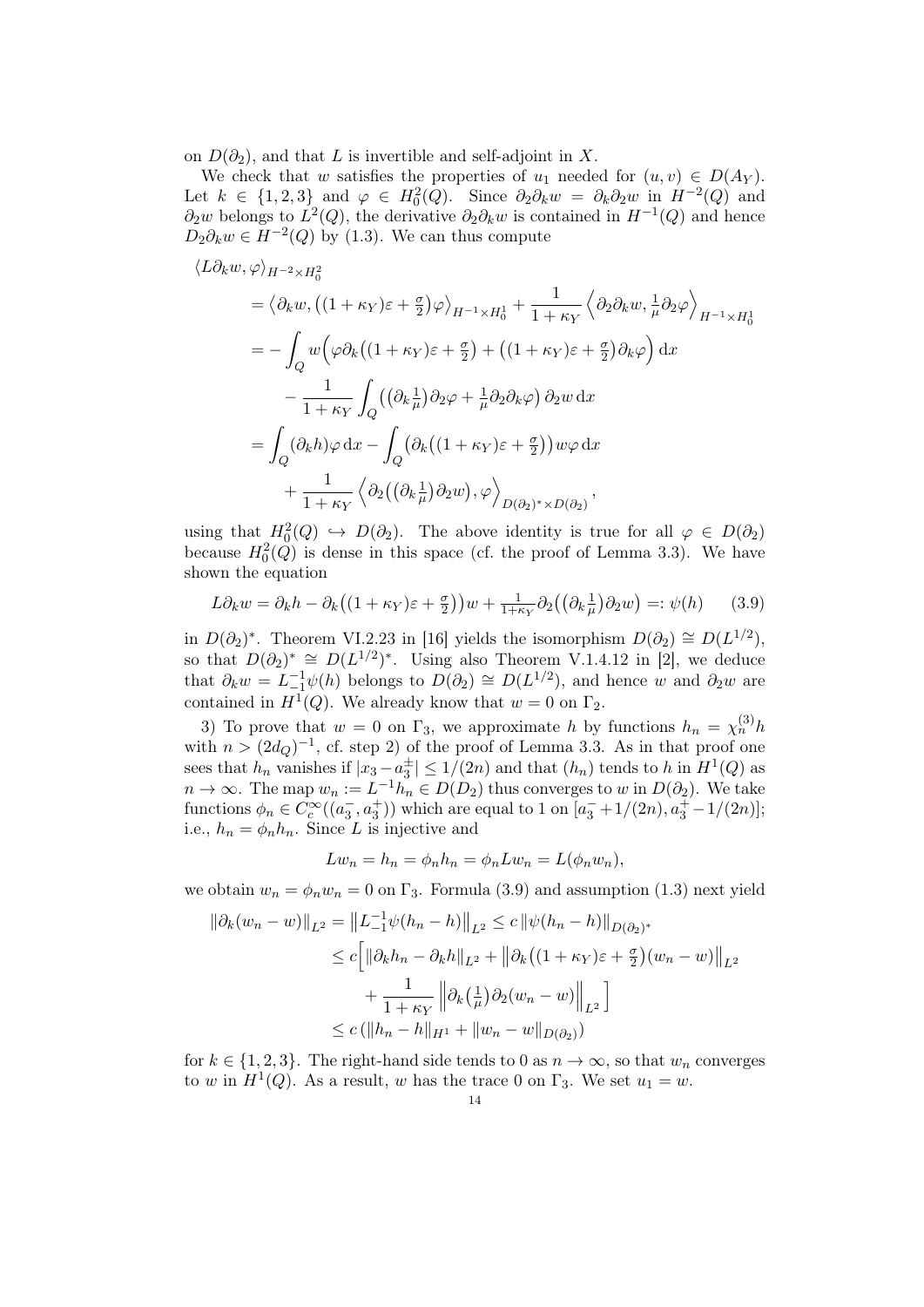4) In a final step we define

$$
v_3 = \frac{1}{1 + \kappa_Y} g_3 + \frac{1}{1 + \kappa_Y} \frac{1}{\mu} \partial_2 u_1 \in H^1(Q),
$$

compare (3.7). The trace  $v_3$  on  $\Gamma_3$  vanishes since  $(f, g) \in D(A_Y)$  and  $\partial_2 u_1 = 0$ on  $\Gamma_3$  by Lemma 2.1. We differentiate the above equation w.r.t.  $x_2$  and insert the equations  $Lu_1 = h_1$  and (3.8). It follows

$$
\partial_2 v_3 = \frac{1}{1 + \kappa_Y} \partial_2 g_3 + \left( (1 + \kappa_Y)\varepsilon + \frac{1}{2}\sigma \right) u_1 - h_1 = -\varepsilon f_1 + \left( \varepsilon (1 + \kappa_Y) + \frac{\sigma}{2} \right) u_1
$$

in  $L^2(Q)$ ; i.e.,  $u_1$  and  $v_3$  satisfy (3.7). This equation also yields that  $\partial_2 v_3$  belongs to  $H^1(Q)$  and has trace 0 on  $\Gamma_2$ , as required in  $D(A_Y)$ . The other components are treated in the same way.  $\Box$ 

We now easily derive the basic properties of our split operators on  $Y$  by means of the Lumer–Phillips theorem, see e.g. Section II.3.b in [10]. Recall the definition of  $\kappa_Y$  in (3.6).

**Proposition 3.6.** Let  $L \in \{A, B, A^*, B^*\}$ . The part  $L_Y$  of L in Y generates a  $C_0$ -semigroup on Y bounded by  $e^{\kappa_Y t}$ . The resolvent  $(I-\tau L_Y)^{-1}$  is the restriction of  $(I - \tau L)^{-1}$  to Y and it satisfies

$$
\left\| (I - \tau L_Y)^{-1} \right\|_{\mathcal{B}(Y)} \le \frac{1}{1 - \tau \kappa_Y}
$$

for all  $0 < \tau < \frac{1}{\kappa_Y}$ , so that  $||(I - \tau L_Y)^{-1}||_{\mathcal{B}(Y)} \leq 2$  for all  $0 < \tau \leq \frac{1}{2\kappa_Y}$  $\frac{1}{2\kappa_Y}$ . The Cayley transforms are dominated by

$$
\|\gamma_\tau(L_Y)\|_{\mathcal{B}(Y)} \le e^{3\kappa_Y \tau}
$$

for all  $0 < \tau \leq \tau_0$  and a constant  $\tau_0 \in (0, (2\kappa_Y)^{-1}]$  only depending on  $\kappa_Y$ .

Proof. The generation property and the resolvent bounds follow from Lemmas 3.3–3.5 and the Lumer–Phillips theorem. Let  $0 < \tau < \frac{1}{\kappa_Y}$  and  $h \in Y$ . The function  $w = (I - \tau L_Y)^{-1}h$  then satisfies  $h = (I - \tau L_Y)w = (I - \tau L)w$  and hence  $w = (I - \tau L)^{-1}h$ , which is the asserted restiction property. For Re  $z > 0$ we define

$$
\widetilde{\gamma}_{\tau}(z) = \frac{1 - \tau(z - \kappa_Y)}{1 + \tau(z - \kappa_Y)}.
$$

It is easily seen that

$$
\sup_{\text{Re } z > 0} |\tilde{\gamma}(z)| = \frac{1 + \tau \kappa_Y}{1 - \tau \kappa_Y} \le e^{3\kappa_Y \tau}
$$

for all  $0 < \tau < \tilde{\tau}$  and a constant  $\tilde{\tau} \in (0, 1/\kappa_Y)$  only depending on  $\kappa_Y$ . Since  $L_Y - \kappa_Y I$  generates a contraction semigroup on a Hilbert space, Theorem 11.5 of [17] provides an  $H^{\infty}$ –functional calculus for  $\kappa_Y I - L_Y$  and the desired estimate

$$
\|\gamma_\tau(L_Y)\|_{\mathcal{B}(Y)} = \|\widetilde{\gamma}_\tau(\kappa_Y I - L_Y)\|_{\mathcal{B}(Y)} \le \sup_{\text{Re } z > 0} |\widetilde{\gamma}_\tau(z)| \le e^{3\kappa_Y \tau}
$$

for all  $\tau \in (0, \tilde{\tau})$ , where we recall (3.4). (In this argument we use the complexification of Y and the natural extension of  $L_Y$ .) We set  $\tau_0 = \min{\{\tilde{\tau}, (2\kappa_Y)^{-1}\}}$ .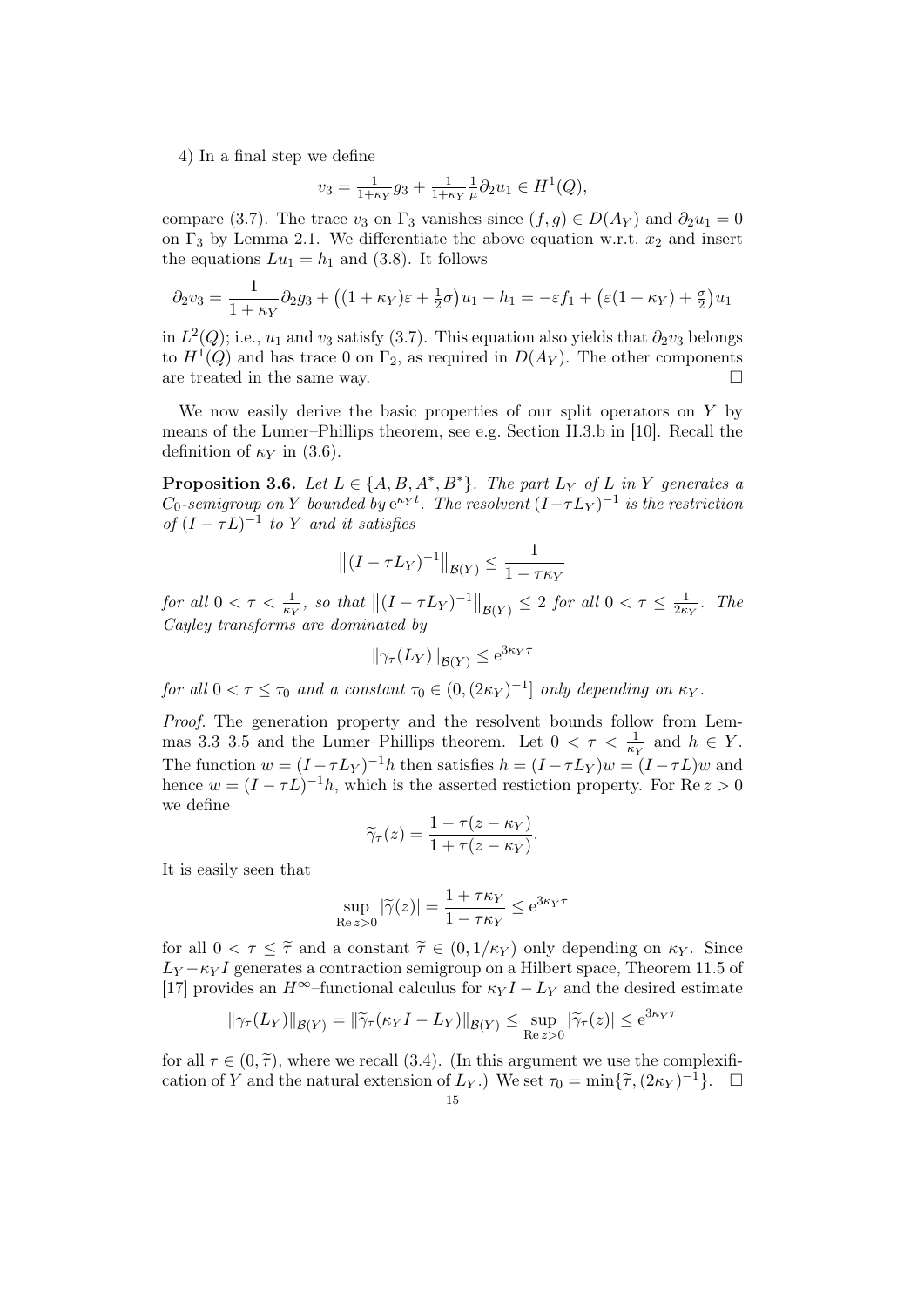### 4. The ADI splitting scheme

Let  $\tau > 0$ . We set  $t_n = n\tau$  for  $n \in \mathbb{N}_0$  and assume that  $(\mathbf{J}(t), 0) \in D(A)$  for all  $t \geq 0$ . The ADI splitting scheme is given by the operators

$$
S_{\tau,n+1}^{J}\tilde{w} = S_{\tau}^{(2)} \Big[ S_{\tau}^{(1)}\tilde{w} - \frac{\tau}{2\varepsilon} (\mathbf{J}(t_n) + \mathbf{J}(t_{n+1}), 0) \Big],
$$
  
\n
$$
S_{\tau}^{(1)} = (I - \frac{\tau}{2}A)^{-1} (I + \frac{\tau}{2}B) : D(B) \to D(A),
$$
  
\n
$$
S_{\tau}^{(2)} = (I - \frac{\tau}{2}B)^{-1} (I + \frac{\tau}{2}A) : D(A) \to D(B),
$$
\n(4.1)

for  $\tilde{w} \in D(B)$ . Note that  $\left(\frac{1}{\varepsilon}\right)$  $\frac{1}{\varepsilon}$ **J**(*t*), 0)  $\in$  *D*(*A*). For  $n \in \mathbb{N}_0$  and  $w_0 \in$  *D*(*B*), we further write

$$
(\mathbf{E}_n, \mathbf{H}_n) = w_n = S_{\tau,n}^J \cdots S_{\tau,1}^J w_0,
$$
  

$$
(\mathbf{E}_{n+1/2}, \mathbf{H}_{n+1/2}) = w_{n+1/2} = S_{\tau}^{(1)} S_{\tau,n}^J \cdots S_{\tau,1}^J w_0.
$$

**Remark 4.1.** Let  $w_0 \in D(B_Y)$  and  $\left(\frac{1}{\varepsilon}\right)$  $\frac{1}{\varepsilon}$ **J** $(t)$ , 0)  $\in$  *D* $(A_Y)$  for all  $t \in \mathbb{R}$ . Proposition 3.6 then yields  $w_n \in D(B_Y)$  and  $w_{n+1/2} \in D(A_Y)$  for all  $n \in \mathbb{N}_0$ .

The operators  $S_{\tau}^{(k)}$  contain implicit steps. For  $\sigma = 0$  and  $\mathbf{J} = 0$  it was pointed out in [20] and [26] that these steps decouple into (essentially) one dimensional problems, see also [13]. We now extend this observation to our setting. To this aim, for  $\lambda \in \{\varepsilon, \mu\}$  we define the operators

$$
D_{\lambda}^{(1)} := C_1 \frac{1}{\lambda} C_2 = \begin{pmatrix} \partial_2 \frac{1}{\lambda} \partial_2 & 0 & 0 \\ 0 & \partial_3 \frac{1}{\lambda} \partial_3 & 0 \\ 0 & 0 & \partial_1 \frac{1}{\lambda} \partial_1 \end{pmatrix} \text{ and}
$$
  
\n
$$
D_{\lambda}^{(2)} := C_2 \frac{1}{\lambda} C_1 = \begin{pmatrix} \partial_3 \frac{1}{\lambda} \partial_3 & 0 & 0 \\ 0 & \partial_1 \frac{1}{\lambda} \partial_1 & 0 \\ 0 & 0 & \partial_2 \frac{1}{\lambda} \partial_2 \end{pmatrix}
$$
\n
$$
(4.2)
$$

on the domains  $D(\partial_{22}) \times D(\partial_{33}) \times D(\partial_{11})$  and  $D(\partial_{33}) \times D(\partial_{11}) \times D(\partial_{22})$ , respectively, where  $D(\partial_{kk})$  is the set of  $f \in L^2(Q)$  with  $\partial_{kk} f, \partial_k f \in L^2(Q)$  and  $f = 0$  on  $\Gamma_k$ .

Let  $w_0 \in D(B_Y)$  and  $\left(\frac{1}{\varepsilon}\right)$  $\frac{1}{\varepsilon}$ **J**(*t*), 0)  $\in$  *D*(*A*<sub>*Y*</sub>) for all *t*  $\in$  **R**. Remark 4.1 then yields  $(\mathbf{E}_n, \mathbf{H}_n) \in D(B_Y)$  for each  $n \in \mathbb{N}$ . The above definitions lead to

$$
(1 + \frac{\sigma\tau}{4\varepsilon})\mathbf{E}_{n+1/2} = (1 - \frac{\sigma\tau}{4\varepsilon})\mathbf{E}_n - \frac{\tau}{2\varepsilon}C_2\mathbf{H}_n + \frac{\tau}{2\varepsilon}C_1\mathbf{H}_{n+1/2},
$$

$$
\mathbf{H}_{n+1/2} = \mathbf{H}_n - \frac{\tau}{2\mu}C_1\mathbf{E}_n + \frac{\tau}{2\mu}C_2\mathbf{E}_{n+1/2},
$$

with  $(\mathbf{E}_{n+1/2}, \mathbf{H}_{n+1/2}) \in D(A_Y)$ . Because of this regularity, we can insert the second equation into the first one and infer

$$
((1+\tfrac{\sigma\tau}{4\varepsilon})I - \tfrac{\tau^2}{4\varepsilon}D_{\mu}^{(1)})\mathbf{E}_{n+1/2} = (1-\tfrac{\sigma\tau}{4\varepsilon})\mathbf{E}_n + \tfrac{\tau}{2\varepsilon}\operatorname{curl}\mathbf{H}_n - \tfrac{\tau^2}{4\varepsilon}C_1\frac{1}{\mu}C_1\mathbf{E}_n,
$$
  

$$
\mathbf{H}_{n+1/2} = \mathbf{H}_n - \tfrac{\tau}{2\mu}C_1\mathbf{E}_n + \tfrac{\tau}{2\mu}C_2\mathbf{E}_{n+1/2}
$$
(4.3)

in  $L^2(Q)^3$ , using curl =  $C_1 - C_2$ . Observe that  $\mathbf{E}_{n+1/2}$  belongs to the domain of  $D_{\mu}^{(1)}$ . Due to (4.2), the implicit part of these equations splits into (essentially) one dimensional problems; one only has to solve parameter-dependent elliptic equations in one space variable. Similarly, the second half step is rewritten as

$$
\left(1+\tfrac{\sigma\tau}{4\varepsilon}\right)\mathbf{E}_{n+1} = \left(1-\tfrac{\sigma\tau}{4\varepsilon}\right)\mathbf{E}_{n+\tfrac{1}{2}} + \tfrac{\tau}{2\varepsilon}C_1\mathbf{H}_{n+\tfrac{1}{2}} - \tfrac{\tau}{2\varepsilon}C_2\mathbf{H}_{n+1}
$$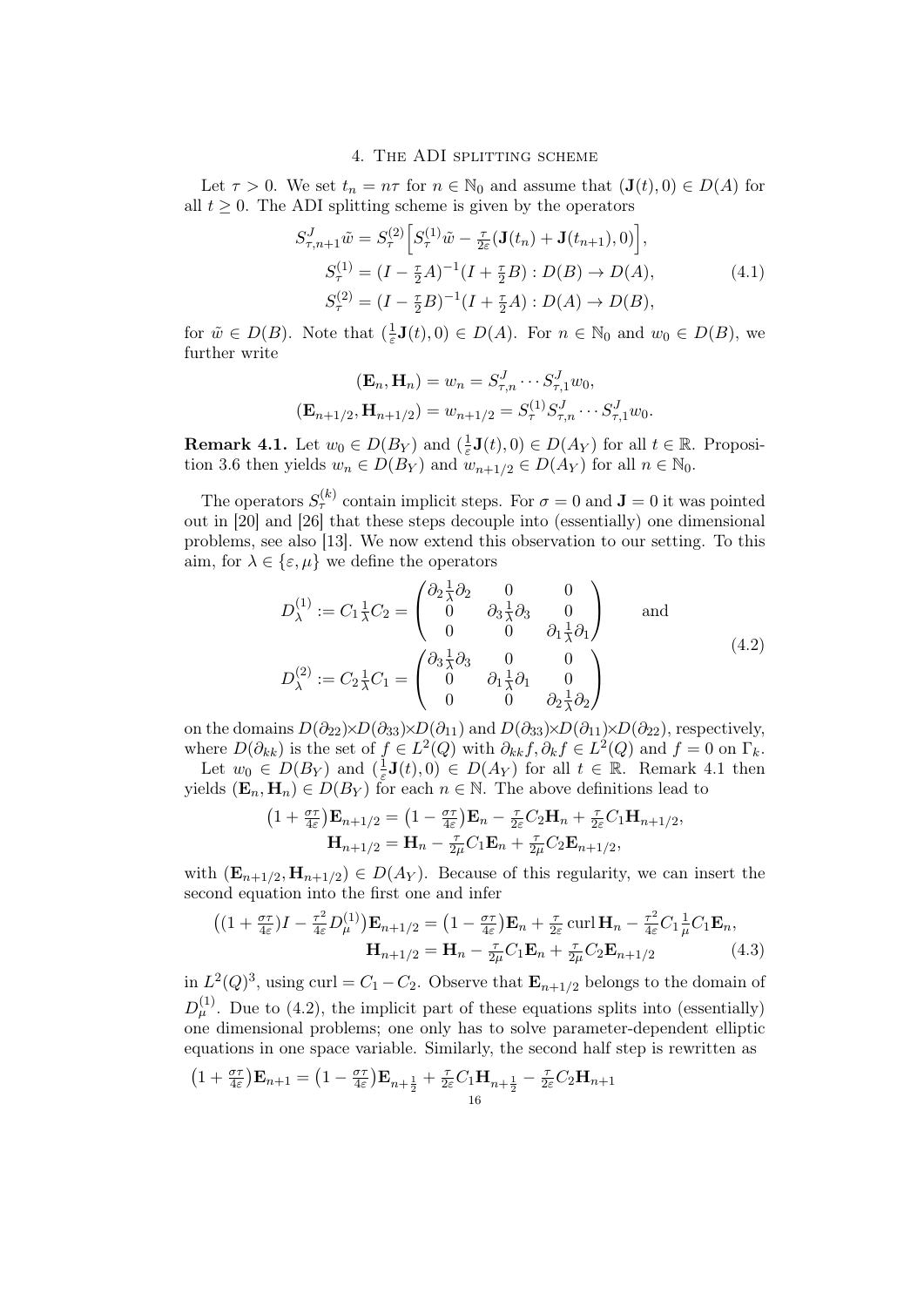$$
- (1 - \frac{\sigma \tau}{4\varepsilon}) \frac{\tau}{2\varepsilon} (\mathbf{J}(t_n) + \mathbf{J}(t_{n+1})),
$$
  
\n
$$
\mathbf{H}_{n+1} = \mathbf{H}_{n+\frac{1}{2}} + \frac{\tau}{2\mu} C_2 \mathbf{E}_{n+\frac{1}{2}} - \frac{\tau}{2\mu} C_1 \mathbf{E}_{n+1} - \frac{\tau}{2\mu} C_2 \frac{\tau}{2\varepsilon} (\mathbf{J}(t_n) + \mathbf{J}(t_{n+1})).
$$

As above we then obtain the essentially one-dimensional problem

$$
((1 + \frac{\sigma \tau}{4\varepsilon})I - \frac{\tau^2}{4\varepsilon}D_{\mu}^{(2)})\mathbf{E}_{n+1} = (1 - \frac{\sigma \tau}{4\varepsilon})\mathbf{E}_{n+\frac{1}{2}} + \frac{\tau}{2\varepsilon} \operatorname{curl} \mathbf{H}_{n+\frac{1}{2}} - \frac{\tau^2}{4\varepsilon}C_2 \frac{1}{\mu} C_2 \mathbf{E}_{n+\frac{1}{2}} - (1 - \frac{\sigma \tau}{4\varepsilon})\frac{\tau}{2\varepsilon}(\mathbf{J}(t_n) + \mathbf{J}(t_{n+1})) + \frac{\tau^3}{8\varepsilon}C_2 \frac{1}{\mu} C_2 \frac{1}{\varepsilon}(\mathbf{J}(t_n) + \mathbf{J}(t_{n+1})), \mathbf{H}_{n+1} = \mathbf{H}_{n+\frac{1}{2}} + \frac{\tau}{2\mu} C_2 \mathbf{E}_{n+\frac{1}{2}} - \frac{\tau}{2\mu} C_1 \mathbf{E}_{n+1} - \frac{\tau}{2\mu} C_2 \frac{\tau}{2\varepsilon}(\mathbf{J}(t_n) + \mathbf{J}(t_{n+1})).
$$
\n(4.4)

Using the Cayley transforms  $\gamma_{\tau}(L)$  from (3.4) and induction, we further deduce from (4.1) the closed expression of the scheme

$$
w_n = (I - \frac{\tau}{2}B)^{-1} \gamma_\tau(A) [\gamma_\tau(B) \gamma_\tau(A)]^{n-1} (I + \frac{\tau}{2}B) w_0
$$
(4.5)  

$$
- (I - \frac{\tau}{2}B)^{-1} \sum_{k=1}^n [\gamma_\tau(A) \gamma_\tau(B)]^{n-k} (I + \frac{\tau}{2}A) (\frac{\tau}{2\varepsilon} (\mathbf{J}(t_{k-1}) + \mathbf{J}(t_k)), 0).
$$

Propositions 3.1 and 3.6 then easily yield the unconditional stability of the scheme in X and Y. Recall the definition of  $\kappa_Y \geq 0$  in (3.6) and that of  $\tau_0 > 0$ in Proposition 3.6. Both depend only on the constants in (1.3).

**Theorem 4.2.** Let (1.3) hold,  $n \in \mathbb{N}$ ,  $\tau \in (0,1]$  and  $T \geq n\tau$ . Take  $w_0 \in D(B)$ and  $(\mathbf{J}, 0) \in C([0, T], D(A))$ . We then have

$$
||w_n||_{L^2} \le c ||w_0||_B + cT \max_{t \in [0,T]} ||(\mathbf{J}, 0)||_A,
$$
  

$$
||(I - \frac{\tau}{2}B)w_n||_X \le ||(I + \frac{\tau}{2}B)w_0||_X + T \max_{t \in [0,T]} ||(I + \frac{\tau}{2}A)(\frac{1}{\varepsilon}\mathbf{J}(t), 0)||_X.
$$

If also  $0 < \tau \leq \tau_0$ ,  $w_0 \in D(B_Y)$  and  $\left(\frac{1}{\varepsilon}\right)$  $(\frac{1}{\varepsilon}J,0) \in C([0,T],D(A_Y)),$  we obtain

$$
||w_n||_{H^1} \le c e^{6\kappa_Y T} (||w_0||_{B_Y} + T \max_{t \in [0,T]} ||(\frac{1}{\varepsilon} \mathbf{J}(t), 0)||_{A_Y}),
$$
  

$$
||(I - \frac{\tau}{2}B)w_n||_Y \le e^{6\kappa_Y T} (||(I + \frac{\tau}{2}B_Y)w_0||_Y + T \max_{t \in [0,T]} ||(I + \frac{\tau}{2}A_Y)(\frac{1}{\varepsilon} \mathbf{J}(t), 0)||_Y)
$$

.

The constants  $c > 0$  only depend on the constants from (1.3).

**Remark 4.3.** a) In the above result, we can drop the factor  $\frac{1}{\varepsilon}$  in the assumptions if  $\varepsilon$  also belongs to  $W^{2,3}(Q)$  since  $H^1(Q) \hookrightarrow L^6(Q)$ .

b) In Theorem 4.2, for  $\sigma = 0$  and  $\mathbf{J} = 0$  the inequality in X is actually an equality since then the operators  $A$  and  $B$  are skew-adjoint in  $X$  by Lemma 4.3 of [13], and hence their Cayley transforms are unitary in  $X$ . This can be viewed as a modified energy preservation of the scheme in the conservative case.

## 5. Convergence of the ADI scheme

For the semigroups from Proposition 2.3,  $\tau \in (0, 1]$  and  $j \in \mathbb{N}_0$ , we define

$$
\Lambda_{j+1}(\tau) = \frac{1}{j!\tau^{j+1}} \int_0^{\tau} s^j e^{(\tau-s)M} ds \quad \text{and} \quad \Lambda_{j+1}^{\text{div}}(\tau) = \frac{1}{j!\tau^{j+1}} \int_0^{\tau} s^j e^{(\tau-s)M_{\text{div}}} ds,
$$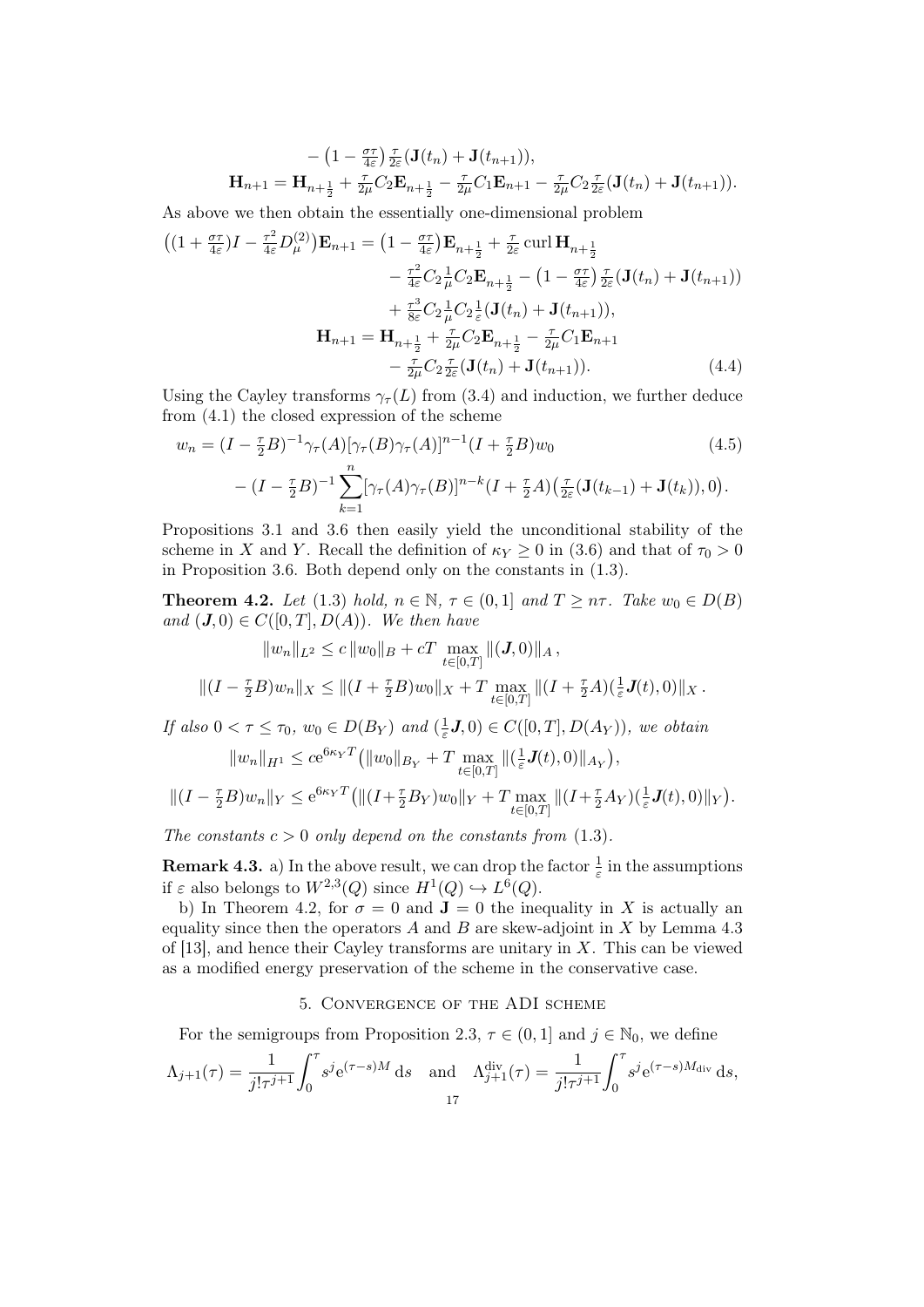as well as  $\Lambda_0(\tau) = e^{\tau M}$  and  $\Lambda_0^{\text{div}}(\tau) = e^{\tau M_{\text{div}}}$ . By Proposition 2.3, these operators are uniformly bounded on X, respectively  $X_{\text{div}}$ , and  $\Lambda_j^{\text{div}}(\tau)$  is the restriction of  $\Lambda_j(\tau)$  to  $X_{\text{div}}$ . Standard semigroup theory shows that these operators leave invariant  $D(M^k)$ , respectively  $D(M^k_{div})$ , and commute with  $M^k$ , respectively  $M_{\text{div}}^k$ . For  $j \geq k$  they actually map into  $D(M^k)$ , respectively  $D(M_{\text{div}}^k)$ . One can further check that

$$
\Lambda_j(\tau) = \frac{1}{j!}I + \tau M \Lambda_{j+1}(\tau) \quad \text{and} \quad \Lambda_j^{\text{div}}(\tau) = \frac{1}{j!}I + \tau M_{\text{div}} \Lambda_{j+1}^{\text{div}}(\tau). \tag{5.1}
$$

Our first main result establishes the second order convergence of the ADI scheme in  $Y^*$ . According to (3.6) the number  $\kappa_Y \geq 0$  only depends on the constants in (1.3), and we have  $\kappa_Y = 0$  in the case of constant coefficients. We use the number  $\tau_0 > 0$  from Proposition 3.6, which only depends on  $\kappa_Y$ .

**Theorem 5.1.** Let (1.3) hold,  $T \ge 1$ ,  $0 < \tau \le \min\{1, \tau_0\}$ ,  $w_0 = (E_0, H_0) \in$  $D(M_{\text{div}}^2)$  and  $(J, 0)$  belong to  $E := C([0, T], D(M_{\text{div}})) \cap W^{2,1}([0, T], X_{\text{div}})$ . Let  $w = (E, H)$  be the solution of (1.1) and  $w_n = S^J_{\tau,n} \cdots S^J_{\tau,1} w_0$  be its approximation from (4.1). For all  $n\tau \leq T$  and  $(\varphi, \psi) \in Y$ , we then have

$$
|(w_n - w(n\tau)|(\varphi, \psi))_X| \le c\tau^2 T^2 e^{6\kappa_Y T} (||w_0||_{D(M^2_{div})} + ||(J, 0)||_E) ||(\varphi, \psi)||_Y.
$$

The constant  $c > 0$  only depends on the constants from (1.3).

Let  $\sigma = 0$  or  $\sigma \ge \sigma_0$  for a constant  $\sigma_0 > 0$ , in addition. Then we can omit the factor  $(1+T)$  in the above inequality, where c also depends on  $1/\sigma_0$  if  $\sigma \geq \sigma_0$ .

*Proof.* Proposition 2.3 yields a solution  $w \in C([0, T], D(M^2_{div}))$  of (1.1). Recall from Proposition 3.1 that  $D(M_{\text{div}}) \hookrightarrow D(A) \cap D(B)$ . So the scheme (4.1) is welldefined. The properties of  $A, B$  and  $M$  contained in  $(3.5)$  and Propositions 2.2, 2.3, 3.1 and 3.6 are freely used below. We start from the Taylor expansion

$$
\left(\frac{1}{\varepsilon}\mathbf{J}(n\tau+s),0\right) = \left(\frac{1}{\varepsilon}\mathbf{J}(n\tau) + \frac{s}{\varepsilon}\mathbf{J}'(n\tau) + \int_{n\tau}^{n\tau+s} (n\tau+s-r)\frac{1}{\varepsilon}\mathbf{J}''(r)\,\mathrm{d}r,0\right) \tag{5.2}
$$

in  $X_{\text{div}}$  for  $n\tau + s \in [0, T]$ . This equation, Duhamel's formula (2.6) and the above definitions yield the expression

$$
w((n+1)\tau) = \Lambda_0(\tau)w(n\tau) + \tau \Lambda_1(\tau) \left(-\frac{1}{\varepsilon}\mathbf{J}(n\tau), 0\right) + \tau^2 \Lambda_2(\tau) \left(-\frac{1}{\varepsilon}\mathbf{J}'(n\tau), 0\right) + R_n(\tau)
$$
\n(5.3)

for the solution, where

$$
R_n(\tau) = \int_0^{\tau} e^{(\tau - s)M} \left( \int_{n\tau}^{n\tau + s} (n\tau + s - r) \left( -\frac{1}{\varepsilon} \mathbf{J}''(r), 0 \right) dr \right) ds.
$$

We insert (5.2) for  $s = \tau$  into the definition of  $S^J_{\tau,n+1}$  from (4.1) with  $\tilde{w} =$  $S^J_{\tau,n} \cdots S^J_{\tau,1} w_0 \in D(B)$  and obtain

$$
S_{\tau,n+1}^{J} S_{\tau,n}^{J} \cdots S_{\tau,1}^{J} w_0 = (I - \frac{\tau}{2} B)^{-1} (I + \frac{\tau}{2} A) \Big[ (I - \frac{\tau}{2} A)^{-1} (I + \frac{\tau}{2} B) S_{\tau,n}^{I} \cdots S_{\tau,1}^{I} w_0
$$

$$
+ \tau \big( - \frac{1}{\varepsilon} \mathbf{J}(n\tau), 0 \big) + \frac{1}{2} \tau^2 \big( - \frac{1}{\varepsilon} \mathbf{J}'(n\tau), 0 \big) + r_n(\tau) \Big] \quad (5.4)
$$

with the remainder

$$
r_n(\tau) = \frac{\tau}{2} \int_{n\tau}^{(n+1)\tau} ((n+1)\tau - r) \left(-\frac{1}{\varepsilon} \mathbf{J}''(r), 0\right) dr.
$$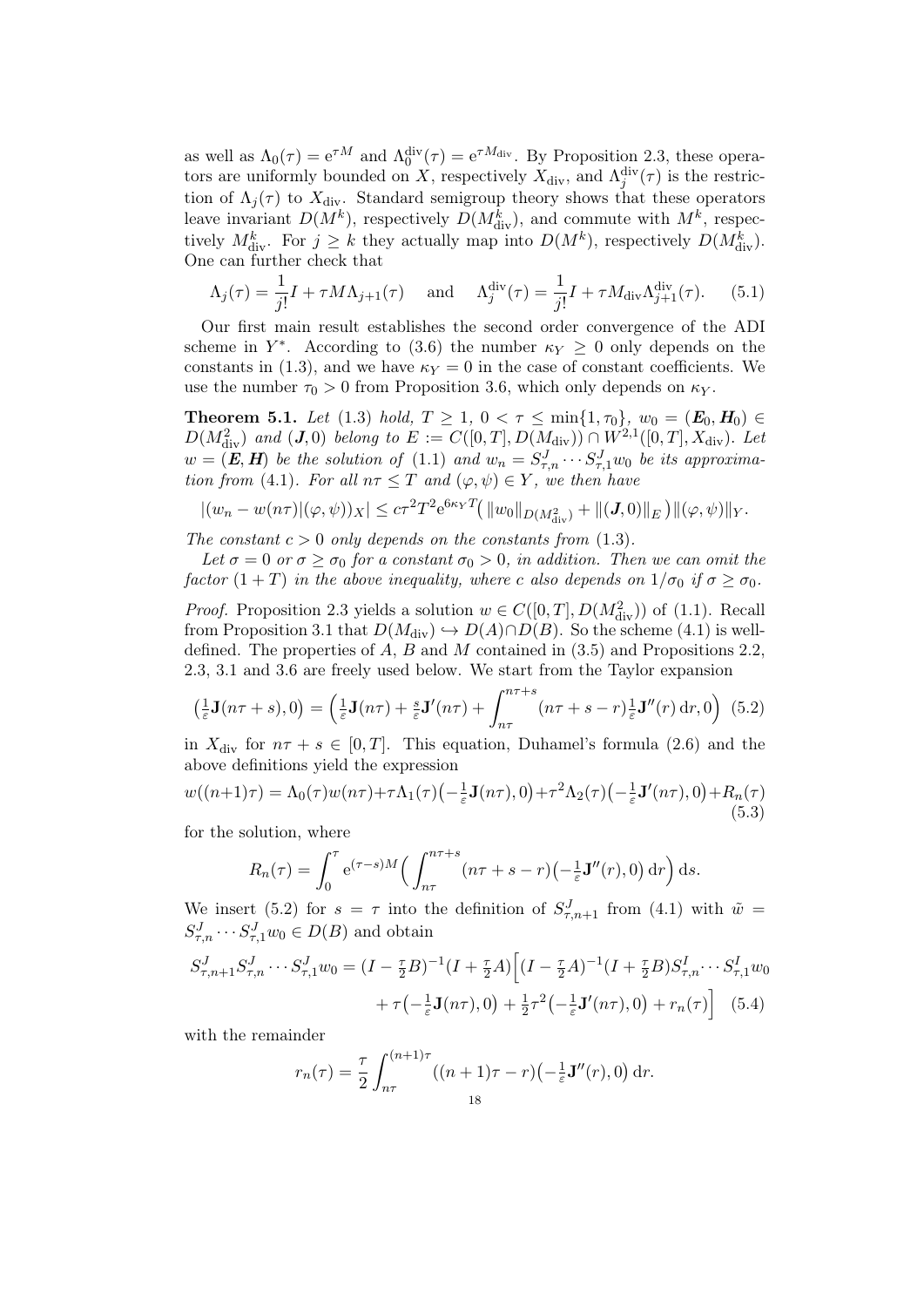In the next step we take the inner product in X of the fields  $y = (\varphi, \psi) \in Y$ with the difference of (5.4) and (5.3). In the following we write  $A^*$  and  $B^*$ instead of  $(A^*)_Y$  and  $(B^*)_Y$ , respectively. Putting several operators as adjoints on the side of  $y$ , we arrive at the formula

$$
(S_{\tau,n+1}^{J}\cdots S_{\tau,1}^{J}w_{0}-w((n+1)\tau)\mid(\varphi,\psi))_{X}
$$
\n
$$
=(S_{\tau,n}^{J}\cdots S_{\tau,1}^{J}w_{0}-w(n\tau)\mid(I+\frac{\tau}{2}B^{*})(I+\frac{\tau}{2}A_{Y}^{*})(I-\frac{\tau}{2}A_{Y}^{*})^{-1}(I-\frac{\tau}{2}B_{Y}^{*})^{-1}y)_{X}
$$
\n
$$
+\left(w(n\tau)\mid[(I+\frac{\tau}{2}B^{*})(I+\frac{\tau}{2}A_{Y}^{*})-\Lambda_{0}(\tau)^{*}(I-\frac{\tau}{2}B^{*})(I-\frac{\tau}{2}A_{Y}^{*})]\right)
$$
\n
$$
\cdot(I-\frac{\tau}{2}A_{Y}^{*})^{-1}(I-\frac{\tau}{2}B_{Y}^{*})^{-1}(\varphi,\psi)\right)_{X}
$$
\n
$$
+\tau\left(\left(-\frac{1}{\varepsilon}\mathbf{J}(n\tau),0\right)\mid[(I+\frac{\tau}{2}A^{*})(I-\frac{\tau}{2}B_{Y}^{*})^{-1}-\Lambda_{1}(\tau)^{*}](\varphi,\psi)\right)_{X}
$$
\n
$$
+\tau^{2}\left(\left(-\frac{1}{\varepsilon}\mathbf{J}'(n\tau),0\right)\mid[\frac{1}{2}(I+\frac{\tau}{2}A^{*})(I-\frac{\tau}{2}B_{Y}^{*})^{-1}-\Lambda_{2}(\tau)^{*}](\varphi,\psi)\right)_{X}
$$
\n
$$
+\left(r_{n}(\tau)\mid(I+\frac{\tau}{2}A^{*})(I-\frac{\tau}{2}B_{Y}^{*})^{-1}(\varphi,\psi)\right)_{X}-(R_{n}(\tau)\mid(\varphi,\psi))_{X}
$$
\n
$$
=:\left([S_{\tau,n}^{J}\cdots S_{\tau,1}^{J}w_{0}-w(n\tau)\right]\mid(I+\frac{\tau}{2}B^{*})\gamma_{\tau}(A_{Y}^{*})(I-\frac{\tau}{2}B_{Y}^{*})^{-1}y\right)_{X}
$$
\n
$$
+\Sigma_{1}(\tau)+\Sigma_{2}(\tau)+\Sigma_{3}(\tau)+\left(r_{n}(\tau)\mid(I+\frac{\tau}{2}A^{*})(I+\frac{\tau}{2}B_{Y}^{*})^{-1}(\varphi,\psi)\right)_{X}
$$
\n
$$
-\
$$

where we used that  $I + \frac{\tau}{2}A^*$  and  $(I - \frac{\tau}{2}A^*)^{-1}$  commute on  $Y \hookrightarrow D(A^*) \cap D(B^*)$ . We abbreviate

$$
\chi(\tau) = (I - \frac{\tau}{2} A_Y^*)^{-1} (I - \frac{\tau}{2} B_Y^*)^{-1} (\varphi, \psi) \in D(A_Y^*).
$$

Since  $M^* = A^* + B^*$  on Y, we obtain

$$
\Sigma_1(\tau) = \left( w(n\tau) \left| \left[ (I - \Lambda_0(\tau)^*) + \frac{\tau}{2} (I + \Lambda_0(\tau)^*) M^* + \frac{\tau^2}{4} (I - \Lambda_0(\tau)^*) B^* A_Y^* \right] \chi(\tau) \right)_{X}.
$$

By means of (5.1) we expand

$$
I - \Lambda_0(\tau)^* = -\tau M^* - \frac{1}{2}\tau^2 (M^*)^2 - \tau^3 \Lambda_3(\tau)^* (M^*)^3 \quad \text{on } D((M^*)^3),
$$
  
\n
$$
I + \Lambda_0(\tau)^* = 2I + \tau M^* + \tau^2 \Lambda_2(\tau)^* (M^*)^2 \quad \text{on } D((M^*)^2),
$$
  
\n
$$
I - \Lambda_0(\tau)^* = -\tau \Lambda_1(\tau)^* M^* \quad \text{on } D(M^*).
$$

Because of  $Y \hookrightarrow D(B^*)$ ,  $w(n\tau) \in D(M_{\text{div}}^2) \hookrightarrow D(M^2)$  and the crucial embedding  $D(M_{\text{div}}) \hookrightarrow D(A) \cap D(B)$  from Proposition 3.1, the above expansions yield

$$
\Sigma_1(\tau) = \left\langle w(n\tau), \left( -\tau^3 \Lambda_3(\tau)_{-2}^* M_{-2}^* M_{-1}^* M^* + \frac{\tau^3}{2} \Lambda_2(\tau)_{-2}^* M_{-2}^* M_{-1}^* M^* \right. \\ \left. - \frac{\tau^3}{4} \Lambda_1(\tau)_{-1}^* M_{-1}^* B^* A_Y^* \right) \chi(\tau) \right\rangle_{D(M^2) \times X_{-2}^{M*}} \\ = \tau^3 \left( \left[ -M^2 \Lambda_3(\tau) + \frac{1}{2} M^2 \Lambda_2(\tau) \right] w(n\tau) \left| M^* \chi(\tau) \right\rangle_X \\ - \tau^3 \left( \frac{1}{4} B M_{\text{div}} \Lambda_1^{\text{div}}(\tau) w(n\tau) \left| A^* \chi(\tau) \right\rangle_X,
$$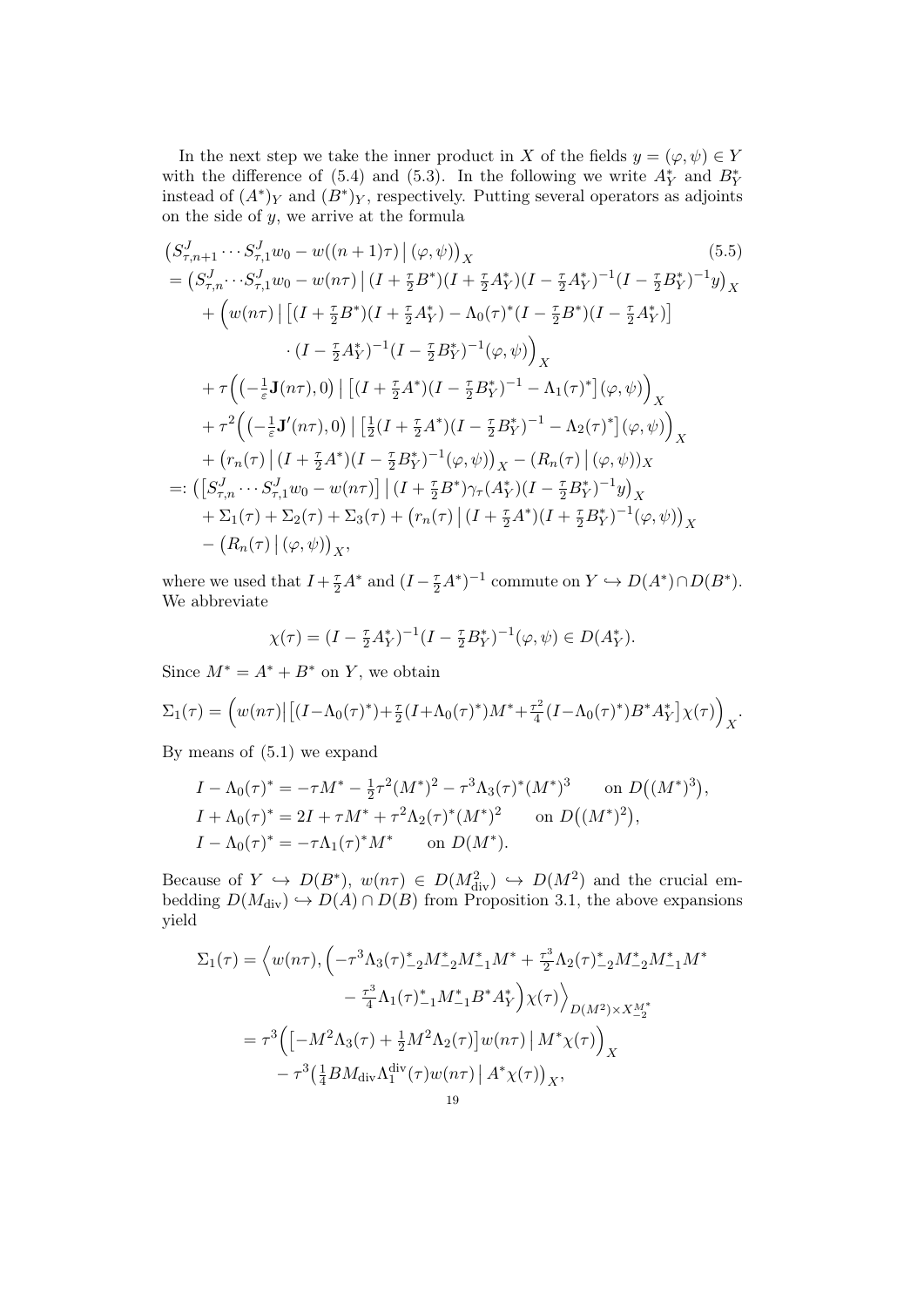where we employ the extrapolation space  $X_{-2}^{M^*} \cong D(M^2)^*$ , see [2] or [10]. We rewrite the term  $\Sigma_2(\tau)$  as

$$
\tau \Big( \big( -\frac{1}{\varepsilon} \mathbf{J}(n\tau), 0 \big) \big| \big[ (I + \frac{\tau}{2} A^*) (I - \frac{\tau}{2} A_Y^*) - \Lambda_1(\tau)^* (I - \frac{\tau}{2} B^*) (I - \frac{\tau}{2} A_Y^*) \big] \chi(\tau) \Big)_X
$$
\n
$$
= \tau \Big( \big( -\frac{1}{\varepsilon} \mathbf{J}(n\tau), 0 \big) \big| \big[ I - \frac{\tau^2}{4} A^* A_Y^* - \Lambda_1(\tau)^* \big( I - \frac{\tau}{2} M^* \big) - \frac{\tau^2}{4} \Lambda_1(\tau)^* B^* A_Y^* \big] \chi(\tau) \Big)_X.
$$
\nPlugging in first the equation  $\Lambda_1(\tau)^* = I + \tau \Lambda_2(\tau)^* M^*$  and then  $\Lambda_2(\tau)^* = \frac{1}{2} I + \tau \Lambda_3(\tau)^* M^*$  from (5.1), it follows

$$
\Sigma_{2}(\tau) = \tau \Big\langle \left( -\frac{1}{\varepsilon} \mathbf{J}(n\tau), 0 \right), \left[ -\frac{\tau^{2}}{4} A^{*} A^{*}_{Y} - \tau \Lambda_{2}(\tau)^{*} M^{*} + \frac{\tau}{2} M^{*} \right. \\ \left. + \frac{\tau^{2}}{2} \Lambda_{2}(\tau)^{*}_{-1} M^{*}_{-1} M^{*} - \frac{\tau^{2}}{4} \Lambda_{1}(\tau)^{*} B^{*} A^{*}_{Y} \right] \chi(\tau) \Big\rangle_{D(M) \times X_{-1}^{M^{*}}} \\ = \tau \Big\langle \left( -\frac{1}{\varepsilon} \mathbf{J}(n\tau), 0 \right), \left[ -\frac{\tau^{2}}{4} A^{*} A^{*}_{Y} - \tau^{2} \Lambda_{3}(\tau)^{*}_{-1} M^{*}_{-1} M^{*} + \frac{\tau^{2}}{2} \Lambda_{2}(\tau)^{*}_{-1} M^{*}_{-1} M^{*} \right. \\ \left. - \frac{\tau^{2}}{4} \Lambda_{1}(\tau)^{*} B^{*} A^{*}_{Y} \right] \chi(\tau) \Big\rangle_{D(M) \times X_{-1}^{M^{*}}} \\ = \tau^{3} \Big( \frac{1}{4} A \Big( \frac{1}{\varepsilon} \mathbf{J}(n\tau), 0 \Big) \Big| A^{*} \chi(\tau) \Big\rangle_{X} + \tau^{3} \Big( M \Lambda_{3}(\tau) \Big( \frac{1}{\varepsilon} \mathbf{J}(n\tau), 0 \Big) \Big| M^{*} \chi(\tau) \Big\rangle_{X} \\ - \tau^{3} \Big( \frac{1}{2} M \Lambda_{2}(\tau) \Big( \frac{1}{\varepsilon} \mathbf{J}(n\tau), 0 \Big) \Big| M^{*} \chi(\tau) \Big\rangle_{X} + \tau^{3} \Big( \frac{1}{4} B \Lambda_{1}^{\text{div}}(\tau) \Big( \frac{1}{\varepsilon} \mathbf{J}(n\tau), 0 \Big) \Big| A^{*} \chi(\tau) \Big\rangle_{X} .
$$

Similarly, (5.1) implies

$$
\Sigma_3(\tau) = \tau^2 \Big( \Big( -\frac{1}{\varepsilon} \mathbf{J}'(n\tau), 0 \Big) \Big[ \frac{1}{2} (I + \frac{\tau}{2} A^*) - \Lambda_2(\tau)^* (I - \frac{\tau}{2} B^*) \Big] (I - \frac{\tau}{2} B_Y^*)^{-1} y \Big)_X
$$
  
\n
$$
= \tau^2 \Big( \Big( -\frac{1}{\varepsilon} \mathbf{J}'(n\tau), 0 \Big) \Big[ \frac{1}{2} I + \frac{\tau}{4} A^* - \Big( \frac{1}{2} I + \tau \Lambda_3(\tau)^* M^* \Big) + \frac{\tau}{2} \Lambda_2(\tau)^* B^* \Big]
$$
  
\n
$$
\cdot (I - \frac{\tau}{2} B_Y^*)^{-1} y \Big)_X
$$
  
\n
$$
= \tau^3 \Big( \Big( -\frac{1}{\varepsilon} \mathbf{J}'(n\tau), 0 \Big) \Big[ \Big[ \frac{1}{4} A^* - \Lambda_3(\tau)^* M^* + \frac{1}{2} \Lambda_2(\tau)^* B^* \Big] (I - \frac{\tau}{2} B_Y^*)^{-1} y \Big)_X.
$$

We recursively insert the above expressions in (5.5) and obtain (omitting the subscript  $Y$  several times)

$$
\left(S_{\tau,n}^{J}\cdots S_{\tau,1}^{J}w(0)-w(n\tau)\right|\left(\varphi,\psi\right)\right)_{X}
$$
\n
$$
=\tau^{3}\sum_{k=0}^{n-1}\left(\left[-M^{2}\Lambda_{3}(\tau)+\frac{1}{2}M^{2}\Lambda_{2}(\tau)\right]w(k\tau)\right)
$$
\n
$$
M^{*}(I-\frac{\tau}{2}A^{*})^{-1}\left[\gamma_{\tau/2}(B)^{*}\gamma_{\tau/2}(A)^{*}\right]^{n-1-k}(I-\frac{\tau}{2}B^{*})^{-1}(\varphi,\psi)\right)_{X}
$$
\n
$$
-\tau^{3}\sum_{k=0}^{n-1}\left(\frac{1}{4}BM_{\text{div}}\Lambda_{1}^{\text{div}}(\tau)w(k\tau)\right)A^{*}(I-\frac{\tau}{2}A^{*})^{-1}\left[\gamma_{\tau/2}(B)^{*}\gamma_{\tau/2}(A)^{*}\right]^{n-1-k}
$$
\n
$$
\cdot\left(I+\frac{\tau}{2}B^{*}\right)^{-1}(\varphi,\psi)\right)_{X}
$$
\n
$$
-\tau^{3}\sum_{k=0}^{n-1}\left(\left[\frac{1}{4}A+\frac{1}{4}B\Lambda_{1}^{\text{div}}(\tau)\right](-\frac{1}{\varepsilon}\mathbf{J}(k\tau),0)\right)
$$
\n
$$
A^{*}(I-\frac{\tau}{2}A^{*})^{-1}\left[\gamma_{\tau/2}(B)^{*}\gamma_{\tau/2}(A)^{*}\right]^{n-1-k}(I+\frac{\tau}{2}B^{*})^{-1}(\varphi,\psi)\right)_{X}
$$
\n
$$
20
$$
\n(5.6)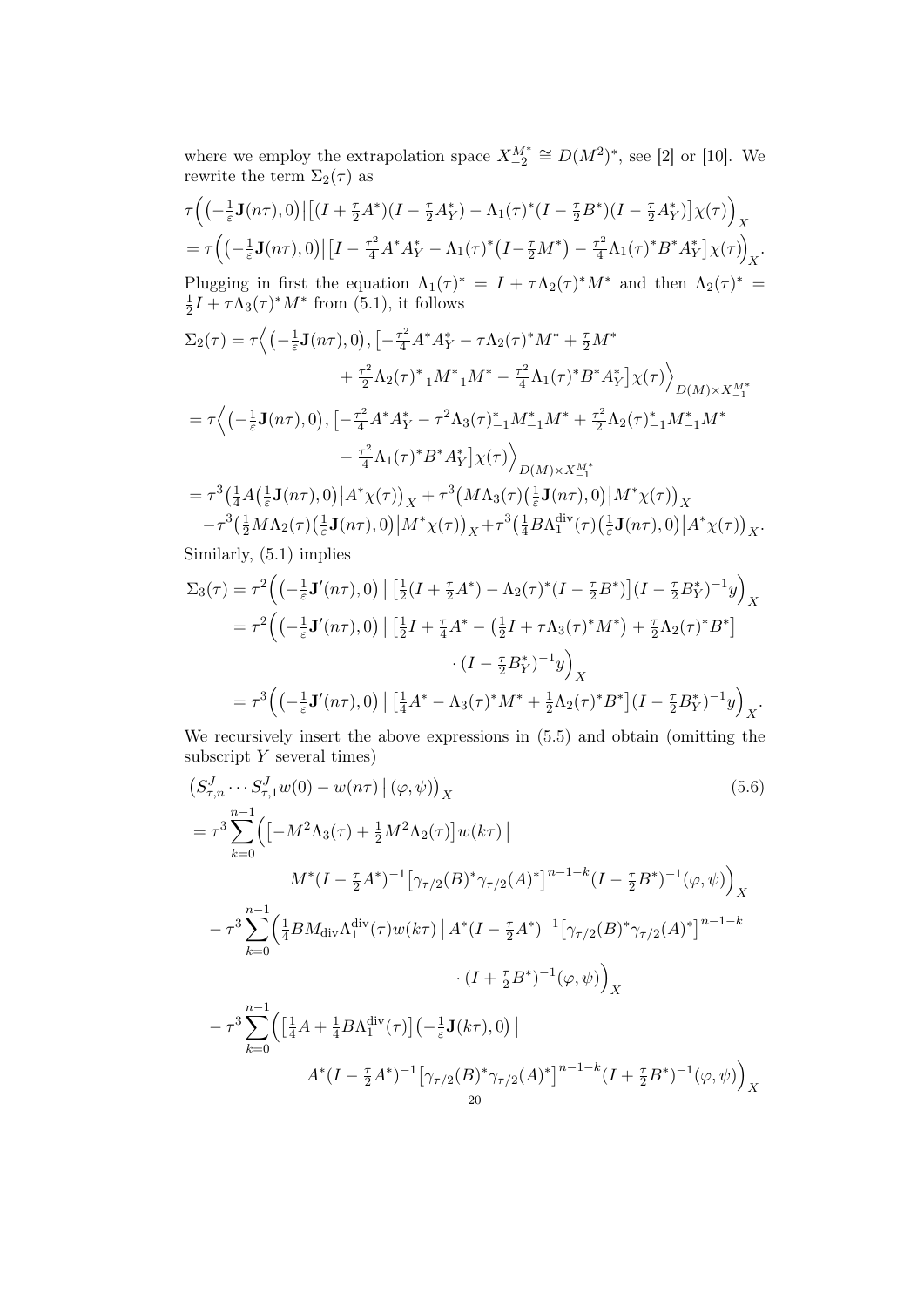$$
+ \tau^3 \sum_{k=0}^{n-1} \Big( \Big[ \frac{1}{2} M \Lambda_2(\tau) - M \Lambda_3(\tau) \Big] \Big( - \frac{1}{\varepsilon} \mathbf{J}(k\tau), 0 \Big) \Big| M^*(I - \frac{\tau}{2} A^*)^{-1} \Big| \n\cdot \Big[ \gamma_{\tau/2}(B)^* \gamma_{\tau/2}(A)^* \Big]^{n-1-k} (I - \frac{\tau}{2} B^*)^{-1} (\varphi, \psi) \Big)_X \n+ \tau^3 \sum_{k=0}^{n-1} \Big( \Big( - \frac{1}{\varepsilon} \mathbf{J}'(k\tau), 0 \Big) \Big[ \Big[ \frac{1}{4} A^* - \Lambda_3(\tau)^* M^* + \frac{1}{2} \Lambda_2(\tau)^* B^* \Big] \n\cdot \Big[ \gamma_{\tau/2}(B)^* \gamma_{\tau/2}(A)^* \Big]^{n-1-k} (I - \frac{\tau}{2} B^*)^{-1} (\varphi, \psi) \Big)_X \n+ \sum_{k=0}^{n-1} \Big( r_k(\tau) \Big| (I + \frac{\tau}{2} A^*) \Big[ \gamma_{\tau/2}(B)^* \gamma_{\tau/2}(A)^* \Big]^{n-1-k} (I - \frac{\tau}{2} B^*)^{-1} (\varphi, \psi) \Big)_X \n+ \sum_{k=0}^{n-2} \Big( R_k(\tau) \Big| (I + \frac{\tau}{2} B^*) \gamma_{\tau/2}(A)^* \Big[ \gamma_{\tau/2}(B)^* \gamma_{\tau/2}(A)^* \Big]^{n-2-k} (I - \frac{\tau}{2} B^*)^{-1} y \Big)_X \n+ (R_{n-1}(\tau) \Big| (\varphi, \psi) \Big)_X.
$$

The terms  $r_k(\tau)$  and  $R_k(\tau)$  are bounded in X by  $c\tau^2 \int_{k\tau}^{(k+1)\tau} ||(\mathbf{J}''(s),0)||_X$  ds. Propositions 2.2, 2.3, 3.1 and 3.6 then imply

$$
\begin{split}\n&\left|\left(S_{\tau,n}^{J}\cdots S_{\tau,1}^{J}w_{0}-w(n\tau)\right|(\varphi,\psi)\right)_{L^{2}}| \\
&\leq c\tau^{3}e^{6\kappa_{Y}n\tau}\sum_{k=0}^{n-1}\left(\|w(k\tau)\|_{D(M_{\text{div}}^{2})}+\|(\mathbf{J}(k\tau),0)\|_{D(M_{\text{div}})}+\|(\mathbf{J}'(k\tau),0)\|_{X} \right) \\
&+\frac{1}{\tau}\int_{k\tau}^{(k+1)\tau}\left\|(\mathbf{J}''(s),0)\right\|_{X}\mathrm{d}s\right)\|(\varphi,\psi)\|_{H^{1}} \\
&\leq c\tau^{2}T^{2}e^{6\kappa_{Y}T}\left(\|w_{0}\|_{D(M_{\text{div}}^{2})}+\|(\mathbf{J},0)\|_{E}\right)\|(\varphi,\psi)\|_{H^{1}},\n\end{split}
$$

where we use  $\tau \leq 1$  and c only depends on the constants from (1.3). These arguments also yield the addendum.  $\hfill \square$ 

# 6. ALMOST PRESERVATION OF THE DIVERGENCE CONDITIONS IN  $H^{-1}$

The solution (**E, H**) of (1.1) fulfills the Gaussian laws (2.7) and  $\text{div}(\mu\mathbf{H}(t)) =$ 0. We now show that the scheme (4.1) satisfies a discrete analogue of these divergence conditions up to an error of order  $\tau$  in  $H^{-1}(Q)$ . We recall that the numbers  $\kappa_Y \geq 0$  and  $\tau_0 > 0$  from (3.6) and Proposition 3.6 only depend on the constants in (1.3), and that  $\kappa_Y = 0$  if the coefficients are constant.

**Theorem 6.1.** Let (1.3) hold,  $T > 0$ ,  $\tau \in (0, \min\{1, \tau_0\}]$ ,  $n \in \mathbb{N}_0$ , and  $n\tau \leq T$ . Take  $w_0 = (E_0, H_0)$  in  $D(B_Y)$  and  $(\frac{1}{\varepsilon})$  $(\frac{1}{\varepsilon}J, 0)$  in  $C([0, T], D(A_Y)) \cap C^1([0, T], X)$ . Let  $w_n = (E_n, H_n)$  be given by (4.1). We then have

$$
\left\| \left( \mathrm{div}(\varepsilon \mathbf{E}_n), \mathrm{div}(\mu \mathbf{H}_n) \right) - \left( \mathrm{div}(\varepsilon \mathbf{E}_0), 0 \right) \right\|
$$
  
+ 
$$
\sum_{k=0}^{n-1} \frac{\tau}{2} \left( \mathrm{div}(\frac{\sigma}{2} \mathbf{E}_{k+1} + \sigma \mathbf{E}_{k+1/2} + \frac{\sigma}{2} \mathbf{E}_k), 0 \right) + \int_0^{n\tau} \left( \mathrm{div}(\mathbf{J}(s)), 0 \right) \mathrm{d}s \right\|_{H^{-1}}
$$
  
21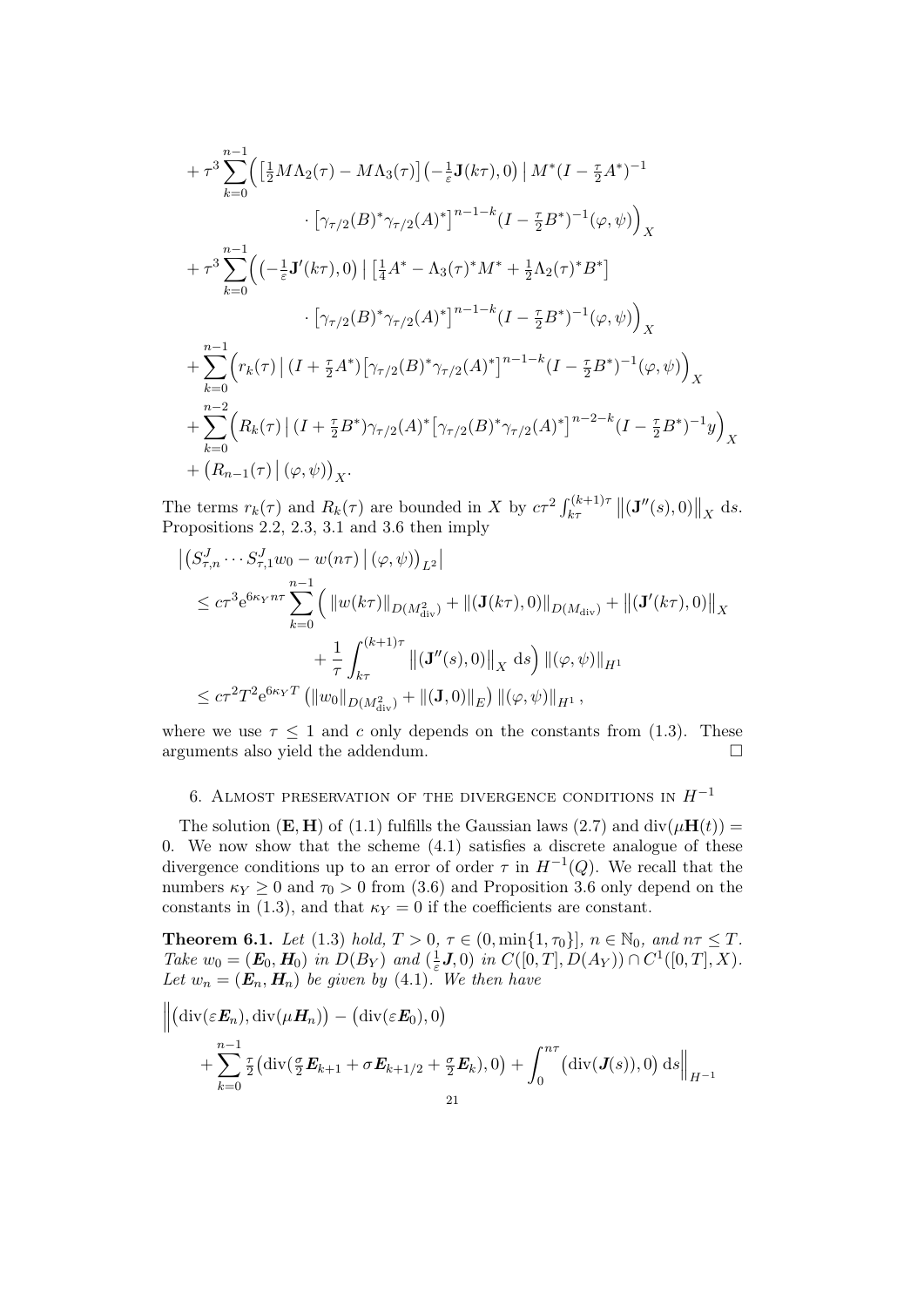$$
\leq c\tau e^{6\kappa_Y T} \Big[ \|w_0\|_{H^1} + \tau \|B_Y w_0\|_{H^1} + T \max_{t \in [0,T]} \left( \|(J(t),0)\|_{H^1} + \tau \|A_Y(\frac{1}{\varepsilon}J(t),0)\|_{H^1} \right) \Big] + c\tau \int_0^T \left\| (J'(s),0)\right\|_{L^2} ds
$$

for a constant  $c \geq 0$  only depending on the constants in (1.3).

In the proof, see  $(6.4)$ , we will see that the integral on the left-hand side of the above inequality can be replaced by the sum

$$
\sum_{k=0}^{n-1} \frac{\tau}{2} \big( \mathrm{div}(\mathbf{J}(t_k) + \mathbf{J}(t_{k+1})), 0 \big).
$$

Moreover, as in Remark 4.3 one can drop the factor  $\frac{1}{\varepsilon}$  in the assumption if  $\varepsilon$ also belongs to  $W^{2,3}(Q)$ .

*Proof.* We first derive a recursion formula for the divergence of  $w_n$  which is then estimated by means of Propositions 3.1 and 3.6. Remark 4.1 says that  $w_n$  belongs to  $D(B_Y)$  and  $w_{n+1/2}$  to  $D(A_Y)$ . We often use this regularity, these propositions and that  $\tau \leq 1$  without further notice. Take  $k \in \mathbb{N}_0$  with  $k+1 \leq T/\tau$ .

1) As before (4.3), the definition (4.1) yields

$$
\begin{pmatrix}\n(1 + \frac{\sigma \tau}{4\varepsilon}) \mathbf{E}_{k+1/2} \\
\mathbf{H}_{k+1/2}\n\end{pmatrix} - \frac{\tau}{2} \begin{pmatrix}\n\frac{1}{\varepsilon} C_1 \mathbf{H}_{k+1/2} \\
\frac{1}{\mu} C_2 \mathbf{E}_{k+1/2}\n\end{pmatrix} = \begin{pmatrix}\n(1 - \frac{\sigma \tau}{4\varepsilon}) \mathbf{E}_k \\
\mathbf{H}_k\n\end{pmatrix} - \frac{\tau}{2} \begin{pmatrix}\n\frac{1}{\varepsilon} C_2 \mathbf{H}_k \\
\frac{1}{\mu} C_1 \mathbf{E}_k\n\end{pmatrix}
$$

in  $Y$ . To obtain a convenient recursion formula, we insert the second line into the first one and the first line into the second one. It follows

$$
\begin{aligned}\n\begin{pmatrix}\n(1 + \frac{\sigma \tau}{4\varepsilon}) \mathbf{E}_{k+1/2} \\
\mathbf{H}_{k+1/2}\n\end{pmatrix} &= \frac{\tau}{2} \begin{pmatrix}\n\frac{1}{\varepsilon} C_1 \left[ \frac{\tau}{2\mu} C_2 \mathbf{E}_{k+1/2} + \mathbf{H}_k - \frac{\tau}{2\mu} C_1 \mathbf{E}_k \right] \\
\frac{1}{\mu} C_2 \left[ \frac{\tau}{2\varepsilon} C_1 \mathbf{H}_{k+1/2} + (1 - \frac{\sigma \tau}{4\varepsilon}) \mathbf{E}_k - \frac{\tau}{2\varepsilon} C_2 \mathbf{H}_k \right]\n\end{pmatrix} \\
&- \frac{\tau}{2} \begin{pmatrix}\n0 \\
\frac{1}{\mu} C_2 \frac{\sigma \tau}{4\varepsilon} \mathbf{E}_{k+1/2}\n\end{pmatrix} + \begin{pmatrix}\n(1 - \frac{\sigma \tau}{4\varepsilon}) \mathbf{E}_k \\
\mathbf{H}_k\n\end{pmatrix} - \frac{\tau}{2} \begin{pmatrix}\n\frac{1}{\varepsilon} C_2 \mathbf{H}_k \\
\frac{1}{\mu} C_1 \mathbf{E}_k\n\end{pmatrix}\n\end{aligned}
$$

in  $L^2(Q)^6$ . Using curl =  $C_1 - C_2$  and the definition (4.2), we reorder the above identity and infer the first half of the recursion step

$$
\begin{pmatrix}\n\varepsilon \mathbf{E}_{k+\frac{1}{2}} - \frac{\tau^2}{4} D_{\mu}^{(1)} \mathbf{E}_{k+\frac{1}{2}} \\
\mu \mathbf{H}_{k+\frac{1}{2}} - \frac{\tau^2}{4} D_{\varepsilon}^{(2)} \mathbf{H}_{k+\frac{1}{2}}\n\end{pmatrix} = \begin{pmatrix}\n\varepsilon \mathbf{E}_{k} - \frac{\tau^2}{4} C_{1} \frac{1}{\mu} C_{1} \mathbf{E}_{k} \\
\mu \mathbf{H}_{k} - \frac{\tau^2}{4} C_{2} \frac{1}{\varepsilon} C_{2} \mathbf{H}_{k}\n\end{pmatrix} - \frac{\tau}{2} \begin{pmatrix}\n0 \\
C_{2} \frac{\sigma \tau}{4} (\mathbf{E}_{k+\frac{1}{2}} + \mathbf{E}_{k})\n\end{pmatrix} \\
-\begin{pmatrix}\n\frac{\sigma \tau}{4} (\mathbf{E}_{k+\frac{1}{2}} + \mathbf{E}_{k}) \\
0\n\end{pmatrix} + \frac{\tau}{2} \begin{pmatrix}\n\operatorname{curl} \mathbf{H}_{k} \\
-\operatorname{curl} \mathbf{E}_{k}\n\end{pmatrix} \tag{6.1}
$$

in  $L^2(Q)^6$ . Similarly, (4.1) leads to the expression

$$
\begin{aligned}\n\begin{pmatrix}\n(1 + \frac{\sigma \tau}{4\varepsilon}) \mathbf{E}_{k+1} \\
\mathbf{H}_{k+1}\n\end{pmatrix} &+ \frac{\tau}{2} \begin{pmatrix}\n\frac{1}{\varepsilon} C_2 \mathbf{H}_{k+1} \\
\frac{1}{\mu} C_1 \mathbf{E}_{k+1}\n\end{pmatrix} \\
&= \begin{pmatrix}\n(1 - \frac{\sigma \tau}{4\varepsilon}) \mathbf{E}_{k+1/2} \\
\mathbf{H}_{k+1/2}\n\end{pmatrix} + \frac{\tau}{2} \begin{pmatrix}\n\frac{1}{\varepsilon} C_1 \mathbf{H}_{k+1/2} \\
\frac{1}{\mu} C_2 \mathbf{E}_{k+1/2}\n\end{pmatrix} - \begin{pmatrix}\n(1 - \frac{\sigma \tau}{4\varepsilon}) \frac{\tau}{2\varepsilon} (\mathbf{J}(t_k) + \mathbf{J}(t_{k+1})) \\
\frac{\tau}{2\mu} C_2 \frac{\tau}{2\varepsilon} (\mathbf{J}(t_k) + \mathbf{J}(t_{k+1}))\n\end{pmatrix}\n\end{aligned}
$$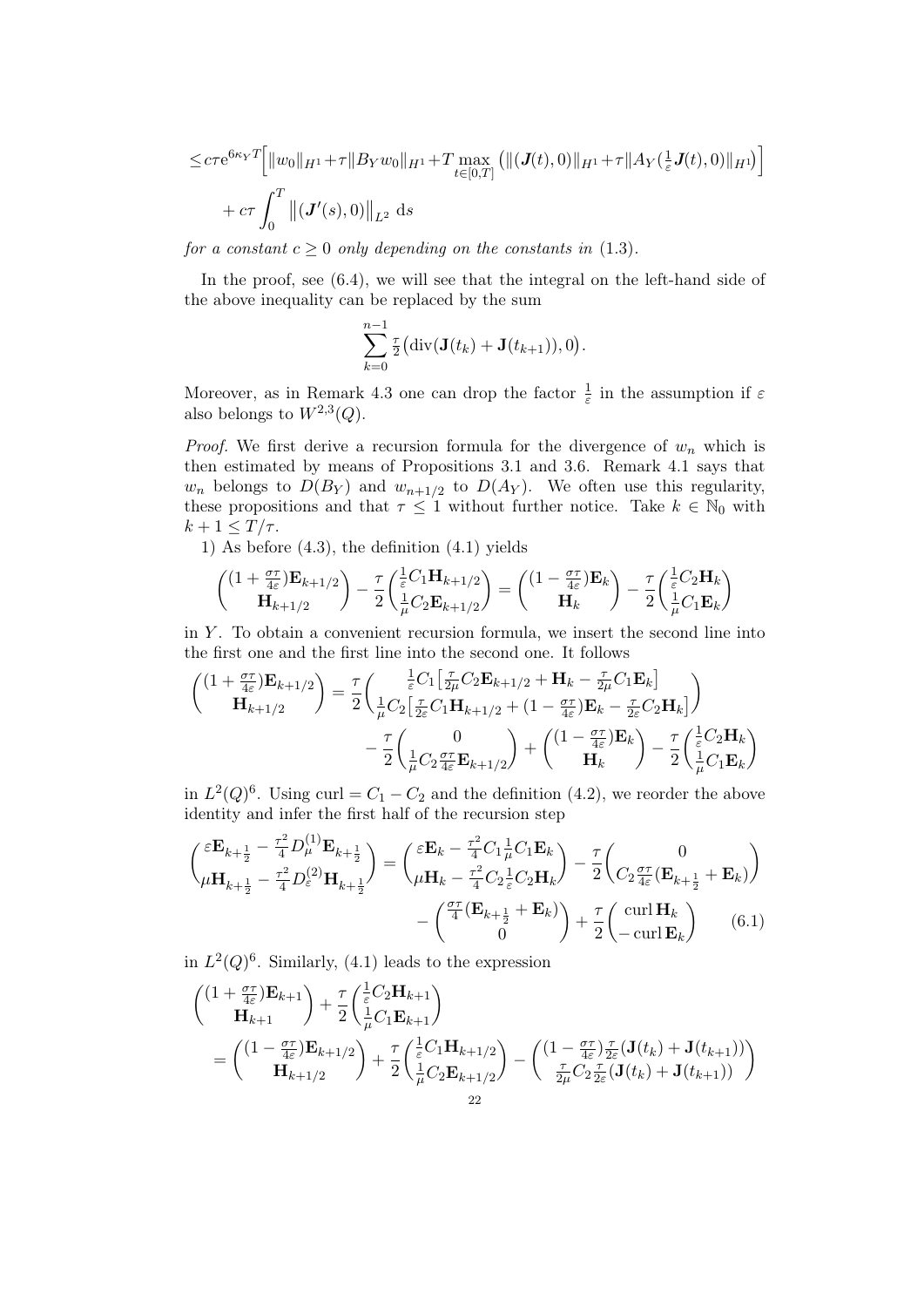in  $Y$ . Proceeding as in the first half step, we conclude

$$
\begin{split}\n\binom{(1+\frac{\sigma\tau}{4\varepsilon})\mathbf{E}_{k+1}}{\mathbf{H}_{k+1}} &= -\frac{\tau}{2} \bigg( \frac{\frac{1}{\varepsilon} C_2 \big[ -\frac{\tau}{2\mu} C_1 \mathbf{E}_{k+1} + \mathbf{H}_{k+1/2} + \frac{\tau}{2\mu} C_2 \mathbf{E}_{k+1/2} \big]}{\frac{1}{\varepsilon} C_1 \big[ -\frac{\tau}{2\varepsilon} C_2 \mathbf{H}_{k+1} + (1 - \frac{\sigma\tau}{4\varepsilon}) \mathbf{E}_{k+1/2} + \frac{\tau}{2\varepsilon} C_1 \mathbf{H}_{k+1/2} \big]} \bigg) \\
&+ \bigg( \frac{0}{\frac{\tau}{2\mu} C_1 \frac{\sigma\tau}{4\varepsilon} \mathbf{E}_{k+1}} \bigg) + \frac{\tau}{2} \bigg( \frac{\frac{1}{\varepsilon} C_2 \big[ \frac{\tau}{2\mu} C_2 \frac{\tau}{2\varepsilon} (\mathbf{J}(t_k) + \mathbf{J}(t_{k+1})) \big]}{\frac{1}{\mu} C_1 \big[ (1 - \frac{\sigma\tau}{4\varepsilon}) \frac{\tau}{2\varepsilon} (\mathbf{J}(t_k) + \mathbf{J}(t_{k+1})) \big]} \bigg) \\
&+ \bigg( \frac{(1 - \frac{\sigma\tau}{4\varepsilon})\mathbf{E}_{k+1/2}}{\mathbf{H}_{k+1/2}} \bigg) + \frac{\tau}{2} \bigg( \frac{\frac{1}{\varepsilon} C_1 \mathbf{H}_{k+1/2}}{\frac{1}{\mu} C_2 \mathbf{E}_{k+1/2}} \bigg) \\
&- \bigg( \frac{(1 - \frac{\sigma\tau}{4\varepsilon}) \frac{\tau}{2\varepsilon} (\mathbf{J}(t_k) + \mathbf{J}(t_{k+1}))}{\frac{\tau}{2\mu} C_2 \frac{\tau}{2\varepsilon} (\mathbf{J}(t_k) + \mathbf{J}(t_{k+1}))} \bigg) \n\end{split}
$$

in  $L^2(Q)^6$ . Again with (4.2) and curl =  $C_1 - C_2$ , this equation implies the second step of the recursion

$$
\begin{split}\n&\left(\varepsilon^{\mathbf{E}_{k+1} - \frac{\tau^2}{4} D_{\mu}^{(2)} \mathbf{E}_{k+1}}\right) \\
&= \begin{pmatrix}\n\varepsilon^{\mathbf{E}_{k+1} - \frac{\tau^2}{4} D_{\varepsilon}^{(1)} \mathbf{H}_{k+1}}\n\end{pmatrix} \\
&= \begin{pmatrix}\n\varepsilon^{\mathbf{E}_{k+\frac{1}{2}} - \frac{\tau^2}{4} C_2 \frac{1}{\mu} C_2 \mathbf{E}_{k+\frac{1}{2}}}\n\end{pmatrix} - \begin{pmatrix}\n\frac{\sigma \tau}{4} (\mathbf{E}_{k+1} + \mathbf{E}_{k+\frac{1}{2}}) \\
0\n\end{pmatrix} + \frac{\tau}{2} \begin{pmatrix}\n\text{curl } \mathbf{H}_{k+\frac{1}{2}}\n\end{pmatrix} \\
&+ \frac{\tau}{2} \begin{pmatrix}\n0 \\
C_1 \frac{\sigma \tau}{4\varepsilon} (\mathbf{E}_{k+\frac{1}{2}} + \mathbf{E}_{k+1})\n\end{pmatrix} + \frac{\tau}{2} \begin{pmatrix}\nC_2 \frac{\tau}{2\mu} C_2 \frac{\tau}{2\varepsilon} (\mathbf{J}(t_k) + \mathbf{J}(t_{k+1}))\n\end{pmatrix} \\
&- \frac{\tau}{2} \begin{pmatrix}\n(1 - \frac{\sigma \tau}{4\varepsilon})(\mathbf{J}(t_k) + \mathbf{J}(t_{k+1}))\n\end{pmatrix} + \frac{\tau}{2} \begin{pmatrix}\nC_2 \frac{\tau}{2\mu} C_2 \frac{\tau}{2\varepsilon} (\mathbf{J}(t_k) + \mathbf{J}(t_{k+1}))\n\end{pmatrix} \\
&- \frac{\tau}{2} \begin{pmatrix}\n(1 - \frac{\sigma \tau}{4\varepsilon})(\mathbf{J}(t_k) + \mathbf{J}(t_{k+1}))\n\end{pmatrix} + \frac{\tau}{2} \begin{pmatrix}\n0 \\
\text{curl}(\frac{\tau}{2\varepsilon} (\mathbf{J}(t_k) + \mathbf{J}(t_{k+1}))\n\end{pmatrix}\n\end{split}
$$

in  $L^2(Q)^6$ . For  $\varphi \in H^1(Q)^3$  we have  $0 = \text{div curl }\varphi = \text{div } C_1\varphi - \text{div } C_2\varphi$  in  $H^{-1}(Q)$ . Let  $\lambda \in \{\varepsilon, \mu\}$ . Since  $D_{\lambda}^{(1)} = C_1 \frac{1}{\lambda} C_2$  by (4.2), it follows div  $C_2 \frac{1}{\lambda} C_2 v =$  $\mathrm{div}\, D_\lambda^{(1)}$  $\lambda^{(1)}v$  in  $H^{-1}(Q)$  for  $v \in H^1(Q)^3$  with  $C_2v \in H^1(Q)^3$ , and similarly  $\operatorname{div} C_1 \frac{1}{\lambda} C_1 u = \operatorname{div} D_{\lambda}^{(2)}$  $\chi^{(2)} u$  in  $H^{-1}(Q)$  for  $u \in H^1(Q)^3$  with  $C_1 u \in H^1(Q)^3$ . From (6.2) and (6.1) we thus deduce the recursion formula

$$
\begin{split}\n&\begin{pmatrix}\n\operatorname{div}\left[\varepsilon\mathbf{E}_{k+1}-\frac{\tau^2}{4}D_{\mu}^{(2)}\mathbf{E}_{k+1}\right] \\
\operatorname{div}\left[\mu\mathbf{H}_{k+1}-\frac{\tau^2}{4}D_{\varepsilon}^{(1)}\mathbf{H}_{k+1}\right]\n\end{pmatrix} \\
&=\begin{pmatrix}\n\operatorname{div}\left[\varepsilon\mathbf{E}_{k+\frac{1}{2}}-\frac{\tau^2}{4}D_{\mu}^{(1)}\mathbf{E}_{k+\frac{1}{2}}\right] \\
\operatorname{div}\left[\mu\mathbf{H}_{k+\frac{1}{2}}-\frac{\tau^2}{4}D_{\varepsilon}^{(2)}\mathbf{H}_{k+\frac{1}{2}}\right]\n\end{pmatrix} - \begin{pmatrix}\n\operatorname{div}\left[\frac{\sigma\tau}{4}(\mathbf{E}_{k+1}+\mathbf{E}_{k+\frac{1}{2}})\right] \\
0\n\end{pmatrix} \\
&+\frac{\tau}{2}\begin{pmatrix}\n0 \\
\operatorname{div}\left[C_{1}\frac{\sigma\tau}{4\varepsilon}(\mathbf{E}_{k+\frac{1}{2}}+\mathbf{E}_{k+1})\right]\n\end{pmatrix} + \frac{\tau}{2}\begin{pmatrix}\n\operatorname{div}\left[C_{2}\frac{\tau}{2\mu}C_{2}\frac{\tau}{2\varepsilon}(\mathbf{J}(t_{k})+\mathbf{J}(t_{k+1}))\right] \\
-\operatorname{div}\left[C_{1}\frac{\sigma\tau^2}{8\varepsilon^2}(\mathbf{J}(t_{k})+\mathbf{J}(t_{k+1}))\right]\n\end{pmatrix} \\
&-\frac{\tau}{2}\begin{pmatrix}\n\operatorname{div}\left[(1-\frac{\sigma\tau}{4\varepsilon})(\mathbf{J}(t_{k})+\mathbf{J}(t_{k+1}))\right] \\
0\n\end{pmatrix} \\
&=\begin{pmatrix}\n\operatorname{div}\left[\varepsilon\mathbf{E}_{k}-\frac{\tau^2}{4}D_{\mu}^{(2)}\mathbf{E}_{k}\right] \\
\operatorname{div}\left[\mu\mathbf{H}_{k}-\frac{\tau^2}{4}D_{\varepsilon}^{(1)}\mathbf{H}_{k}\right]\n\end{pmatrix} - \begin{pmatrix}\n\operatorname{div}\left[\frac{\sigma\tau}{4}\mathbf{E}_{k+1}+\frac{\sigma\tau}{2}\mathbf{E}_{k+\frac{1}{2}}
$$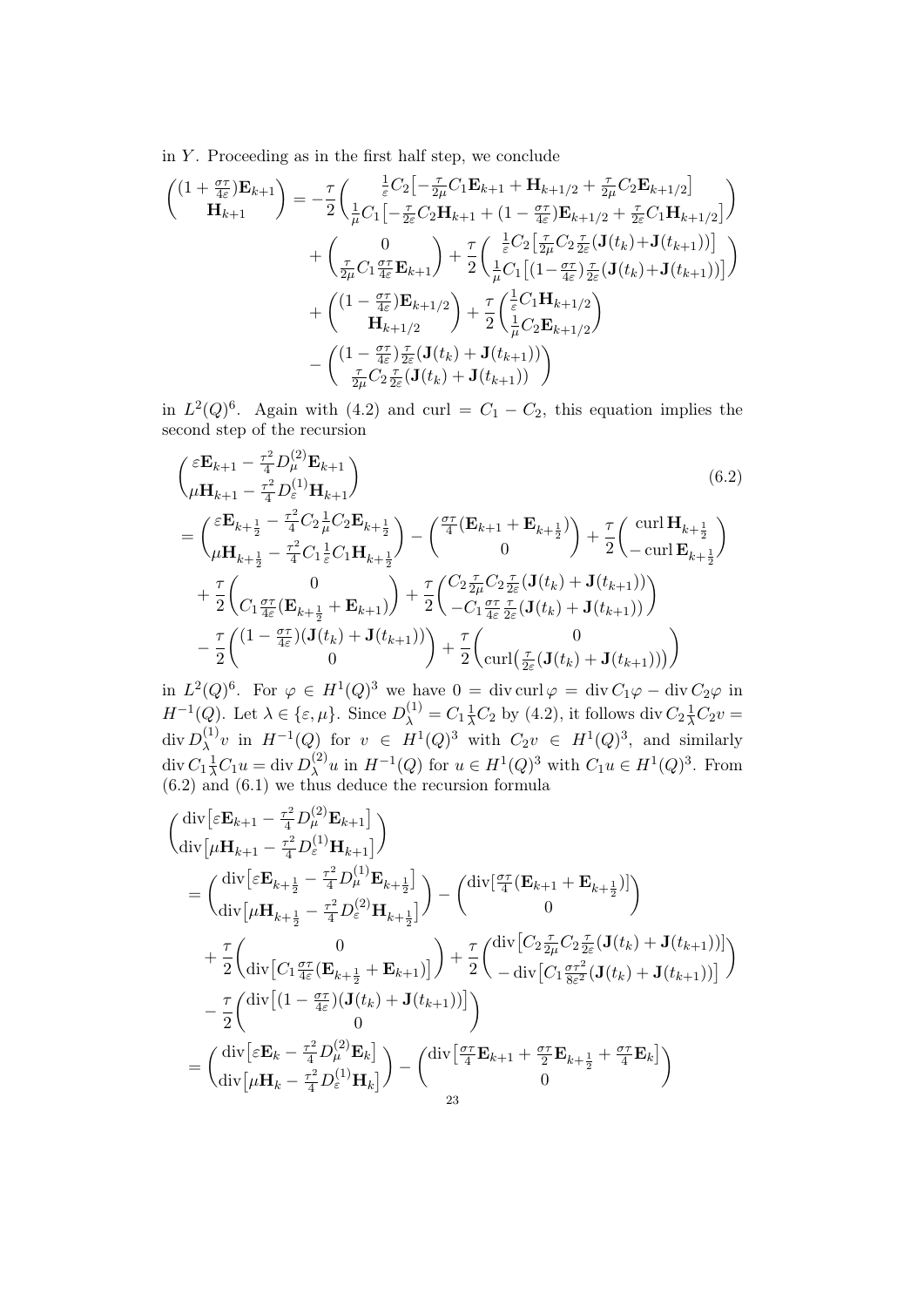$$
-\frac{\tau}{2} \begin{pmatrix} \text{div}[\mathbf{J}(t_k) + \mathbf{J}(t_{k+1})] \\ 0 \end{pmatrix} + \frac{\tau^2}{8} \begin{pmatrix} 0 \\ \text{div} [C_1 \frac{\sigma}{\varepsilon} (\mathbf{E}_{k+1} - \mathbf{E}_k)] \end{pmatrix}
$$

$$
+\frac{\tau^3}{16} \begin{pmatrix} \text{div} [D_\mu^{(1)} \frac{2}{\varepsilon} (\mathbf{J}(t_k) + \mathbf{J}(t_{k+1}))] \\ - \text{div} [C_1 \frac{\sigma}{\varepsilon^2} (\mathbf{J}(t_k) + \mathbf{J}(t_{k+1}))] \end{pmatrix} + \frac{\tau^2}{8} \begin{pmatrix} \text{div} [\frac{\sigma}{\varepsilon} (\mathbf{J}(t_k) + \mathbf{J}(t_{k+1}))] \\ 0 \end{pmatrix}
$$

in  $H^{-1}(Q)^6$ . For  $n \leq T/\tau$  an easy induction then yields

$$
\begin{split}\n&\left(\begin{aligned}\n\operatorname{div}\left[\varepsilon\mathbf{E}_{n}-\frac{\tau^{2}}{4}D_{\mu}^{(2)}\mathbf{E}_{n}\right] \\
\operatorname{div}\left[\mu\mathbf{H}_{n}-\frac{\tau^{2}}{4}D_{\varepsilon}^{(1)}\mathbf{H}_{n}\right]\n\end{aligned}\right) \\
&=\left(\begin{aligned}\n\operatorname{div}\left[\varepsilon\mathbf{E}_{0}-\frac{\tau^{2}}{4}D_{\mu}^{(2)}\mathbf{E}_{0}\right] \\
\operatorname{div}\left[\mu\mathbf{H}_{0}-\frac{\tau^{2}}{4}D_{\varepsilon}^{(1)}\mathbf{H}_{0}\right]\n\end{aligned}\right) - \sum_{k=0}^{n-1}\left(\begin{aligned}\n\operatorname{div}\left[\frac{\sigma\tau}{4}\mathbf{E}_{k+1}+\frac{\sigma\tau}{2}\mathbf{E}_{k+\frac{1}{2}}+\frac{\sigma\tau}{4}\mathbf{E}_{k}\right] \\
0\n\end{aligned}\right) \\
&+\sum_{k=0}^{n-1}\left[\frac{\tau}{2}\left(\begin{aligned}\n-\operatorname{div}\left[\mathbf{J}(t_{k})+\mathbf{J}(t_{k+1})\right] \\
0\n\end{aligned}\right) + \frac{\tau^{2}}{8}\left(\operatorname{div}\left[C_{1}\frac{\sigma}{\varepsilon}(\mathbf{E}_{k+1}-\mathbf{E}_{k})\right]\right) \\
&+\frac{\tau^{3}}{16}\left(\operatorname{div}\left[D_{\mu}^{(1)}\frac{2}{\varepsilon}(\mathbf{J}(t_{k})+\mathbf{J}(t_{k+1}))\right]\right) + \frac{\tau^{2}}{8}\left(\operatorname{div}\left[\frac{\sigma}{\varepsilon}(\mathbf{J}(t_{k})+\mathbf{J}(t_{k+1}))\right]\right)\n\end{aligned}\right]
$$

in  $H^{-1}(Q)^6$ . We reorder these terms and use  $\text{div}(\mu \mathbf{H}_0) = 0$  to derive the crucial formula for the charges of the ADI scheme

$$
\begin{split}\n\begin{pmatrix}\n\operatorname{div}(\varepsilon \mathbf{E}_{n}) \\
\operatorname{div}(\mu \mathbf{H}_{n})\n\end{pmatrix} & -\begin{pmatrix}\n\operatorname{div}(\varepsilon \mathbf{E}_{0}) \\
0\n\end{pmatrix} & (6.3) \\
&+ \frac{\tau}{2} \sum_{k=0}^{n-1} \left[ \begin{pmatrix}\n\operatorname{div}[\frac{\sigma}{2} \mathbf{E}_{k+1} + \sigma \mathbf{E}_{k+\frac{1}{2}} + \frac{\sigma}{2} \mathbf{E}_{k}]\n\end{pmatrix} + \begin{pmatrix}\n\operatorname{div}[\mathbf{J}(t_{k}) + \mathbf{J}(t_{k+1})]\n\end{pmatrix} \right] \\
&= \frac{\tau^{2}}{4} \begin{pmatrix}\n\operatorname{div}(D_{\mu}^{(2)} \mathbf{E}_{n})\n\end{pmatrix} - \frac{\tau^{2}}{4} \begin{pmatrix}\n\operatorname{div}(D_{\mu}^{(2)} \mathbf{E}_{0})\n\end{pmatrix} + \frac{\tau^{2}}{8} \begin{pmatrix}\n0 \\
\operatorname{div}(C_{1} \frac{\sigma}{\varepsilon} (\mathbf{E}_{n} - \mathbf{E}_{0})]\n\end{pmatrix} \\
&+ \sum_{k=0}^{n-1} \left[ \frac{\tau^{3}}{16} \begin{pmatrix}\n\operatorname{div}[D_{\mu}^{(1)} \frac{2}{\varepsilon} (\mathbf{J}(t_{k}) + \mathbf{J}(t_{k+1}))]\n\end{pmatrix} + \frac{\tau^{2}}{8} \begin{pmatrix}\n\operatorname{div}[\frac{\sigma}{\varepsilon} (\mathbf{J}(t_{k}) + \mathbf{J}(t_{k+1}))]\n\end{pmatrix}\n\end{split}
$$

in  $H^{-1}(Q)^6$ .

2) The term for the current density J on the left-hand side of (6.3) can be exchanged by the corresponding integral with the asserted error order since

$$
\left\| \sum_{k=0}^{n-1} \frac{\tau}{2} \operatorname{div} \left[ \mathbf{J}(t_k) + \mathbf{J}(t_{k+1}) \right] - \int_0^{n\tau} \operatorname{div} \mathbf{J}(s) \, ds \right\|_{H^{-1}} \tag{6.4}
$$
\n
$$
\leq \left\| \sum_{k=0}^{n-1} \left[ \int_{t_k}^{\frac{1}{2}(t_k + t_{k+1})} (\mathbf{J}(t_k) - \mathbf{J}(s)) \, ds + \int_{\frac{1}{2}(t_k + t_{k+1})}^{t_{k+1}} (\mathbf{J}(t_{k+1}) - \mathbf{J}(s)) \, ds \right] \right\|_{L^2}
$$
\n
$$
\leq \sum_{k=0}^{n-1} \tau \int_{t_k}^{t_{k+1}} \left\| \mathbf{J}'(r) \right\|_{L^2} dr = \tau \int_0^T \left\| \mathbf{J}'(r) \right\|_{L^2} dr.
$$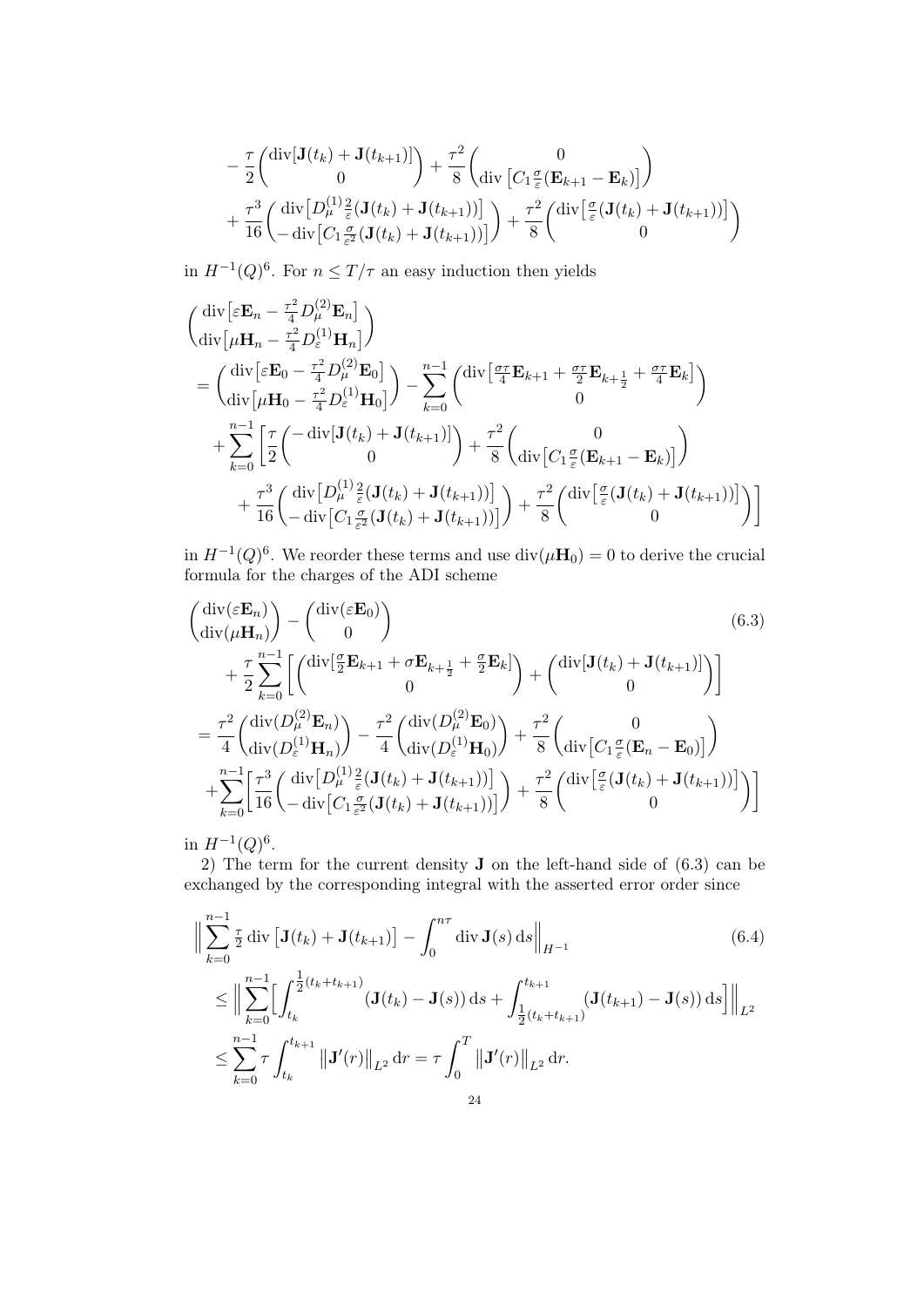To treat the first and main summand on the right-hand side of (6.3), we insert the closed expression (4.5) for the ADI scheme obtaining

$$
\begin{aligned}\n\left(\begin{matrix}D_{\mu}^{(2)}\mathbf{E}_{n}\\ D_{\varepsilon}^{(1)}\mathbf{H}_{n}\end{matrix}\right) &= -\left(\begin{matrix}0 & C_{2}\\ C_{1} & 0\end{matrix}\right)B_{0}S_{\tau,n}^{J}\cdots S_{\tau,1}^{J}w_{0} = KB_{0}^{2}S_{\tau,n}^{J}\cdots S_{\tau,1}^{J}w_{0} \\
&= \frac{2}{\tau}K(B+S)\frac{\tau}{2}(B_{Y}+S)(I-\frac{\tau}{2}B_{Y})^{-1}\Big[\gamma_{\frac{\tau}{2}}(A_{Y})\big[\gamma_{\frac{\tau}{2}}(B_{Y})\gamma_{\frac{\tau}{2}}(A_{Y})\big]^{n-1}(I+\frac{\tau}{2}B_{Y})w_{0} \\
&\quad -\sum_{k=0}^{n-1}\big[\gamma_{\frac{\tau}{2}}(A_{Y})\gamma_{\frac{\tau}{2}}(B_{Y})\big]^{k}(I+\frac{\tau}{2}A_{Y})\frac{\tau}{2\varepsilon}\big(\mathbf{J}(t_{n-k-1})+\mathbf{J}(t_{n-k}),0\big)\Big]\n\end{aligned}
$$

in  $L^2(Q)^6$ , where we have put

$$
K = \begin{pmatrix} \varepsilon I & 0 \\ 0 & \mu I \end{pmatrix} \quad \text{and} \quad S = B_0 - B = \begin{pmatrix} \frac{\sigma}{2\varepsilon}I & 0 \\ 0 & 0 \end{pmatrix}
$$

.

Proposition 3.6 then implies  $(2)$ 

$$
\frac{\tau^2}{4} \left\| \begin{pmatrix} \text{div } D_{\mu}^{(2)} \mathbf{E}_n \\ \text{div } D_{\varepsilon}^{(1)} \mathbf{H}_n \end{pmatrix} \right\|_{H^{-1}} \leq c \tau e^{6\kappa_Y n\tau} \Big[ \left\| w_0 \right\|_{H^1} + \tau \left\| B_Y w_0 \right\|_{H^1} + \tau \left\| A_Y \left( \frac{1}{\varepsilon} \mathbf{J}(t), 0 \right) \right\|_{H^1} \Big] + n\tau \max_{t \in [0, T]} \left( \| (\mathbf{J}(t), 0) \|_{H^1} + \tau \left\| A_Y \left( \frac{1}{\varepsilon} \mathbf{J}(t), 0 \right) \right\|_{H^1} \right) \Big].
$$

Similarly, it follows

$$
\frac{\tau^2}{4} \left\| \begin{pmatrix} \text{div } D_{\mu}^{(2)} \mathbf{E}_0 \\ \text{div } D_{\varepsilon}^{(1)} \mathbf{H}_0 \end{pmatrix} \right\|_{H^{-1}} \leq c\tau^2 \|B_0 w_0\|_{H^1} \leq c\tau \big( \|w_0\|_{H^1} + \tau \|B_Y w_0\|_{H^1} \big).
$$

In the same way, the remaining term of third order in  $(6.3)$  is bounded by

$$
\frac{\tau^3}{16} \Big\| \sum_{k=0}^{n-1} \mathrm{div} \big[ D_{\mu}^{(1)} \frac{2}{\varepsilon} (\mathbf{J}(t_k) + \mathbf{J}(t_{k+1})) \big] \Big\|_{H^{-1}} \leq c\tau^2 n \max_{t \in [0,T]} \big( \| (\mathbf{J}(t), 0) \|_{H^1} + \tau \| A_Y(\frac{1}{\varepsilon} \mathbf{J}(t), 0) \|_{H^1} \big).
$$

The other terms in (6.3) can be estimated analogously. The assertion now follows from formula (6.3), the inequality  $\tau n \leq T$ , and the above estimates.  $\Box$ 

### **REFERENCES**

- [1] R. A. Adams and J. J. F. Fournier, Sobolev Spaces. Second edition, Elsevier, 2003.
- [2] H. Amann, Linear and Quasilinear Parabolic Problems. Volume I: Abstract Linear Theory. Birkhäuser, 1995.
- [3] C. Amrouche, C. Bernardi, M. Dauge and V. Girault, Vector potentials in threedimensional non-smooth domains. Math. Methods Appl. Sci. 21 (1998), 823–864.
- [4] W. Chen, X. Li and D. Liang, Energy-conserved splitting FDTD methods for Maxwell's equations. Numer. Math. 108 (2008), 445–485.
- [5] W. Chen, X. Li and D. Liang, Energy-conserved splitting finite-difference time-domain methods for Maxwell's equations in three dimensions. SIAM J. Numer. Anal. 48 (2010), 1530–1554.
- [6] R. Dautray and J.-L. Lions, Mathematical Analysis and Numerical Methods for Science and Technology, Volume 3: Spectral Theory and Applications. Springer, 2000.
- [7] R. Dautray and J.-L. Lions, Mathematical Analysis and Numerical Methods for Science and Technology, Volume 5: Evolution Problems I. Springer, 2000.